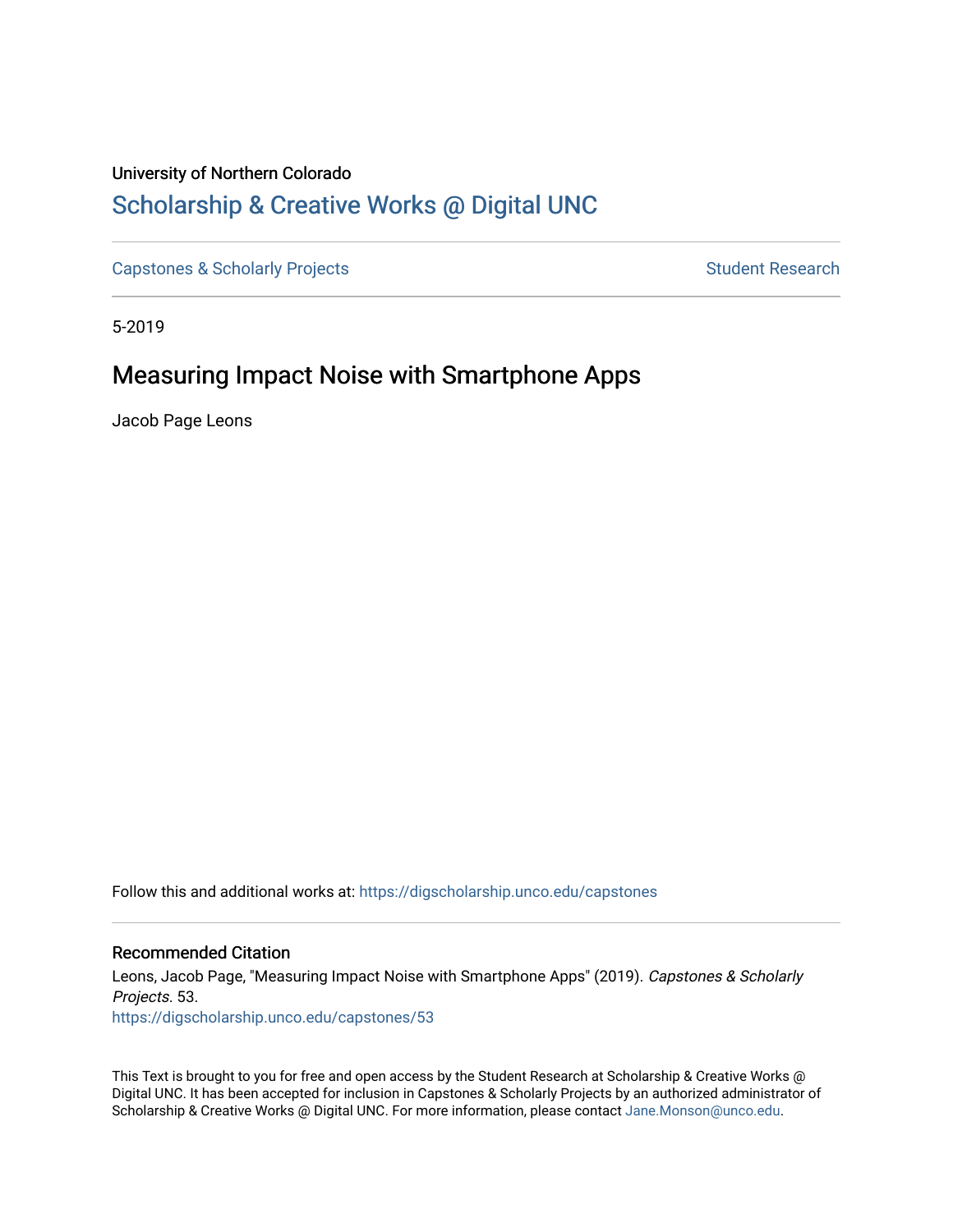© 2019

## JACOB PAGE LEONS

ALL RIGHTS RESERVED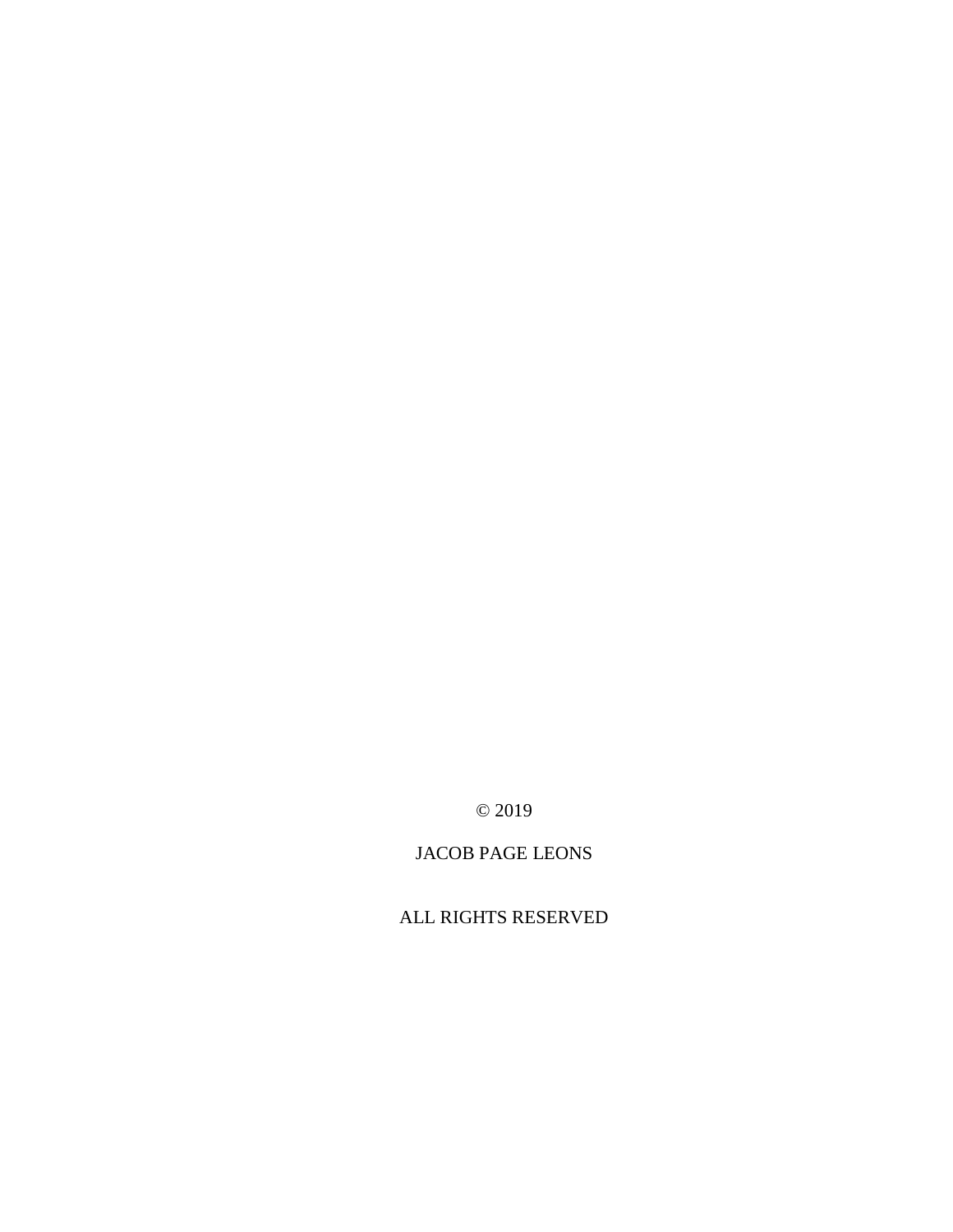## UNIVERSITY OF NORTHERN COLORADO

Greeley, Colorado

The Graduate School

## MEASURING IMPACT NOISE WITH SMARTPHONE APPS

A Capstone Research Project Submitted in Partial Fulfillment of the Requirements for the Degree of Doctor of Audiology

Jacob Page Leons

College of Natural and Health Sciences School of Human Sciences Audiology and Speech-Language

May 2019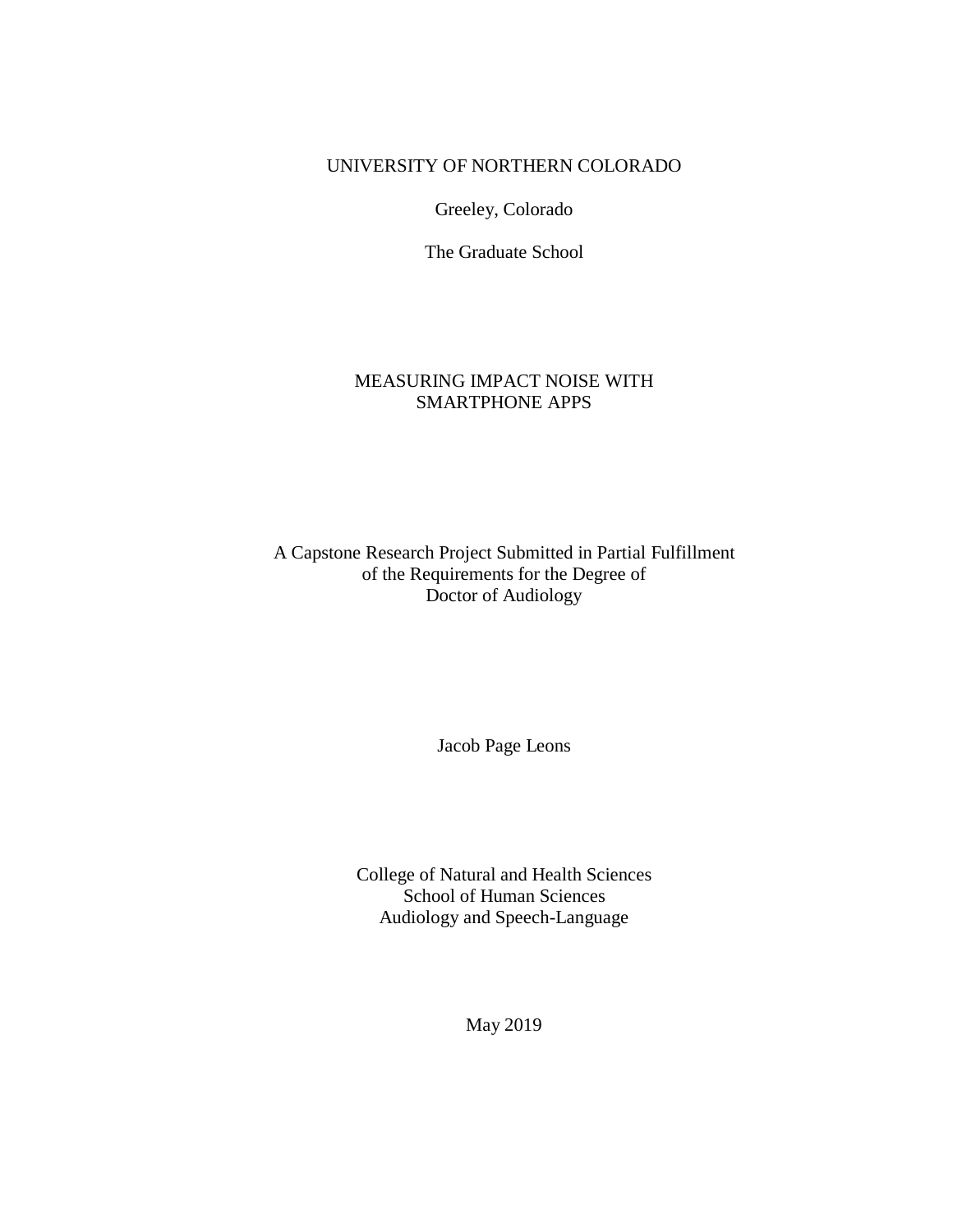This Capstone Project by: Jacob Page Leons

Entitled: *Measuring Impact Noise with Smartphone Apps*

has been approved as meeting the requirement for the Degree of Doctor of Audiology in College of Natural and Health Sciences in the Department of Audiology and Speech-Language Sciences, Program of Audiology.

Accepted by the Capstone Research Committee

Deanna K. Meinke, Ph.D., Co-Research Advisor

Donald S. Finan, Ph.D., Co-Research Advisor

Gregory Flamme, Ph.D., Committee Member

Accepted by the Graduate School

Linda L. Black, Ed.D. Associate Provost and Dean Graduate School and International Admissions Research and Sponsored Projects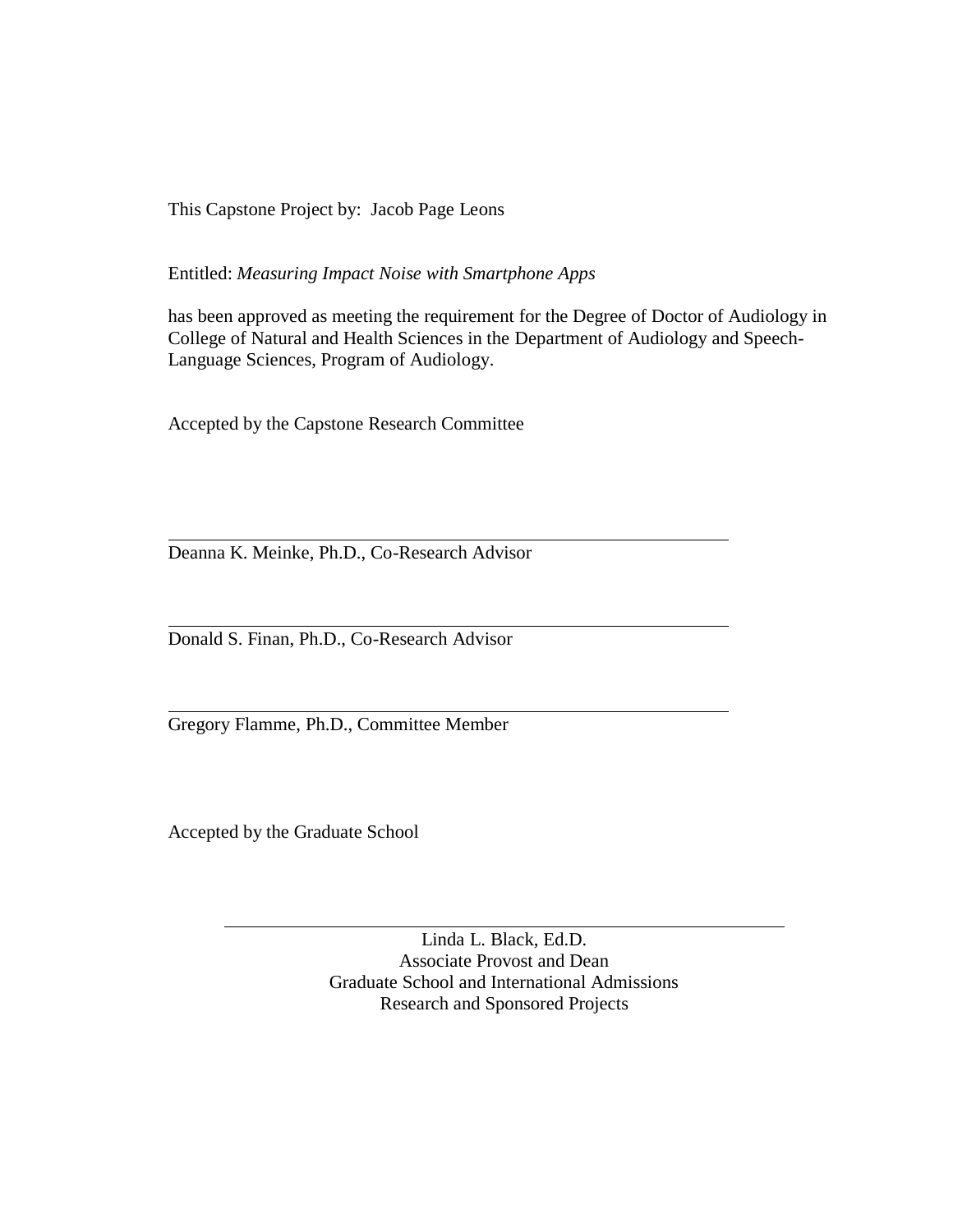### **ABSTRACT**

Leons, Jacob Page *Measuring impulse noise with smartphone apps.* Unpublished Doctor of Audiology Capstone, University of Northern Colorado, 2019.

The ability of smartphone apps to measure impact noise has not been evaluated. This study was designed to explore the feasibility of using smartphone apps as a means to evaluate impact noise levels in industrial settings. Impact noise was generated by dropping a 4 Kg shotput onto a .5" thick steel plate at heights ranging from 6.5 to 102 cm. Two iPhones and two Android phones were tested with three apps each using both the phone's built-in microphone and an external microphone. Sound level measurements of each drop were simultaneously recorded by a calibrated smartphone and a gold standard system capable of accurately measuring high intensity impact noise. These experimentally grouped datapoints (phone/app) were analyzed to determine if any smartphone/app/microphone could measure impact noise to within  $\pm 2dB$  SPL of the gold standard system. The results of this study showed that none of the three Android apps tested could measure impact noise with any meaningful degree of accuracy. The absolute mean differences for measurements recorded with Android devices ranged from 29.5 to 53.4 dB SPL. Measurements recorded with iPhones were closer than Android devices to gold standard measurements, with absolute mean differences ranging from 0.3 to 43.1 dB using the internal mic and 0.5 to 44.8 dB with the external mic. Measurements from the SoundMeter iOS app were closest to the gold standard, with absolute mean differences of from 0.5 to 4.8 dB.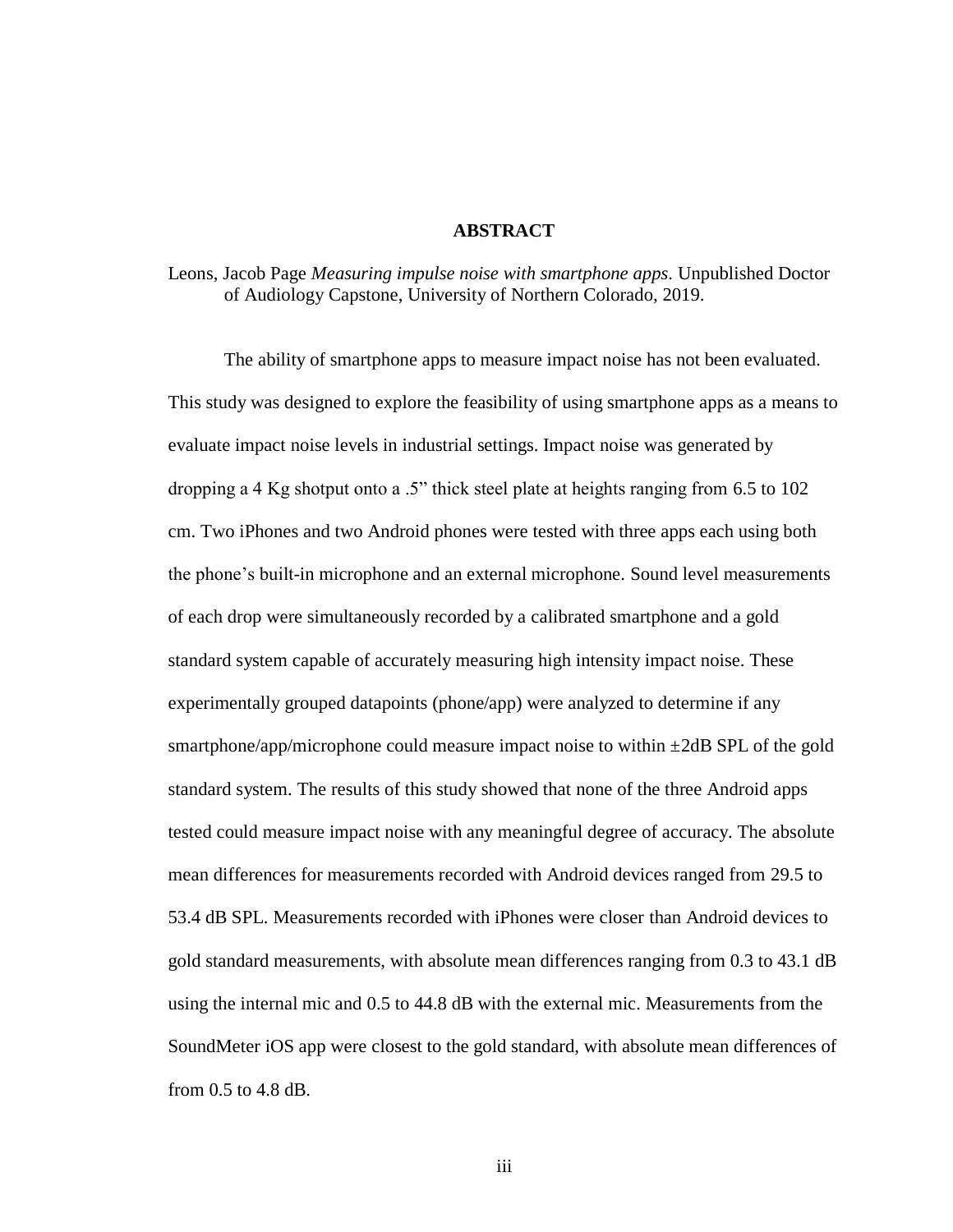The data recorded using Android phones to measure impact noise in this study indicated that even with an external microphone and proper calibration, Android smartphones and apps are unable to measure impact noise with any degree of accuracy and should not be relied upon to make any decisions regarding occupational impact noise exposure. iOS phones more closely approximated the performance of the gold standard measurements. The SoundMeter app with the iMM-6 external microphone coupled to either the iPhone 6 or iPhone Se approximated the performance of a calibrated Type II sound level meter and would be the preferred instrument combination for impact noise field measurement up to 142 dB peak SPL.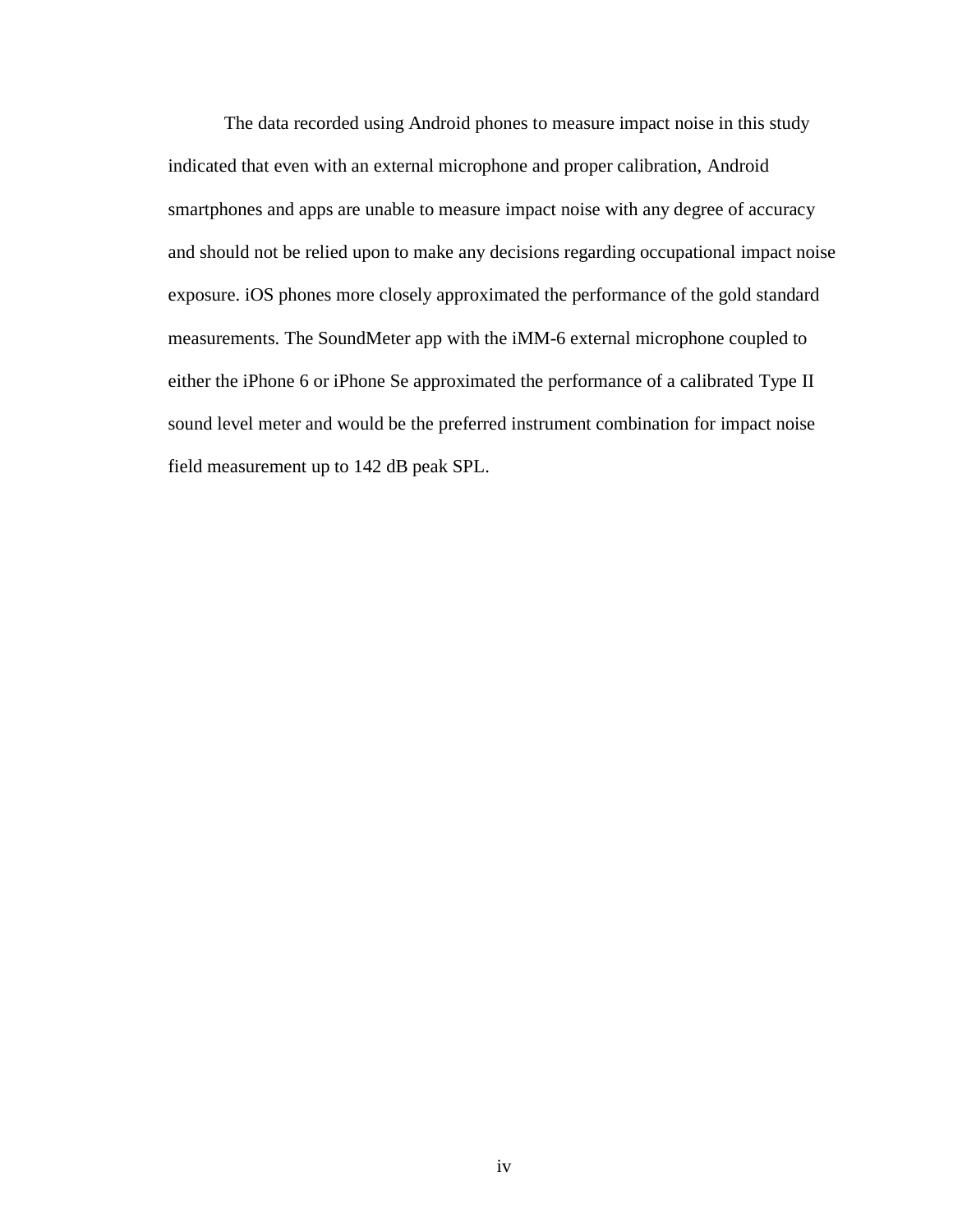## **ACKNOWLEDGEMENTS**

To my family

To my friends

To my research committee,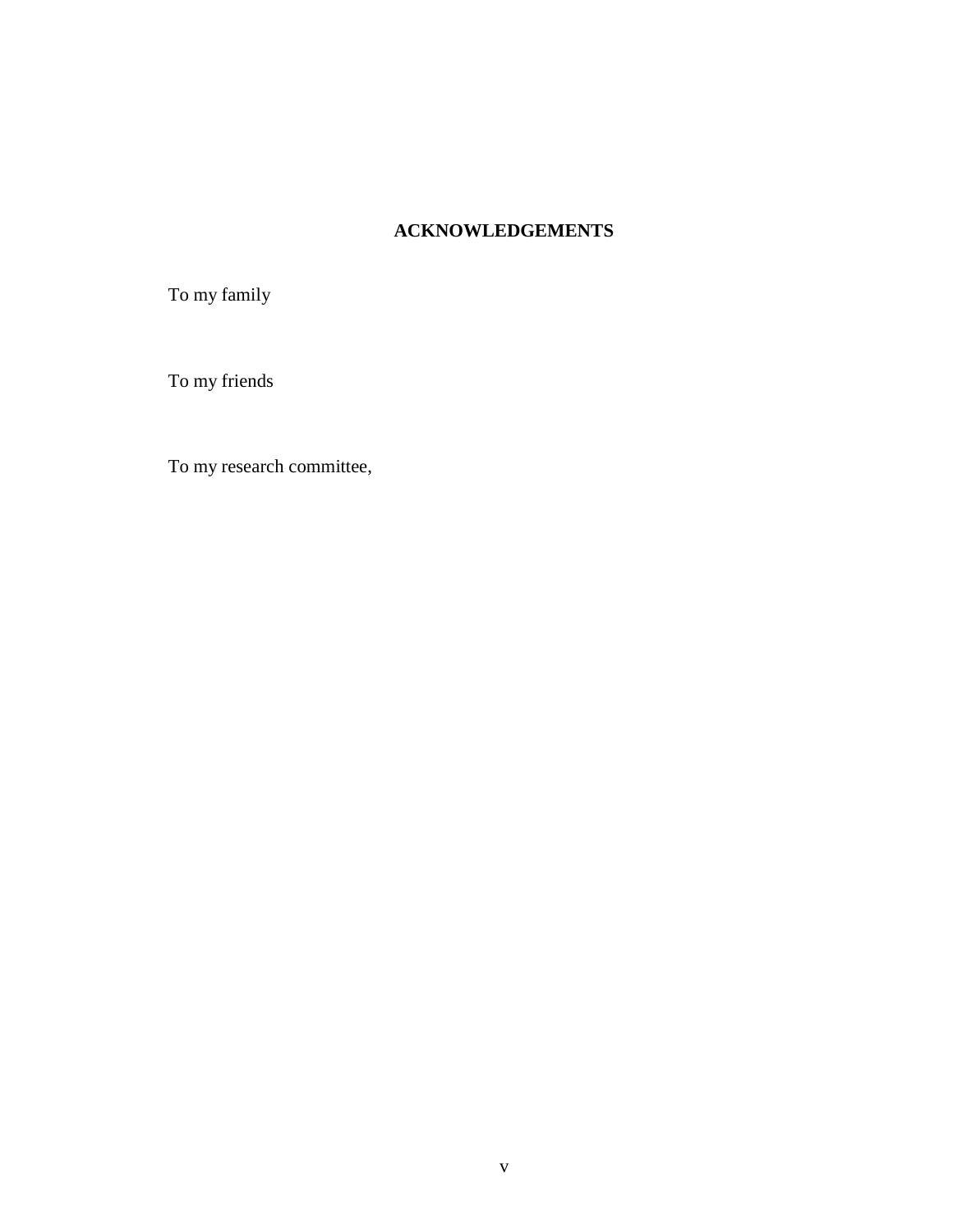## **TABLE OF CONTENTS**

| <b>CHAPTER</b>  |                                                                                                                                                                                                        |    |
|-----------------|--------------------------------------------------------------------------------------------------------------------------------------------------------------------------------------------------------|----|
| I.              | <b>Statement of the Problem</b>                                                                                                                                                                        | 1  |
| II.             | <b>Impulse and Impact Noise</b><br>Occupational Hearing Loss Prevention<br>Noise Exposure Measurement in the Workplace<br>Noise Measurement with Smartphones and Tablet Apps<br><b>Study Rationale</b> | 4  |
| III.            | <b>Experimental Setup</b><br><b>Data Collection</b>                                                                                                                                                    | 25 |
| IV.             | <b>External Microphone Performance</b><br><b>Internal Versus External Microphone Performance</b><br><b>Descriptive Statistics</b>                                                                      | 32 |
| V.              | <b>Experimental Setup Condition Following Testing</b><br><b>Implications for Field Measurement</b><br>Limitations<br><b>Future Study</b><br>Summary                                                    | 54 |
|                 |                                                                                                                                                                                                        | 58 |
| <b>APPENDIX</b> |                                                                                                                                                                                                        | 62 |
|                 |                                                                                                                                                                                                        |    |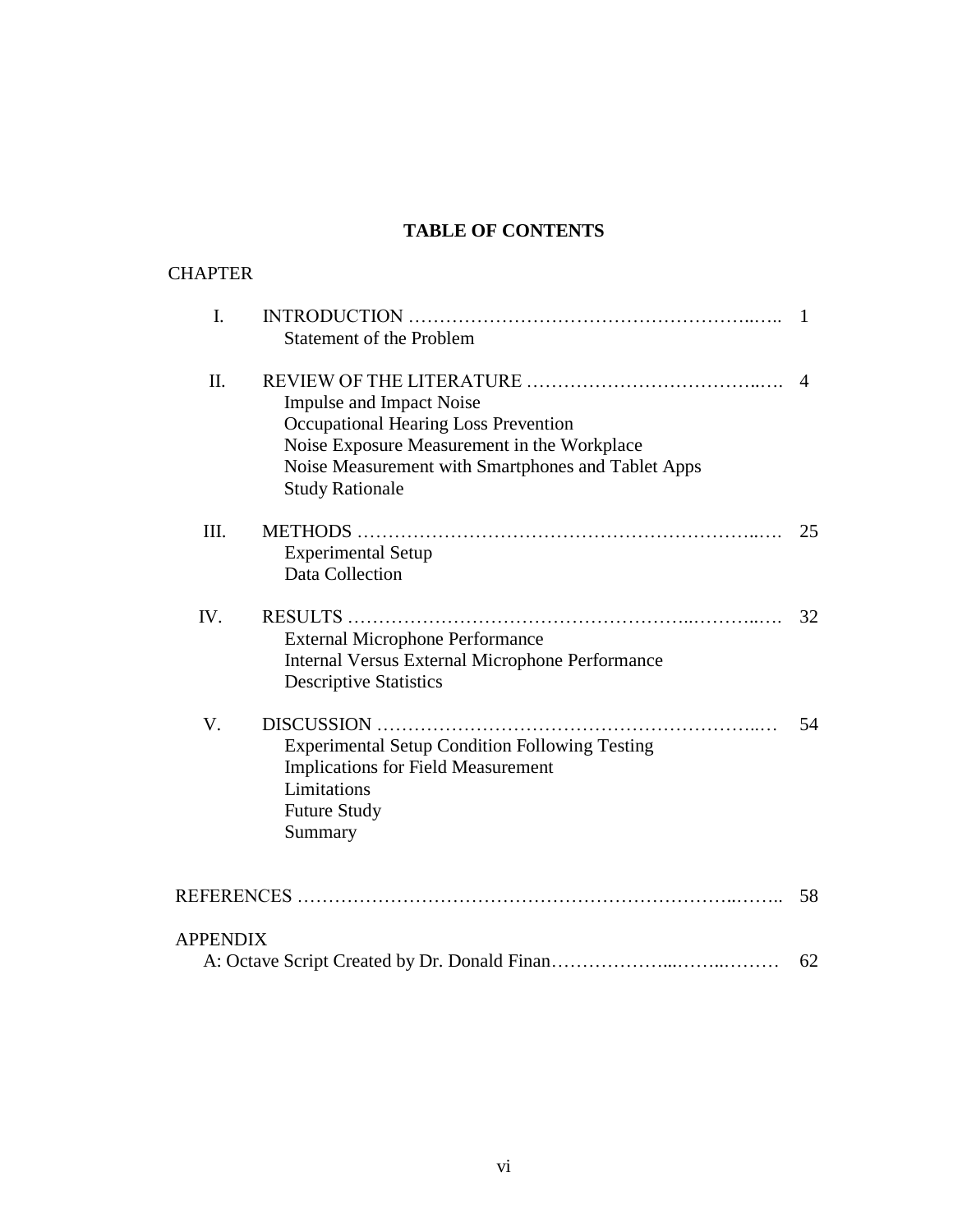## **LIST OF TABLES**

| Table |                                                             |    |
|-------|-------------------------------------------------------------|----|
| 1.    |                                                             | 19 |
| 2.    |                                                             | 19 |
| 3.    |                                                             | 30 |
| 4.    | Difference in Mean SPL iOS Phones Internal Mic and Gold     | 33 |
| 5.    | Difference in Mean SPL Android Phones Internal Mic and Gold | 35 |
| 6.    | Difference in Mean SPL iOS Phones External Mic and Gold     | 38 |
| 7.    | Difference in Mean SPL Android Phones External Mic and Gold | 40 |
| 8.    |                                                             | 43 |
| 9.    |                                                             | 46 |
| 10.   |                                                             | 47 |
| 11.   | Difference in Mean Peak dB SPL Sony Xperia Z3 Comp          | 49 |
| 12.   | Peak dB SPL Difference Between iOS Phones and Gold Standard | 51 |
| 13.   | Peak dB SPL Difference Between Android Phones and Gold      | 53 |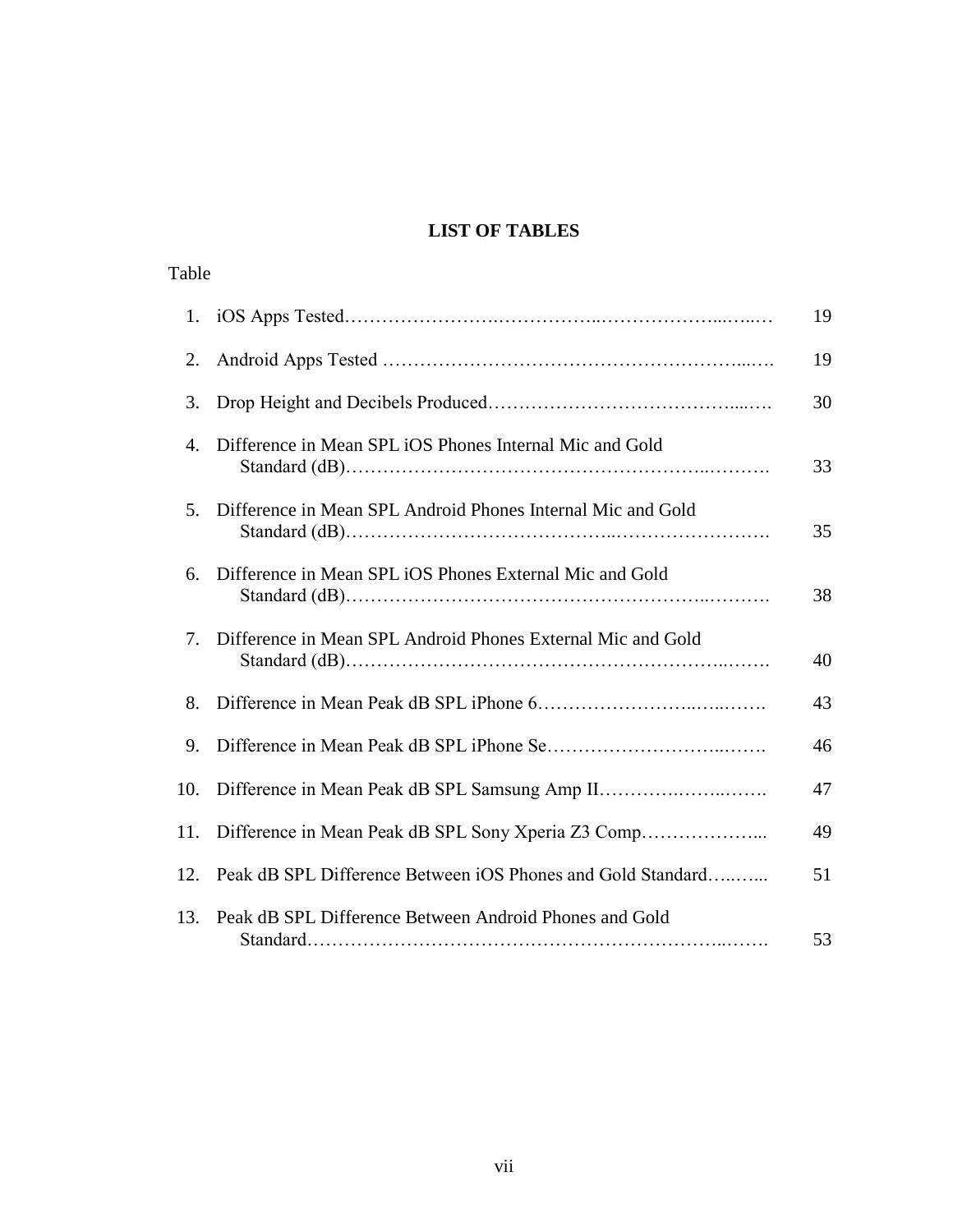## **LIST OF FIGURES**

| Figure |                                                                     |    |
|--------|---------------------------------------------------------------------|----|
| 1.     |                                                                     | 5  |
| 2.     |                                                                     | 29 |
| 3.     | Difference in Mean Between iPhone 6 Internal Mic and Gold Standard  | 34 |
| 4.     | Difference in Mean Between iPhone Se Internal Mic and Gold Standard | 34 |
| 5.     | Difference in Mean Between Samsung Amp II Internal Mic and Gold     | 36 |
| 6.     | Difference in Mean Between Sony Xperia Z3 Internal Mic and Gold     | 36 |
| 7.     | Difference in Mean Between iPhone 6 External Mic and Gold Standard  | 38 |
| 8.     | Difference in Mean Between iPhone Se External Mic and Gold Standard | 39 |
| 9.     | Difference in Mean Between Samsung Amp II External Mic and Gold     | 40 |
| 10.    | Difference in Mean Between Sony Xperia Z3 External Mic and Gold     | 41 |
| 11.    | Comparison of Internal and External Mic Performance iPhone 6        | 44 |
| 12.    | Comparison of Internal and External Mic Performance iPhone Se       | 45 |
| 13.    | Comparison of Internal and External Mic Performance Samsung Amp II  | 48 |
| 14.    | Comparison of Internal and External Mic Performance Sony Xperia Z3  | 50 |
| 15.    |                                                                     | 52 |
| 16.    | Mean Error of Android Phones from Gold Standard                     | 53 |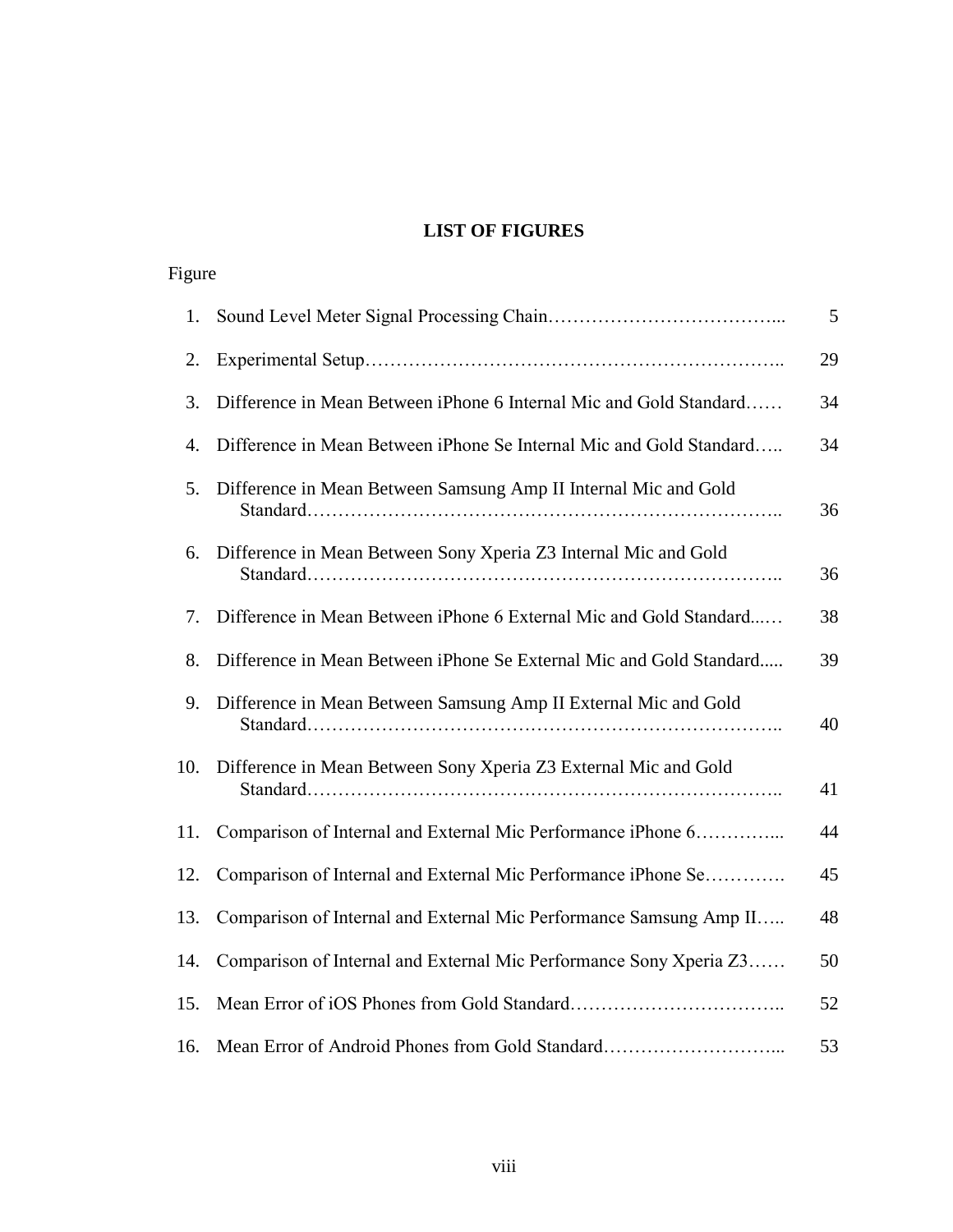## **ABBREVIATIONS**

| <b>ABR</b>   | acoustic brainstem response                           |  |  |
|--------------|-------------------------------------------------------|--|--|
| <b>BPS</b>   | beats per second                                      |  |  |
| <b>CSL</b>   | <b>Computerized Speech Lab</b>                        |  |  |
| dB           | decibel(s)                                            |  |  |
| Lavg         | average level                                         |  |  |
| Leq          | level equivalent                                      |  |  |
| <b>MEMS</b>  | microelectromechanical systems                        |  |  |
| <b>MSHA</b>  | Mine Safety and Health Administration                 |  |  |
| <b>NIHL</b>  | noise induced hearing loss                            |  |  |
| <b>NIOSH</b> | National Institute for Occupational Safety and Health |  |  |
| <b>OSHA</b>  | Occupational Safety and Health Administration         |  |  |
| <b>PEL</b>   | permissible noise exposure level                      |  |  |
| <b>PPE</b>   | personal protective equipment                         |  |  |
| <b>PTS</b>   | permanent threshold shift                             |  |  |
| <b>SPL</b>   | sound pressure level                                  |  |  |
| <b>SLM</b>   | sound level meter                                     |  |  |
| <b>TTS</b>   | temporary threshold shift                             |  |  |
| <b>TWA</b>   | time weighted average                                 |  |  |
| <b>VA</b>    | <b>Veterans Administration</b>                        |  |  |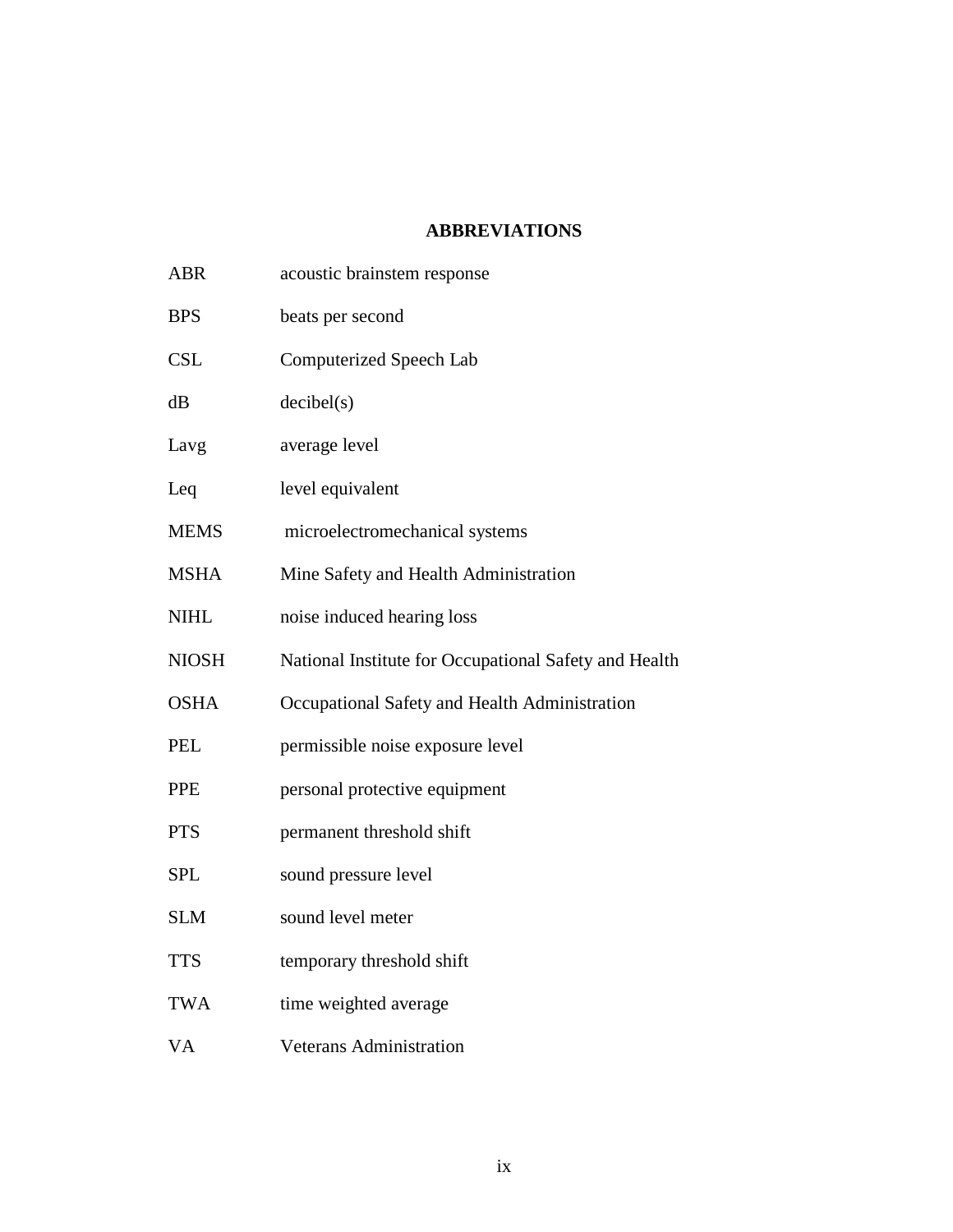## **CHAPTER I**

## **STATEMENT OF THE PROBLEM**

An estimated 22 million civilian workers are exposed to hazardous levels of noise (Roberts, Kardous, Neitzel, 2016). Government agencies such as the Occupational Safety and Health Administration (OSHA) and the National Institute for Occupational Safety and Health (NIOSH) have been created to help ensure the safety of workers by establishing guidelines for and enforcing safe exposures to workplace hazards. These agencies regulate or recommend exposure limits for a number of different occupational hazards including noise.

Impact noise can be defined as the sound produced by the collision of masses, followed by the vibration of those masses (Flamme & Murphy, in press). Measuring impulse and impact noise is difficult and requires specialized equipment because of the high amplitude and short duration of the signal (Rasmussen, Flamme, Stewart, Meinke, & Lankford, 2009). Impact noise can have peak sound pressure levels in excess of 140 dB SPL and last only milliseconds, depending on the physical properties and force involved in the collision.

Impact noise affects the inner ear differently than continuous noise, often causing mechanical damage to tissue (Fu, 2011). In addition to amplitude, impact noise repetition rate is an important mechanism in contributing to cochlear damage. Even at relatively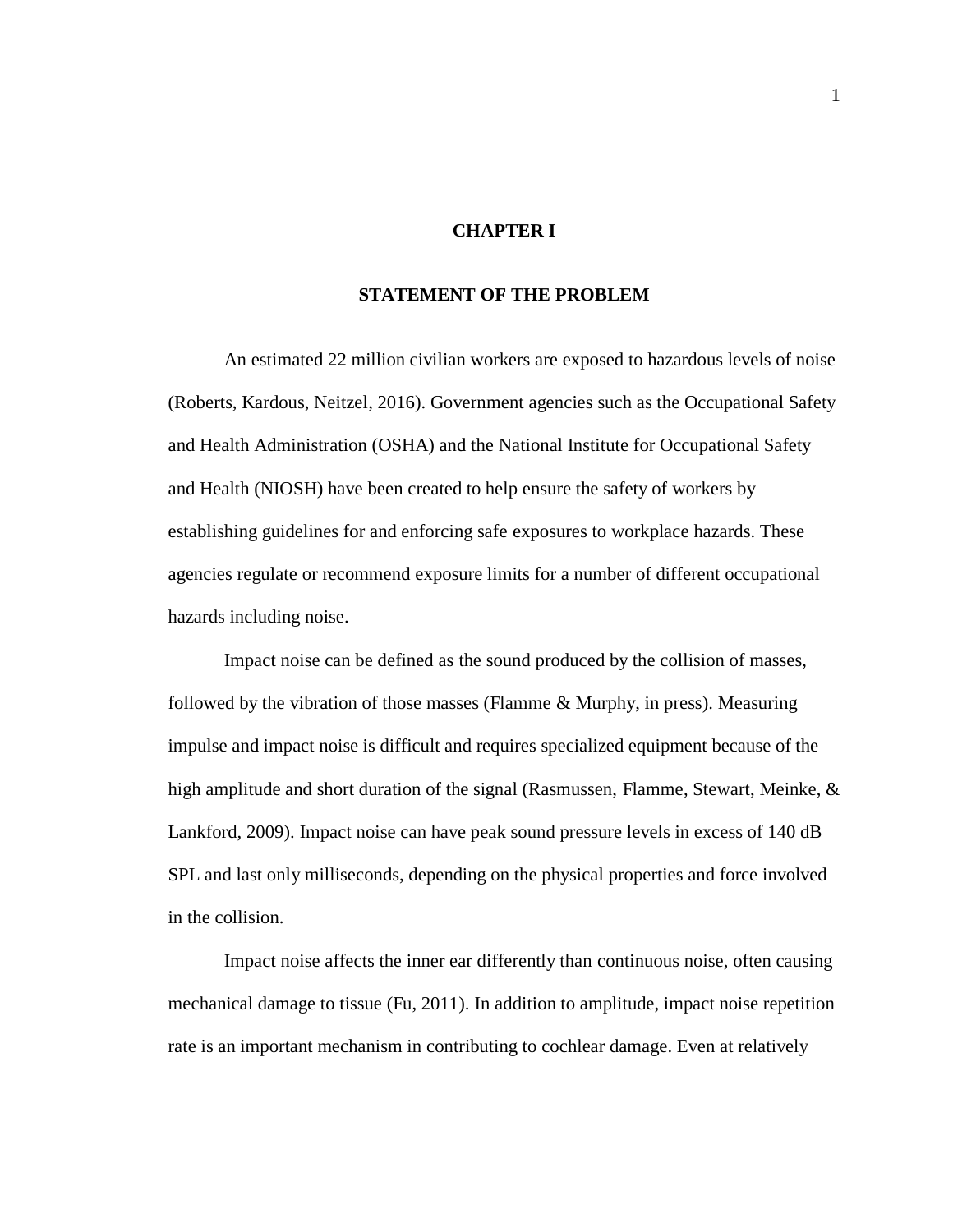low amplitude levels (107 dB SPL), repetition rates faster than .5 per second cause significantly more temporary threshold shifts.

Workers in the United States are subject to environmental noise monitoring in an effort to minimize risk of occupational noise-induced hearing loss. Limits set for time weighted average and maximum noise dose percentage inaccurately incorporate impact noise; however both the OSHA and the NIOSH require or suggest that impact/impulse noise be integrated into noise exposure measurements of workers (Kardous, Willson, & Murphy, 2005).

Many workers are exposed to high-level impact noise. Workers in the manufacturing sector work in close proximity to machines that stamp, hammer, and shape metal parts. Other machines drop metal parts into metal bins or create impact noise during normal operation. All these sources combined to cause nearly 18,000 workplace hearing injuries in 2010 (National Institute for Occupational Safety and Health [NIOSH], 2010). Workers in the mining industry must work around conveyer belts, rock drills, rock smashers, and other equipment. It is not surprising that 80% of miners suffer material hearing impairment by the time they retire (NIOSH, 2015b). Construction workers are also at risk of developing noise-induced hearing loss; in a study by Kerr, McCullagh, Savik, & Dvorak (2003), 53% of the 147 construction laborers tested had hearing thresholds at 4 kHz worse than 25 dB HL.

Most sound level meters and noise dosimeters are not only expensive to purchase, but also require complex proprietary software to evaluate results. Smartphones have become extremely common in the U.S. and around the world. Many computer application developers have created "apps" for smartphones that are capable of measuring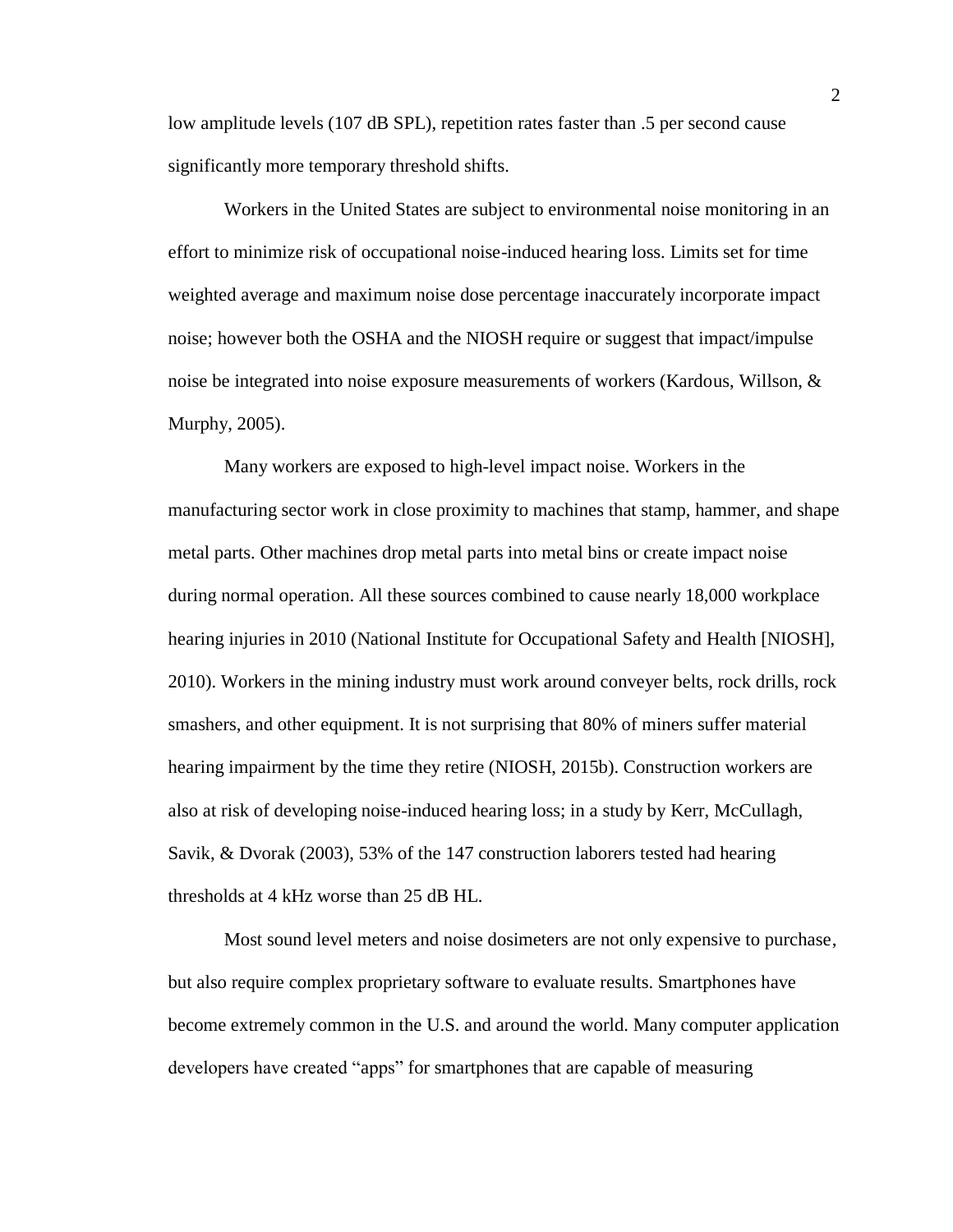environmental noise to varying degrees of accuracy. This project aimed to determine the ability of calibrated smartphone apps to accurately measure impact noise in a laboratory setting. Outcomes from this research may inform health and safety personnel interested in utilizing lower cost and more accessible technology for noise exposure measurements in the workplaces.

The following research questions were asked:

- Q1 What are the differences in peak sound pressure level for impact noise when measured with the internal microphone of a calibrated smartphone device using sound level meter apps versus a gold-standard laboratory sound measurement system?
- Q2 What are the differences in peak sound pressure level for impact noise when measured with an external microphone coupled to the calibrated smartphone device using sound measurement apps and the gold-standard laboratory equipment?
- Q3 What are the differences in peak sound pressure level for impact noise when measured with the internal microphone of the calibrated smartphone device as compared to an external microphone?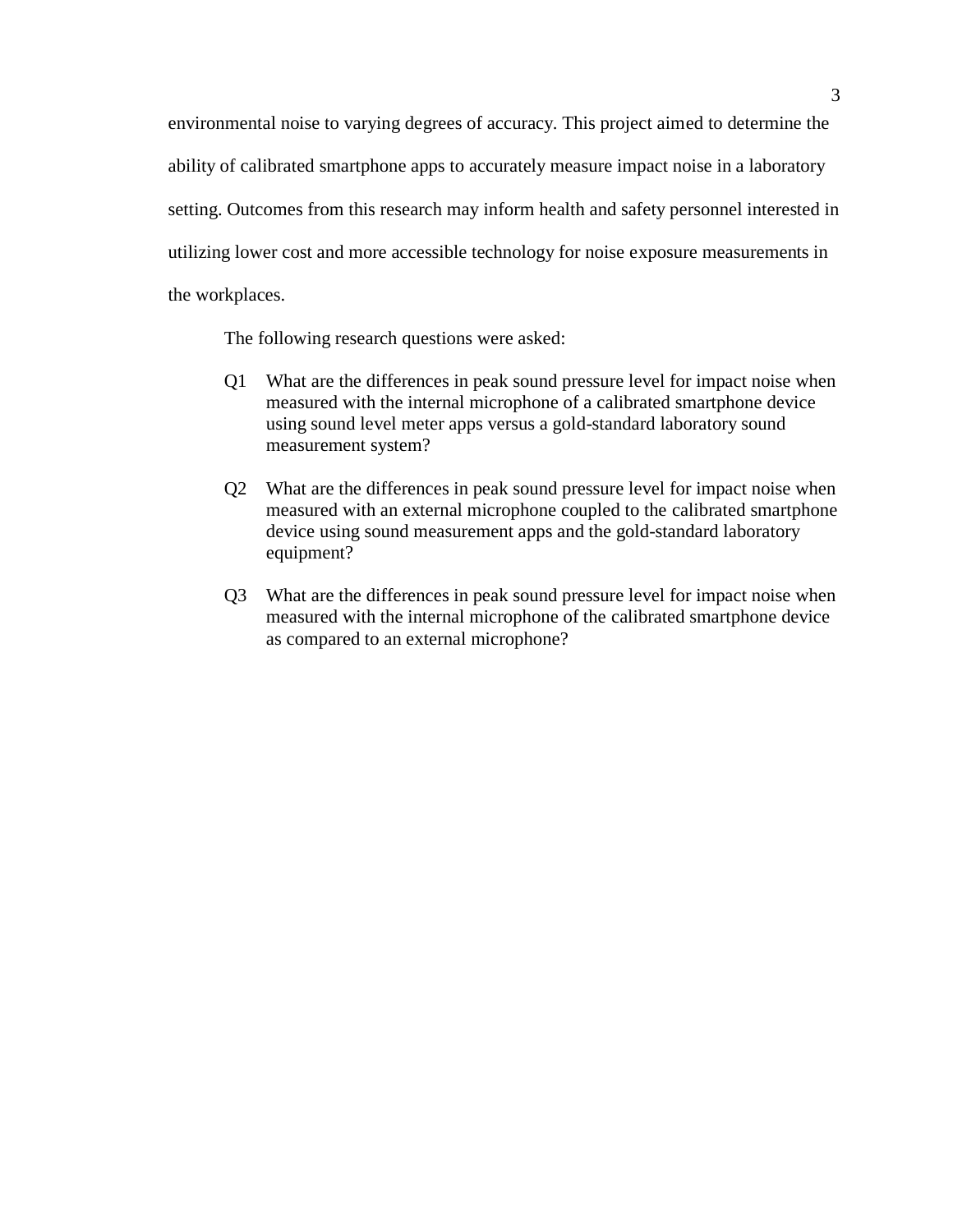### **CHAPTER II**

## **REVIEW OF THE LITERATURE**

Noise-induced hearing loss (NIHL) is caused by exposure to hazardous noise levels. In the United States, over 22 million civilian workers are exposed to hazardous levels of noise (Roberts et al., 2016). In the military, the most common injuries to service members are caused by excessive noise exposure. In 2013, the U. S. Department of Veterans Affairs (VA) reported over 2.1 million veterans living with service-connected hearing loss and/or tinnitus and nearly 1.4 million receiving financial benefits as a result (Department of Veterans Affairs [VA], 2013). These numbers are slightly higher than 2009 when the VA recognized 1.2 million cases and paid over 1.1 billion dollars in compensation (Government Accountability Office Report to Congressional Committees, 2011). The risk of NIHL from continuous noise is increased when the worker is also exposed to high-level impact or impulse noise.

#### **Impulse and Impact Noise**

Hamernik and Hsueh (1991) defined impulse noise as "a noise transient that arises as the result of a sudden release of energy (most often electrical or chemical) into the atmosphere" (p. 189). The authors differentiate impulse noise from impact noise, noting that impact noise is caused by mechanical interactions and the waveform will be different depending on the physical characteristics of the materials, and that impact noise generally has a peak SPL under 140 dB. The National Institute for Occupational Safety and Health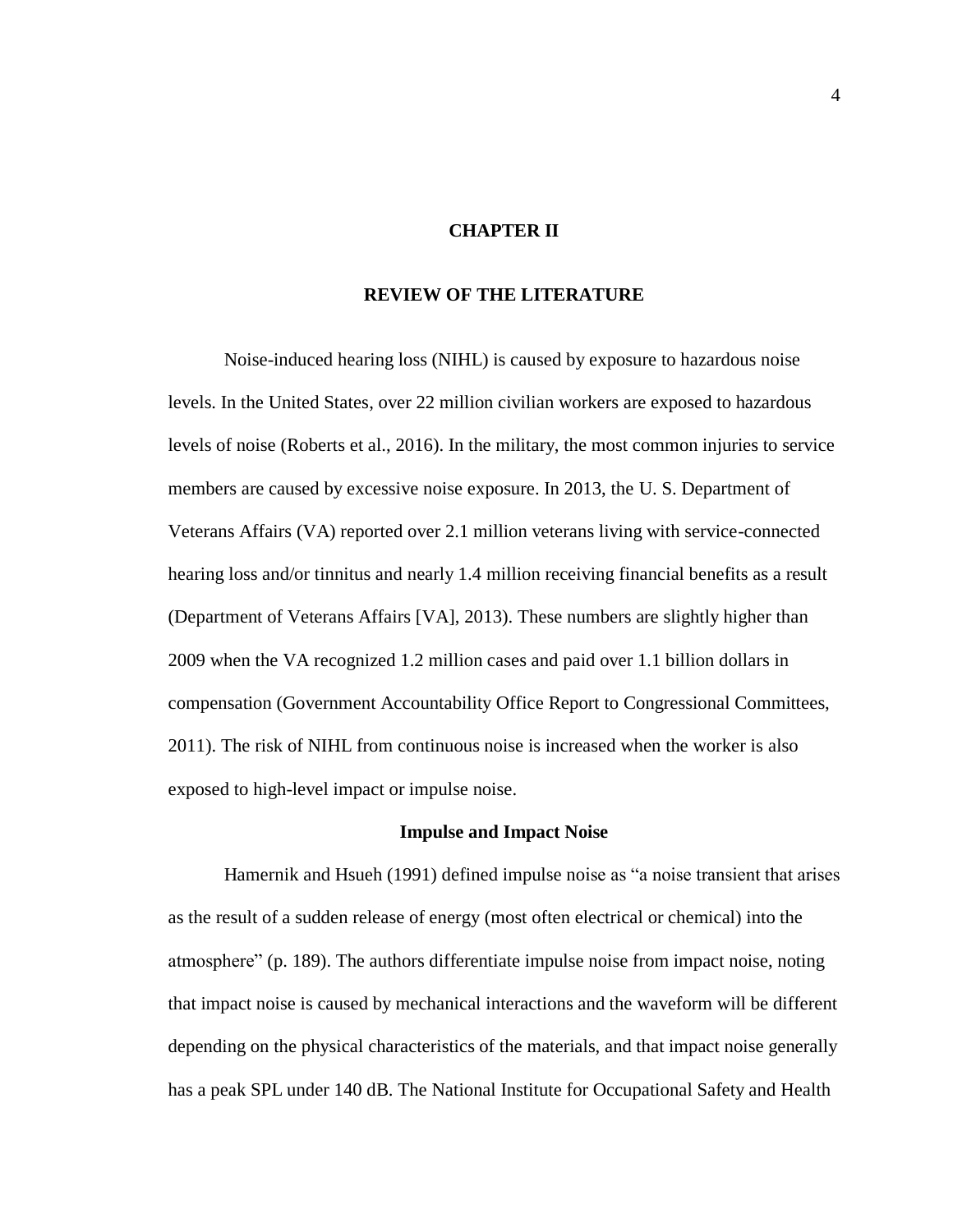does not differentiate between impulse and impact noise, simply defining impulsive noise as "characterized by a sharp rise and rapid decay in sound levels and is less than 1 sec in duration" (NIOSH, 1998, p. xiii).

#### **Noise Measurement**

A sound level meter (SLM) is a device commonly used to measure sound amplitude, frequency composition, and other acoustical parameters. In order to record or measure a sound, the acoustic signal must first be changed into a signal that can be quantified and manipulated. The first piece of equipment in this step is the microphone. Inside the microphone, a diaphragm vibrates as a result of the interaction with the physical sound wave. This movement creates a tiny electrical signal analogous to the sound wave. This signal is too small to process and is boosted by a preamplifier. After this step, the now-amplified signal moves through a series of circuitry that processes the signal and converts it to a meaningful readout on the screen. The signal processing components for a SLM is illustrated below in Figure 1.



*Figure 1*. Sound level meter signal processing chain.

The electrical signal may be processed in several ways in order to display different information on the SLM to the operator. First, the signal may be "weighted." Weighting is a way to filter a sound signal that places varying levels of importance on different frequencies that make up the signal. Common weighting networks include "A," "C," and "Z," with "A" being the most common filter used for environmental noise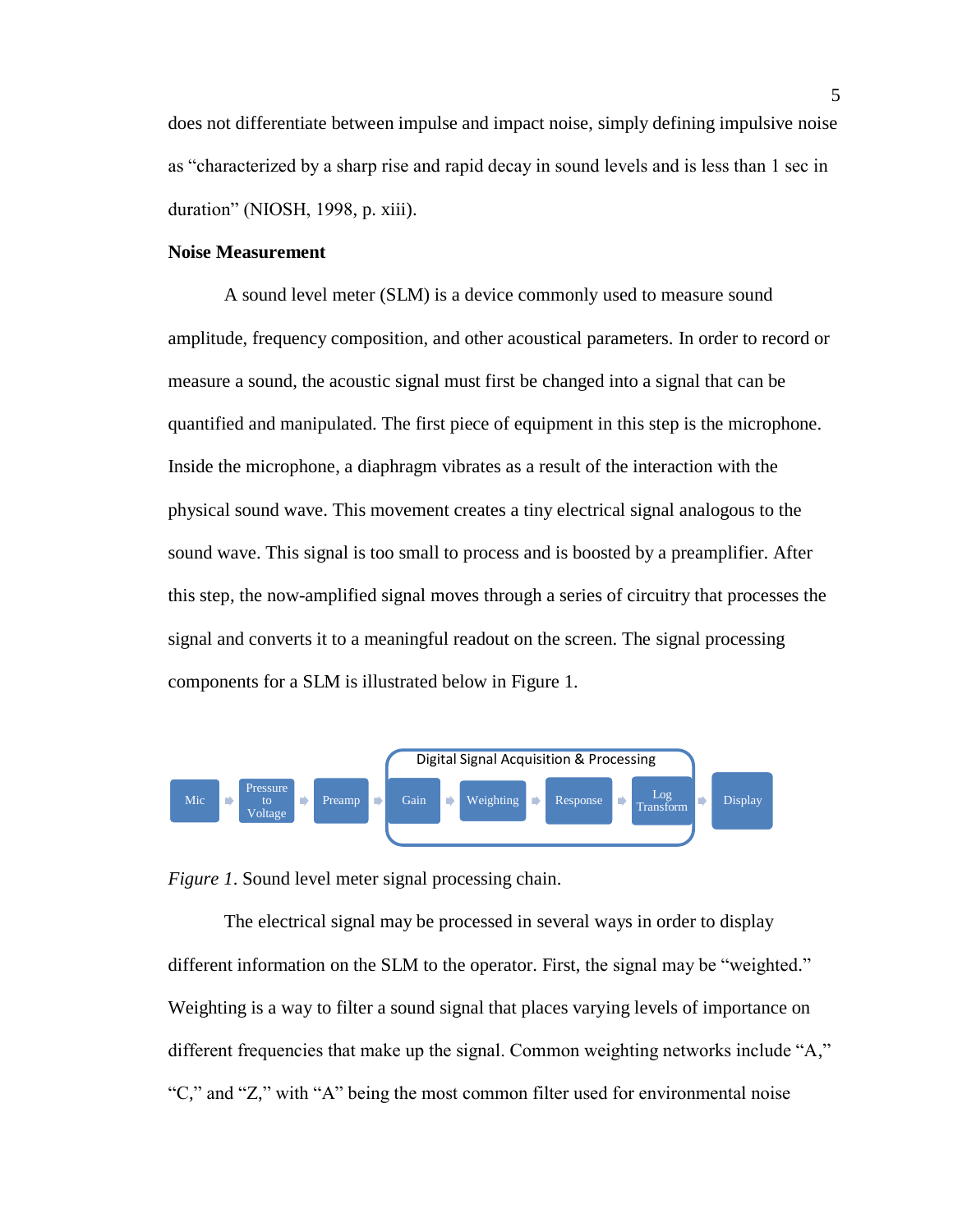monitoring. A-weighting is "said to be best for the frequency response of the human ear: when a sound dosimeter is set to A-weighting, it responds to the frequency components of sound much like your ear responds" (Occupational Safety and Health Administration [OSHA], 2013, Loudness and Weighting Networks, para. 2). With A-weighting, very low frequency components in the signal are attenuated and more emphasis is placed at frequencies where the human ear is most sensitive (around 1-4 kHz).

Another way a SLM processes sound is in terms of "response time." The SLM is programmed with a "time constant," or window in which the meter averages its readings. The time constant can be "fast," with a time constant of 125 milliseconds, or "slow," with a time constant of 1 second (OSHA 2013). Typically, for continuous noise, exposure measurements are made with the meter set to "slow" response.

This signal can be further analyzed by a process known as "integration" where the total sound exposure over a given period of time is accounted for and displayed as a sound exposure level (SEL). This SEL is used in calculations for occupational noise compliance standards discussed in detail in the section Noise Exposure Measurement in the Workplace.

## **Impulse and Impact Noise Measurement**

Rasmussen et al. (2009) described the techniques and equipment required to accurately measure high-level impulse noise from recreational firearms. The authors reported that microphone sensitivity is an important variable when measuring impulse noise. An inverse relationship exists between sensitivity and peak signal handling capability; the less sensitive the microphone, the greater the sound pressure level it can accurately represent. Because firearm impulse noise contains very high frequency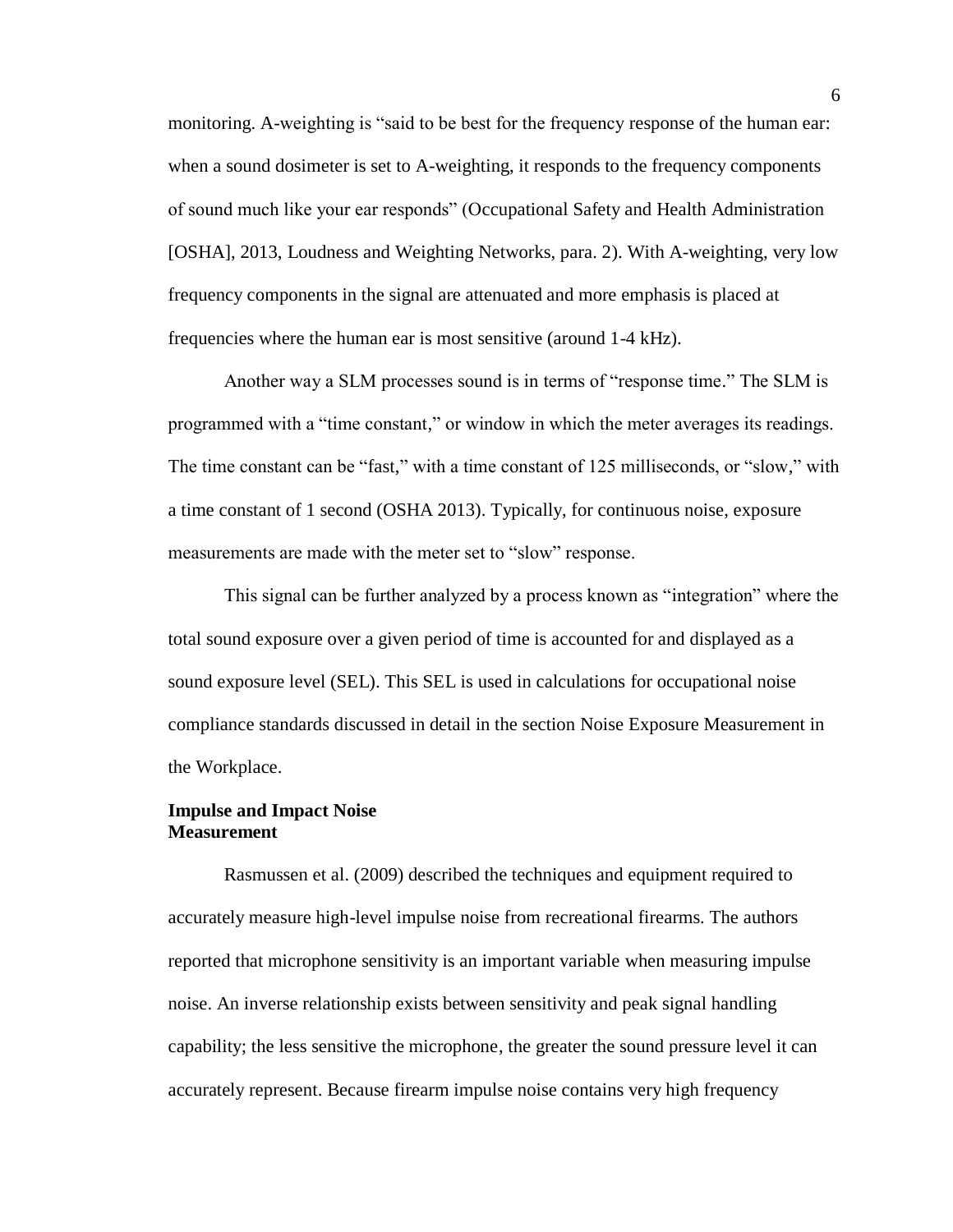components, the transducer must be small in relation to the physical wavelength of the individual frequencies. Microphone orientation to sound source is another important variable. If the microphone is pointed directly towards the source, it will cause diffraction of the sound waves. If perpendicular, diffraction is minimized, but higher frequency measurements may be inaccurate due to interactions of physical wavelength of sound and microphone diaphragm diameter. Common microphone diameters range from 1" to 1/8," and Rasmussen et al. chose the 1/8" size to minimize this effect and measure higher peak levels. The authors also reported that the maximum signal amplitude that can be accurately measured by a system is partially dependent on the maximum voltage the preamplifier can handle. The input voltage to the preamplifier dictates this maximum and if the voltage is too high, the system will be overloaded.

Meinke et al. (2016) compared sound pressure level readings from five commercial SLMs equipped with 1/8" microphones against readings obtained with a gold-standard laboratory test system and processed via MATLAB to determine how accurately SLMs measured impulse noise from a firearm. The SLMs were placed at different distances from the weapon that corresponded to 130, 140, 150, 160, and 170 dB peak SPL as confirmed by the laboratory apparatus. The five commercially available sound level meters were unable to accurately measure impulse noise at or above ~150 dB SPL. The error at 170 dB was  $\sim$  17 dB for all five sound level meters tested, and the displayed reading often did not match the AC value output delivered by the SLM, possibly indicating errors in response time or log transfer function or circuit voltage limitations. Simply adding a "better" (1/8 inch) microphone does not necessarily increase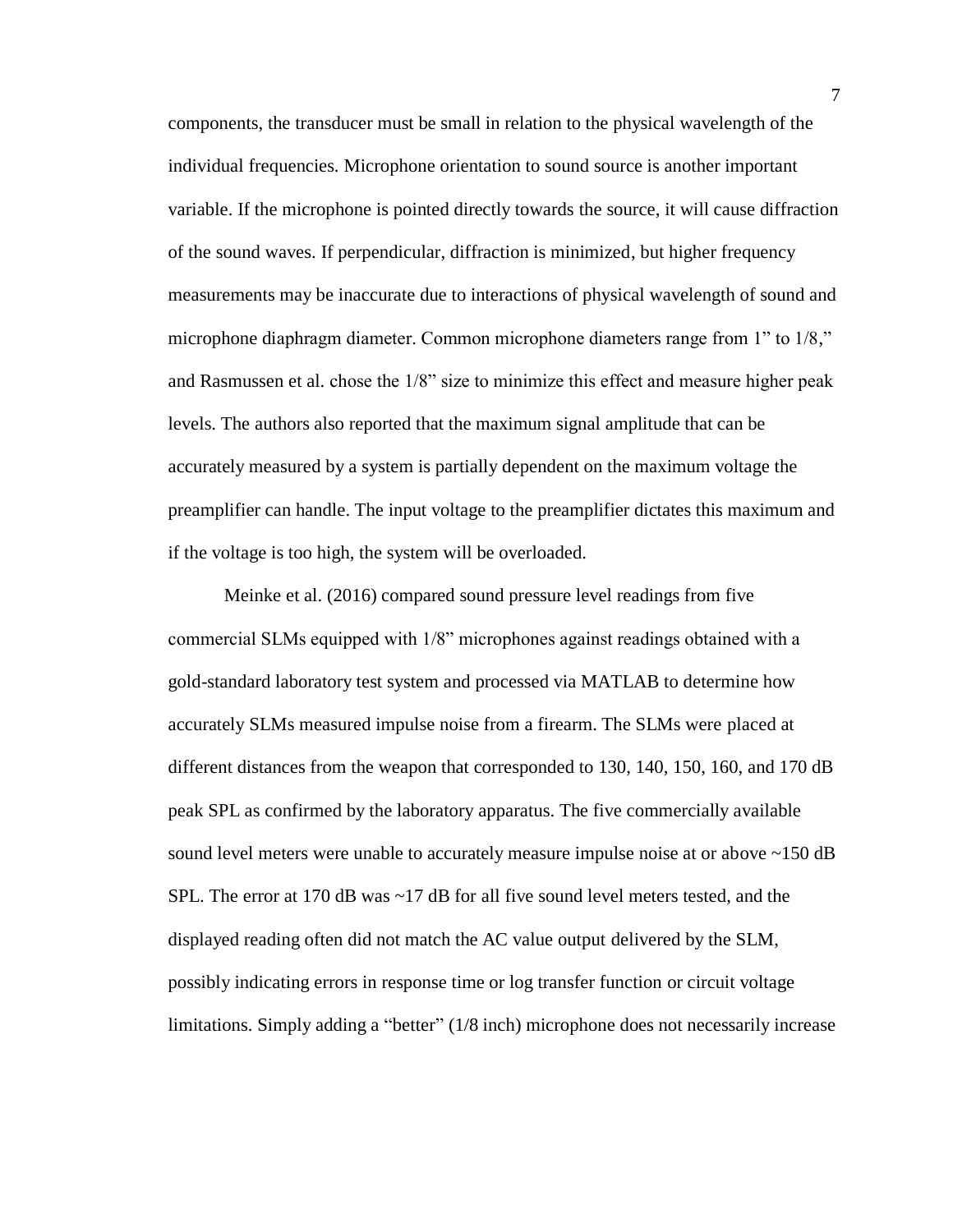the maximum measurement range and does not improve the accuracy of high-level impulse sound measurement for commercial sound level meters.

#### **Laboratory Impulse Noise Source**

An acoustic shock tube is a device that enables researchers to create high amplitude shockwaves in the confines of a laboratory test environment. The acoustic shock tube has a number of advantages over firearms or explosives for this purpose. The use of firearms and explosives requires a large parcel of vacant land appropriate for setting off detonations, highly trained technicians to handle the explosive, and numerous other safety precautions and bureaucratic red tape that make testing cumbersome (NIOSH, 2013). The shock tube uses a cylinder or compressed air separated from another open cylinder at atmospheric pressure by a thin polyurethane or metal membrane. When the membrane is punctured, the rapid release of the pressurized gas causes a shockwave whose amplitude can be calibrated by adjusting the thickness of the partition used.

#### **Impact Noise and Sources**

Flamme and Murphy (in press) defined impact noise as "produced by collision of masses, followed by free vibration of those masses". The authors also noted that compared to impulse noise, impact noise generally lasts longer, has lower peak levels, and has more low-frequency energy.

Akay (1978) described the five basic mechanisms that create impact sound. The first is "air ejection." As two objects rapidly come together, the air between them is compressed and forcefully ejected. This process is reversed as the objects rebound after collision and create another pressure pulse when air rushes in to fill the vacuum created as the two objects separate. The second mechanism described by Akay is "rigid body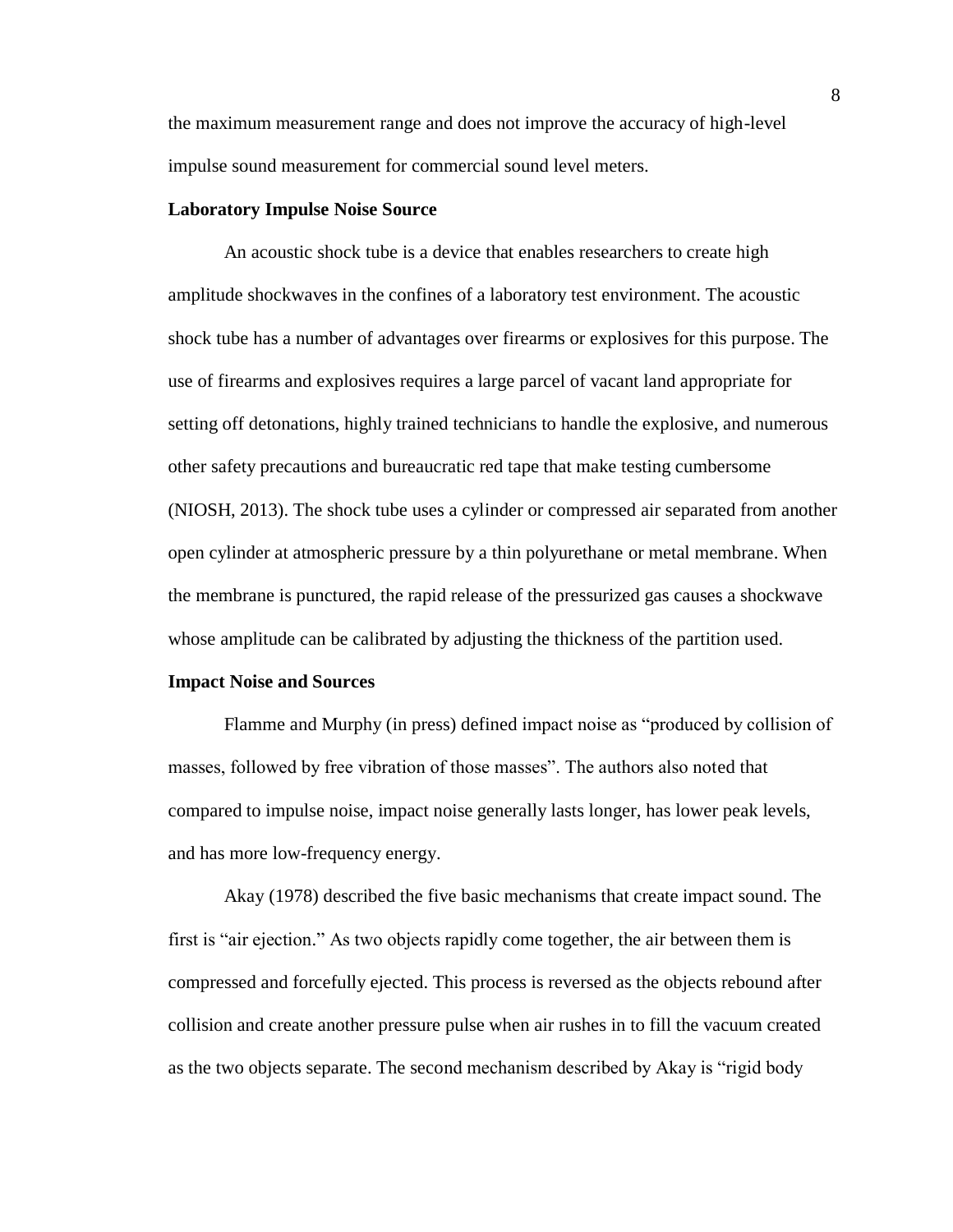radiation." He defined this as a "pressure disturbance generated in an acoustic medium by the acceleration of an object" (p. 978). As two objects collide, the rapid acceleration causes sound waves to radiate from them. The third mechanism is "radiation due to rapid surface deformations" (p. 979). A sound pressure peak is created when two objects collide, and one is deformed. This peak is a discrete waveform and can be distinguished from the sound waves caused by the collision of masses. The fourth mechanism is termed "pseudo-steady state radiation" (p. 979). This can be thought of as the excess energy left over after the collision between objects is converted to mechanical work. In industrial settings, this energy is absorbed by manufacturing machinery and causes it to vibrate. The fifth mechanism is "radiation from material fracture" (p. 979). This is noise caused by material fracturing, and its intensity depends on how rapidly the material fractures. It does not appear that a standardized means of creating and measuring impact noise in the laboratory has been developed or implemented to date.

#### **Occupational Hearing Loss Prevention**

Today various government agencies regulate employees' exposure to hazardous noise by monitoring employee noise exposure and hearing acuity, establishing criteria for wearing personal protective equipment (PPE), mandating hearing conservation training, and ensuring employer compliance with record-keeping regulations. One of the key roles employers play in these programs is monitoring noise levels in the workplace. Traditional SLMs and noise dosimeters are expensive, and the use of smartphone or computer tablet "apps" may be a viable way to survey the workplace or act as a stand-in for more expensive equipment, especially in developing countries (Roberts et al., 2016).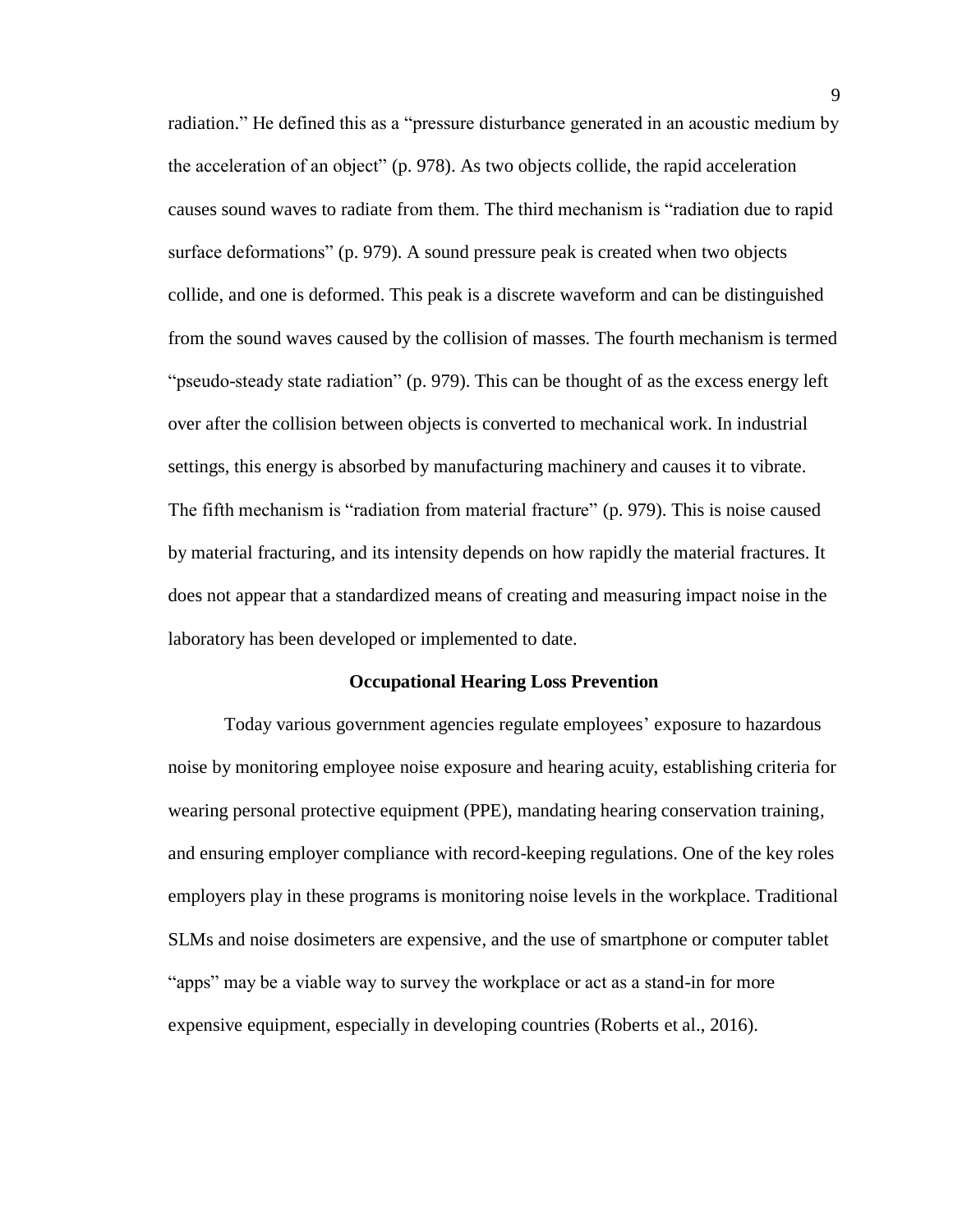## **United States Occupations with High Rates of Hearing Loss**

According to NIOSH, approximately 16 million Americans work in the manufacturing sector, producing everything from food and beverages to transportation equipment and chemicals (NIOSH, 2010). Hearing loss accounted for 17,700 of the 59,100 cases of workplace injuries reported to OSHA, making it the most commonly recorded work-related illness for the sector (NIOSH, 2010). Occupational hearing loss caused by exposure to manufacturing equipment is a preventable illness and could be significantly reduced if OSHA regulations, and ideally, NIOSH best-practice guidelines (NIOSH, 1998) are followed.

Hammer forging is the process of shaping metal that has been heated with blows from a hammer or die. This process is used to create a variety of manufactured goods like jewelry, knives, and firearm components. Pal Singh and Bhardwaj (2013) conducted a survey of 572 randomly selected workers in hammer forging plants in India and used both pure tone audiometry testing and environmental noise measurements to determine if worker PPE use and job type influenced audiometric findings. The authors discovered that depending on where the workers were located in the plant, noise doses ranged from 95% to over 800% using OSHA 5 dB exchange rate. The two tasks associated with the highest decibel levels, forger and furnace job taker, had A-weighted  $L_{eq}$  value of 105.1 and 103.3 dBA, respectively. Pure tone audiometry results showed that over 90% of workers had hearing thresholds worse than 25 dB hearing level (HL) in both ears at all frequencies tested (500 Hz to 8K Hz). The authors contributed the abnormally high prevalence of NIHL to the fact that 85% of employees work longer than average work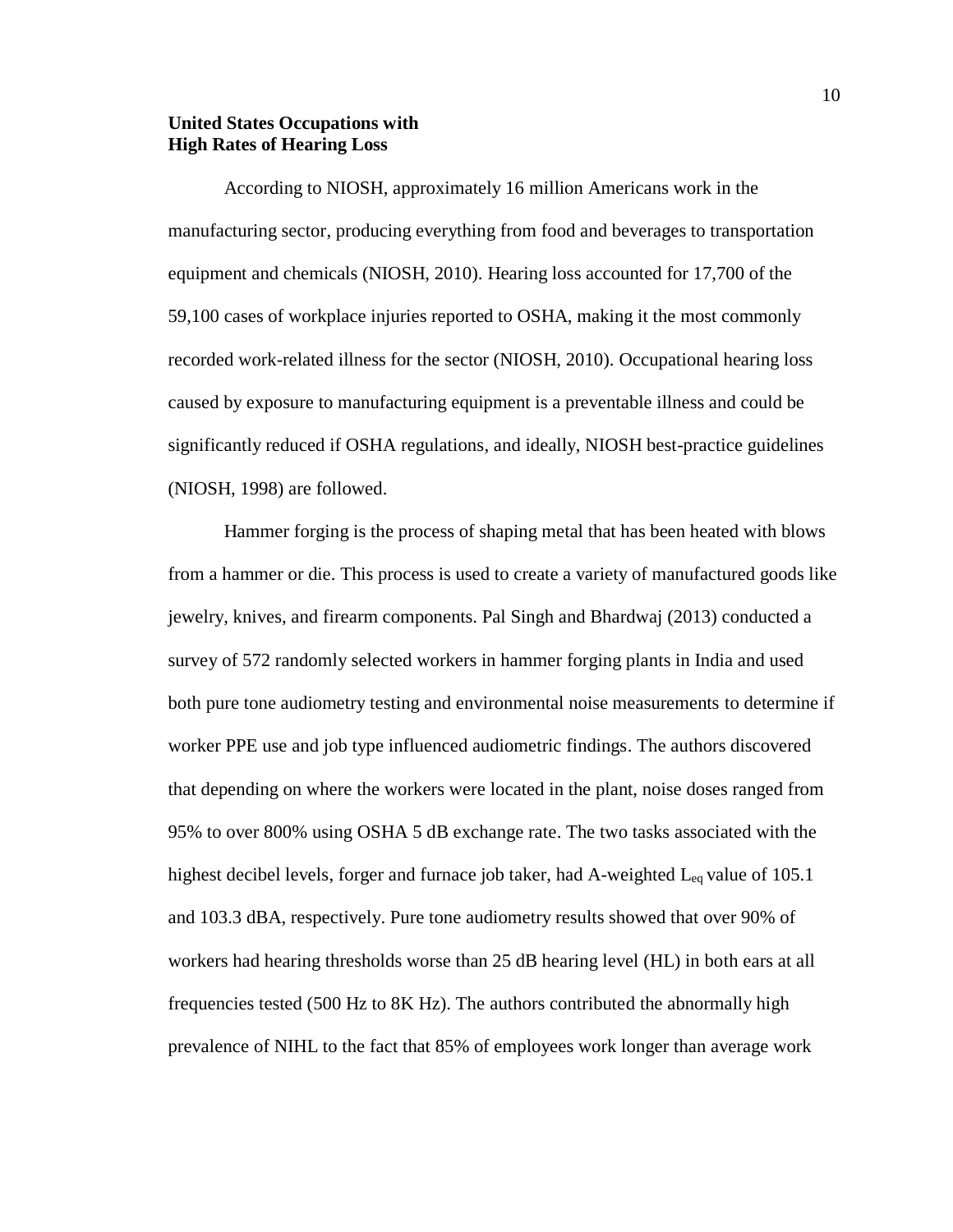weeks (50-60 hours) and the majority reported seldom or never wearing hearing protection.

Mining is another industry with a high occurrence of NIHL. Mining is such a dangerous occupation that another separate government agency, the Mine Safety and Health Administration (MSHA), was created to govern its work environment and procedures. The NIOSH reported that people employed in the mining industry suffer the highest prevalence of hazardous noise exposure of all major industry with 25% of workers having a hearing problem and 80% suffering hearing impairment by retirement age (NIOSH, 2015a). Miners are exposed to a hazardous noise from a number of different sources, including conveyer systems, roof bolting machines, and scrubber fans (NIOSH, 2015b). A report by McBride (2004) noted the estimated noise exposure of several different types of mining equipment. Average dBA levels ranged from 88 (cutting machines) to 117 (pneumatic percussion tools). He also noted that many types of equipment emitted multiple hazards; hand drills, in particular, have impact noise from the drill bit, impulse noise from the exhaust, and strong vibrations from the body of the drill. Another study by Kitcher, Ocansey, and Tumpi (2012) examined NIHL in miners in the African country of Ghana. The authors discovered that workers in the stone crushing plant and mechanic shop were exposed to the highest noise levels (99.6 and 98.6 dBA, respectively) and the prevalence of NIHL was 33.6%.

Construction industry workers are also at elevated risk for developing occupational NIHL. Because construction workers have a wide scope of jobsite responsibilities, they have the potential to be exposed to several impact noise hazards in one day, ranging from chipping concrete with a jackhammer to pneumatic nail guns.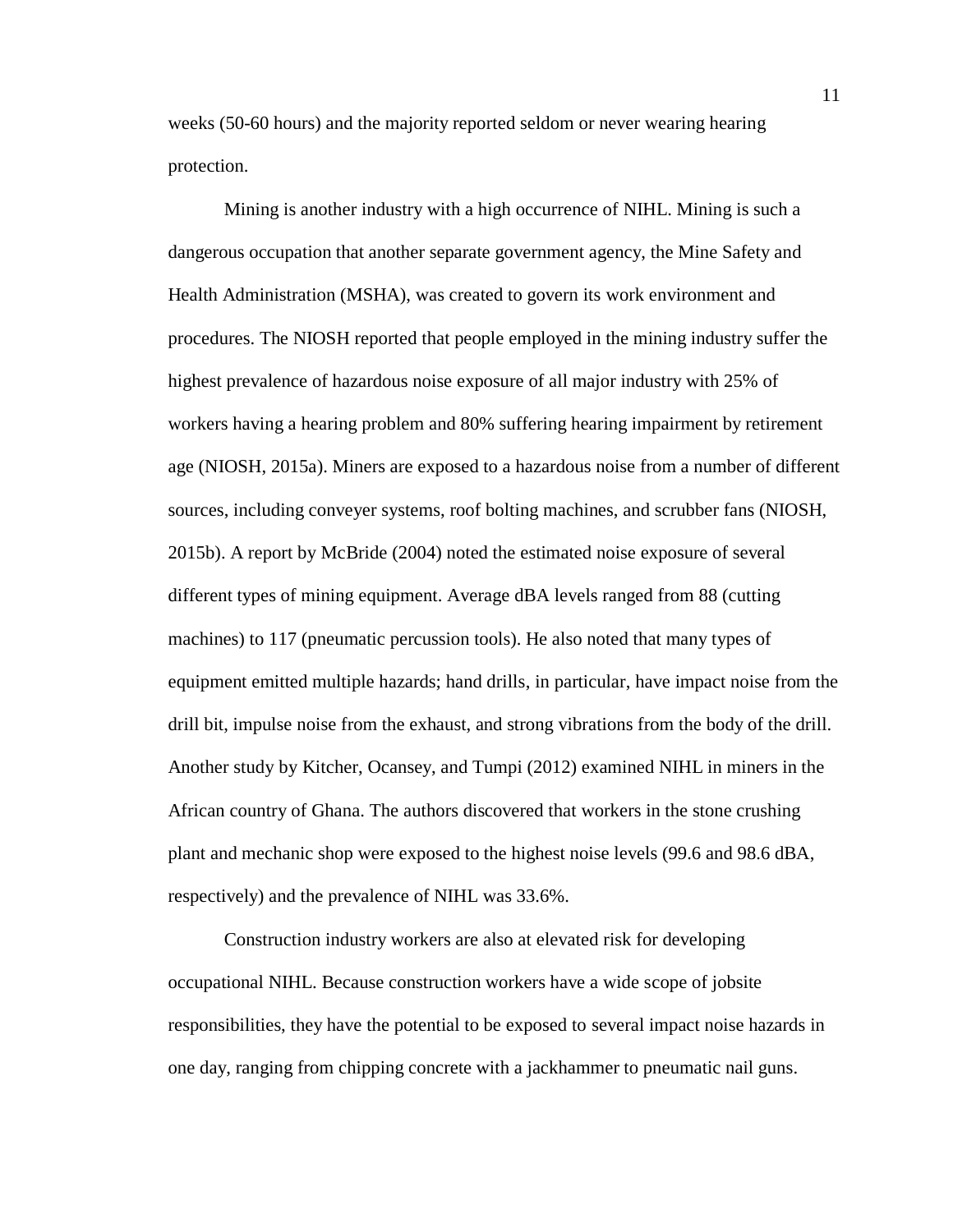Another variable is phase of construction. Neitzel, Seixas, Camp, & Yost (1999) discovered that while TWAs did not vary significantly by specific job title in construction workers, the phase of construction did play a significant role. Construction workers involved in the "structural stage" of a construction project exceeded the NIOSH recommended exposure level (TWA of 85 dBA) in over 90% of samples. In a study by Kerr et al. (2003), 53% of the 147 construction laborers tested had hearing thresholds at 4 kHz worse than 25 dB HL, indicating NIHL.

#### **Hearing Loss from Impact Noise**

Impact and impulse noise have long been known to have a more detrimental effect on hearing than equal levels of steady state noise (Schwetz, Hloch, & Schewczik, 1979; Hamernik, Turrentine, Roberto, Salvi, & Henderson, 1984). Henderson, Subramaniam, Gratton, & Saunders (1991) explored how impact noise effected both temporary and permanent threshold shifts in chinchillas. Thresholds were established in healthy subjects using acoustic brainstem response (ABR). After establishing this baseline, the test subjects were grouped and subjected to impact noise of 107, 113, 125, or 137 dBA. In addition to amplitude, the rate of stimulation was either 4 beats per second (BPS), 1 BPS, or 1/4 BPS of electronically synthesized impact noise. Thresholds were retested again immediately after exposure and then again, every 5 days until 30 days passed in order to establish both temporary threshold shift (TTS) and permanent threshold shift (PTS) values. The authors discovered that TTSs were present at all levels and stimulation rates, but the severity of the shift varied between test groups until exposure levels reached 125 dBA and became stable across groups. Permanent threshold shift results were similar to TTS with respect to variability across groups until exposure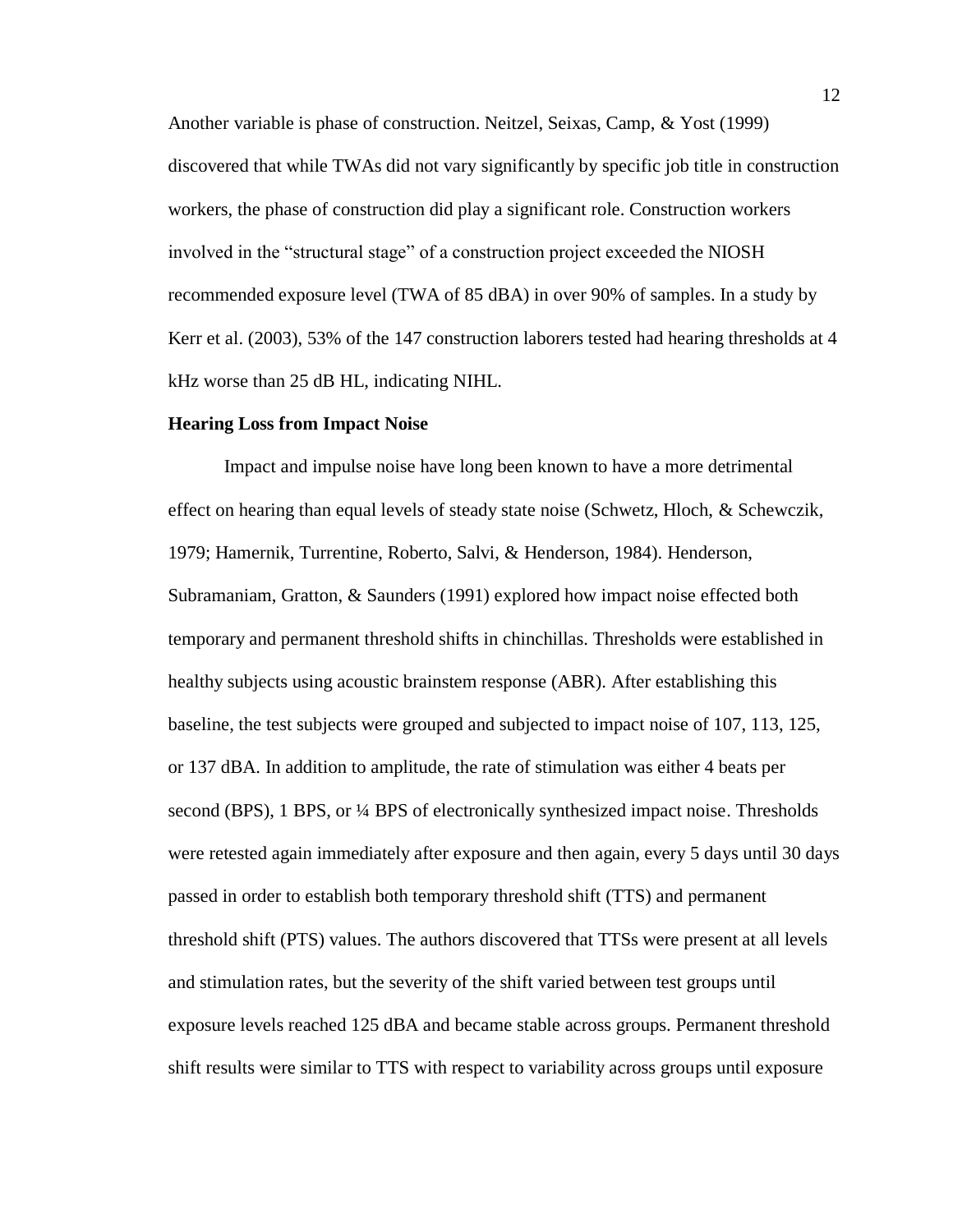levels reached 131 dBA. The authors also demonstrated that PTS increased as stimulation rate increased until exposure levels reached 131 dBA. Above this level, PTS values were severe and independent of rate.

In addition to temporary and permanent threshold shifts, impulse/impact noise causes mechanical damage to inner ear structures not seen in long-term continuous noise exposures. Specifically, outer hair cells may become separated from each other, fall over, or break (Fu, 2011). In addition to hair cell damage, the tectorial membrane may be torn, and structural support cells can be damaged. Imaging from a chinchilla subjected to 4 kHz tone at 110 dBA revealed that the four rows of outer hair cells on the area of maximal displacement of the cochlea had been completely destroyed. The researchers discovered that a smooth layer of scar tissue replaced the damaged area and the sensory cells required to sense sound had completely vanished (Fu, 2011).

#### **Noise Exposure Measurement in the Workplace**

Noise exposure in the workplace can be measured using noise-dosimetry, which is especially useful for mobile workers. When using noise dosimeters, the sound level in any environment must exceed the "threshold" to be averaged into any reading. The OSHA sets the threshold at 80 dBA for noise measurements used for determining the need for hearing conservation programs (OSHA, 2013). Sound exposure levels may be quantified in a few different ways that either represent exposure as a percentage dose or as an averaged level in decibels. Two common measurement parameters are time weighted average (TWA) and average level (Lavg) or level equivalent (Leq).

Time weighted average is defined as "a constant sound level lasting 8 hours that would result in the equivalent sound energy as the noise that was sampled. The TWA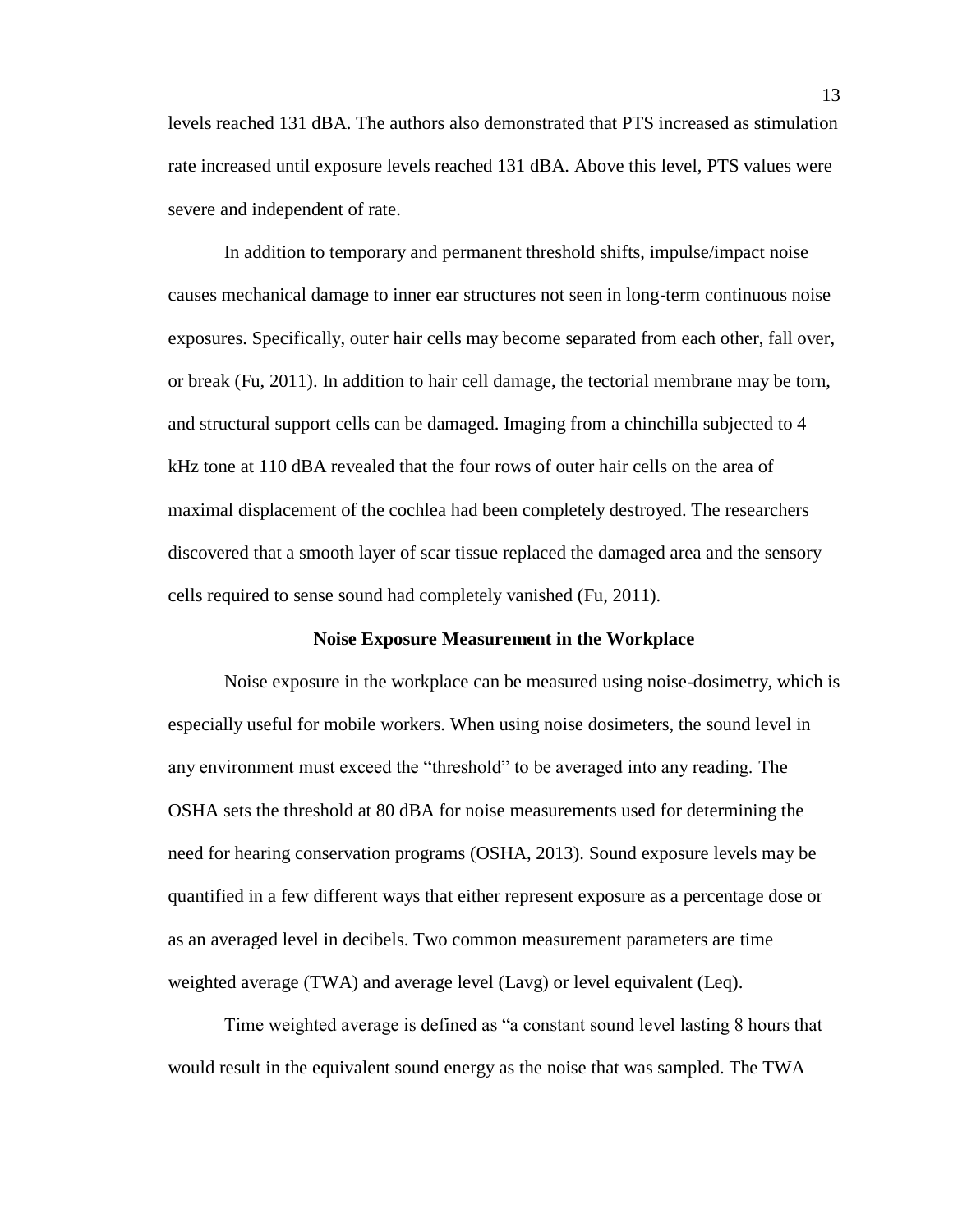calculation always averages the sampled sound over an eight-hour period" (OSHA, 2013, Appendix A, Glossary). Therefore, TWA can be thought of simply as the average noise level over the course of eight hours and is represented as a decibel number. Averaging sound exposure over an eight-hour period is a useful means to monitor workers who may be exposed to varying levels of sound throughout the work day, possibly moving from one duty to another. It is also important to note that TWA measurements are all normalized to an eight-hour period. Noise exposure sampling of less than eight hours may incorrectly estimate eight-hour exposures depending on the averaging approach implemented in the noise dosimeter algorithm for accounting for the time not sampled. For longer shifts (>eight hours), the full-shift noise exposure must be normalized to an eight-hour TWA. Workers whose noise exposure exceeds 85 dBA TWA are required to be included in a hearing conservation program per OSHA (1983).

Another way to report noise exposure is Lavg. This is "the average sound level measured over the run time of the measurement" using a 5-dB exchange rate to integrate the sound levels over time (OSHA, 2013, Appendix A, Glossary). The Lavg and the TWA will be equivalent when the sample time is eight hours. In cases of shorter or longer sample times, the values will differ. When sound levels are integrated over time using the 3-dB exchange rate recommended by NIOSH, the metric is referenced as level equivalent or Leq.

Other concepts to understand when measuring sound for workplace safety are "exchange rate" and "dose." Exchange rate is defined as "the increase or decrease in decibels corresponding to twice (or half) the nose dose" (OSHA, 2013, Appendix A, Glossary). Dose is defined as "a dose reading of 100% is the maximum allowable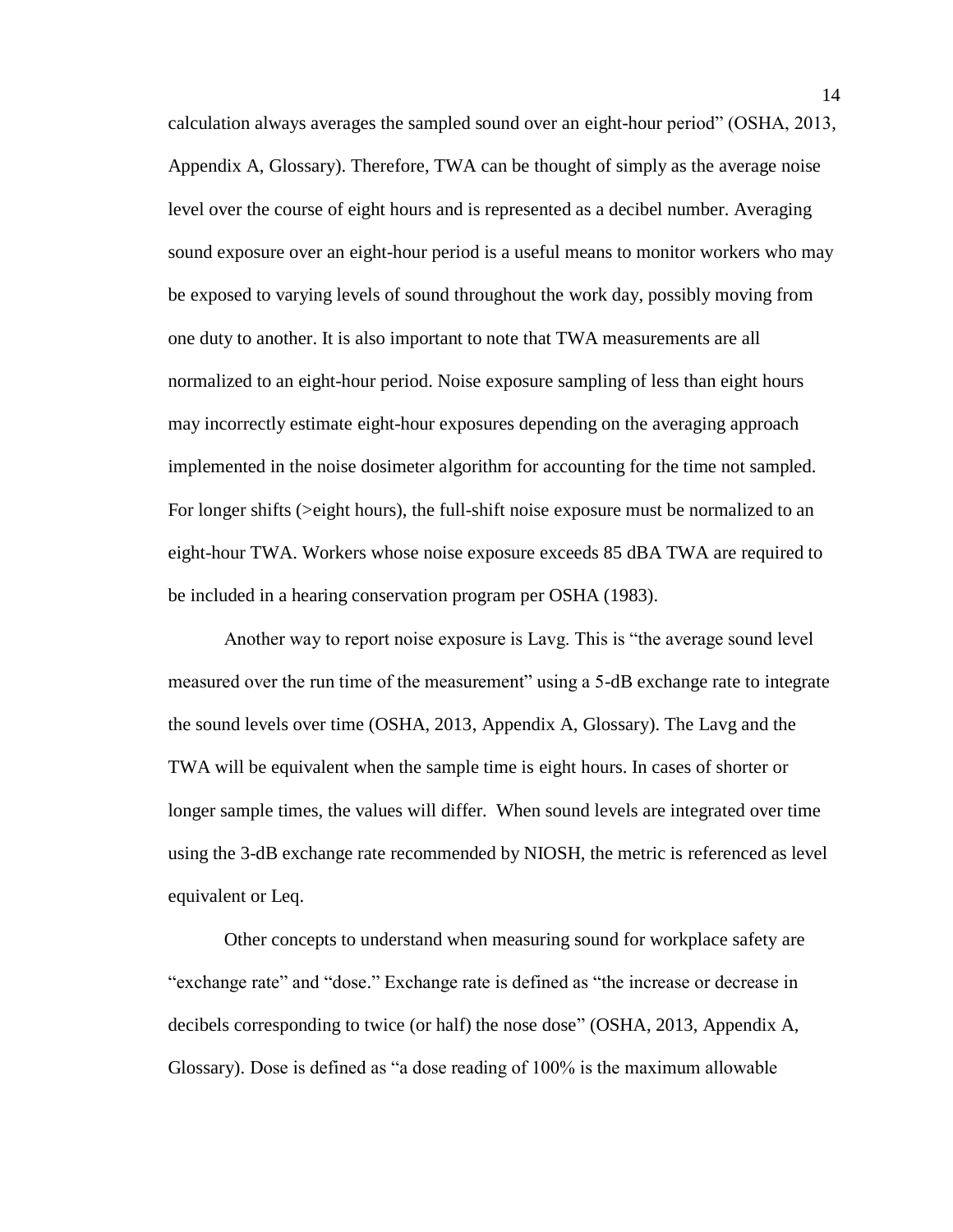exposure to accumulated noise" (OSHA, 2013, Appendix A, Glossary). The OSHA uses an exchange rate of 5 dB and sets the 100% dose at 90 dBA, so reducing the TWA to 85 would yield a dose of 50%, and increasing it to 95 would result in a dose of 200%. The NIOSH uses an exchange rate of 3 dB and sets the 100% dose at 85 dBA, so reducing the TWA to 82 would yield a dose of 50%, and increasing it to 88 dBA would result in a dose of 200% (NIOSH, 1998, P xiii).

As mentioned previously, one common way to measure hazardous sound exposure in the workplace is to use a device called a noise dosimeter. This device measures varying noise levels occurring over time in the environment and converts it to TWA that can be used to ensure worker exposure does not exceed OSHA/NIOSH suggested maximums. The OSHA specifies that the permissible noise exposure level (PEL) sampling should include all sounds from 90 dBA and above, and impact/impulse noise and sets a maximum ceiling limit of 115 dBA measured using a slow response with a peak sound pressure level limit of 140 dB (OSHA, 1983). The OSHA also utilizes an "action level," where if the TWA is greater than 85 dBA, employees must be a part of a hearing conservation program, undergo training, and complete annual hearing tests. The NIOSH recommends integrating all sounds from 80 to 140 dBA using a 3-dB exchange rate. The NIOSH recommended that exposure limit criterion is 85 dBA for 100% dose and did not specify a ceiling level (NIOSH, 1998).

## **National Institute for Occupational Safety and Health Versus Occupational Safety Health Administration**

The National Institute for Occupational Safety and Health is the scientific agency responsible for developing criteria for safe occupational exposures to workplace hazards.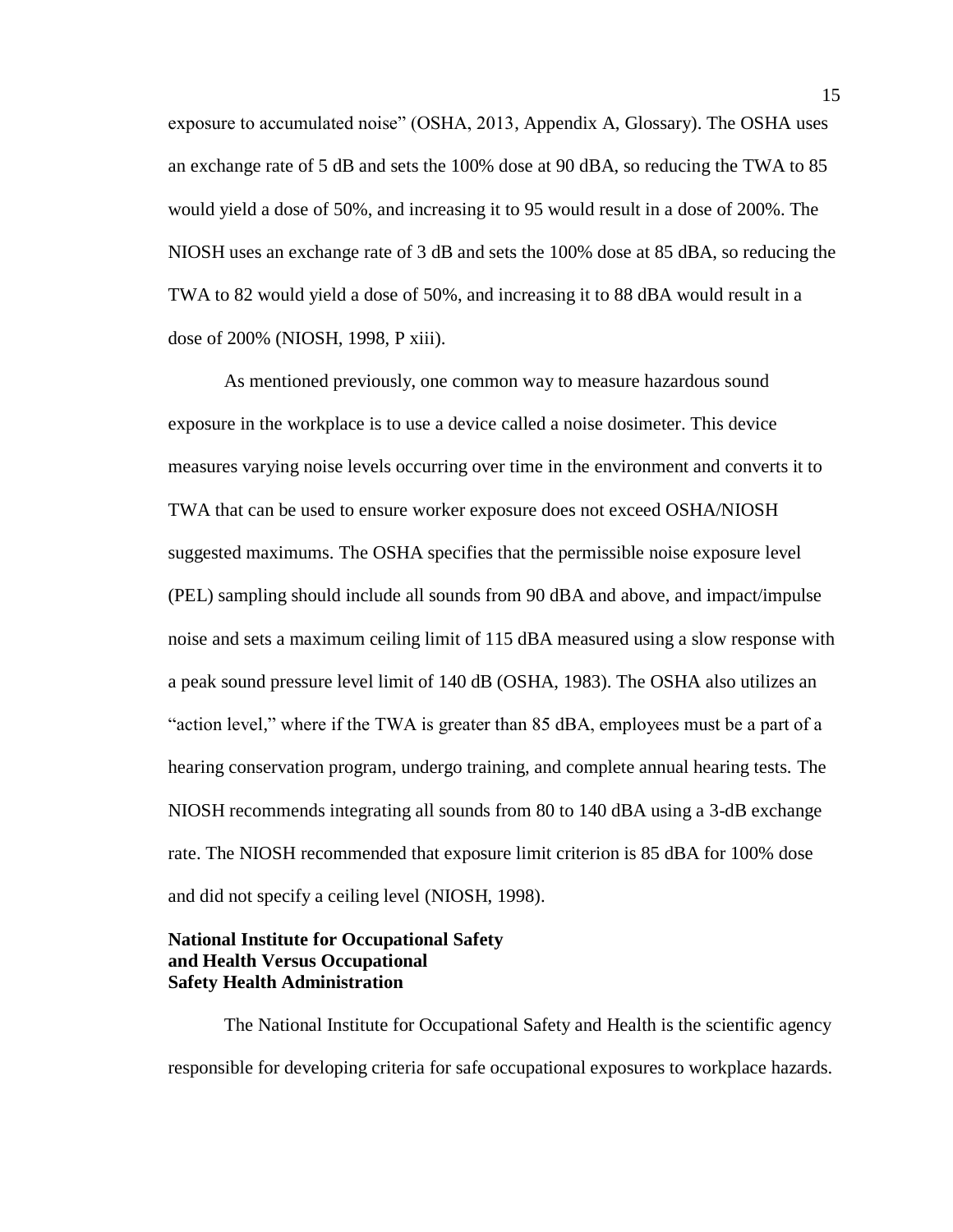The NIOSH best practice guidelines recommend that employers monitor work environments where workers may be exposed to sound levels over 85 dBA (NIOSH, 1998). The NIOSH makes recommendations to employers, but does not have the authority to enforce them. Another government agency, OSHA, actually enforces laws related to workplace safety including noise exposure. The OSHA standards are slightly more liberal than NIOSH recommendations across the board. In addition to the different exchange rates discussed earlier, the two agencies set different values for permissible exposure limit (PEL). The OSHA uses a TWA of 90, and the limit for NIOSH (termed recommended exposure limit) is 85. These seeming small differences add up quickly; an 85 dBA TWA is a 100% dose for NIOSH, but only a 50% dose for OSHA; a 91 dBA TWA is a 400% dose for NIOSH, but a 115% dose for OSHA. The stricter NIOSH standards for allowable noise exposure reduce the risk of developing NHL over a 40-year working career by 50% (NIOSH, 1998) and are used by most regulatory agencies around the world. Both NIOSH and OSHA limit the maximum peak level exposure to 140 dB SPL.

## **Approaches to Manage Occupational Noise Exposure**

The NIOSH has established a hierarchy of controls that apply to not only noise exposure, but also to all environmental safety hazards an employee may face (NIOSH, 2015a). The hierarchy consists of five methods to minimize employee exposure to hazards including elimination, substitution, engineering controls, administrative controls, and PPE. The controls are ranked from most effective (elimination) to least effective (PPE) and are meant to be implemented in that order. An example of elimination would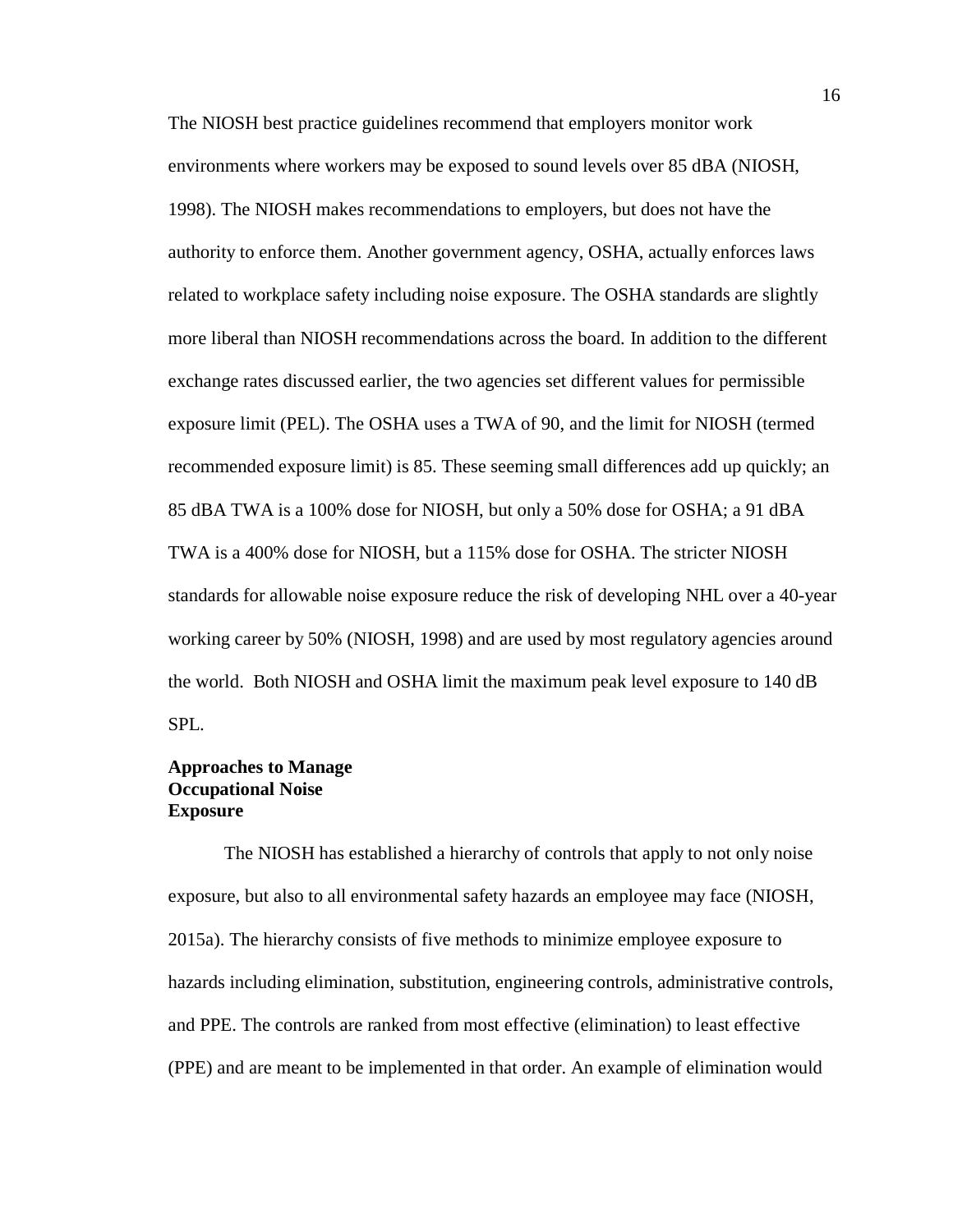be to remove a piece of equipment with high sound pressure levels from a mining operation. While this would be the most effective course of action, it is often impossible for an existing operation. Substitution would entail replacing the equipment that is causing the hazard with another that does not and is also an effective option, but may be financially or logistically impossible to accomplish. An example of engineering controls would be to make modifications to an existing piece of equipment that would reduce exposure by either minimizing the level of noise created or insulating the employee from the noise. Administrative controls rely on changing how manpower is allocated to a task. These controls are commonly used when excessive exposure levels cannot be controlled by other more effective methods. An example would be to rotate crew members to different stations over the course of a shift to minimize exposure to a particularly loud task. The least effective, but most commonly used, exposure control is requiring employees to wear PPE while working. This approach is least effective because of the variability in the fit of hearing protectors, and the effectiveness of the strategy relies upon worker behavior which can be influenced by a number of factors.

#### **Noise Dosimetry and Impact Noise**

Kardous et al. (2005) examined noise dosimeter effectiveness for measuring impulse noise and found the devices are limited by several technical issues. Specifically, the microphone response above 3 kHz is poor, and the microphones are unable to measure peak sound pressure levels greater than  $\sim$  146 dB. Another difficulty the authors pointed out was the conversion of impulse noise to time weighted average. The current NIOSH equation for dose is  $D = [C_1/T_1+C_2/T_2+\ldots+C_N/T_N]$ , where  $C_N$  is the total time of exposure at a specified level and  $T_N$  is the exposure duration that would expect to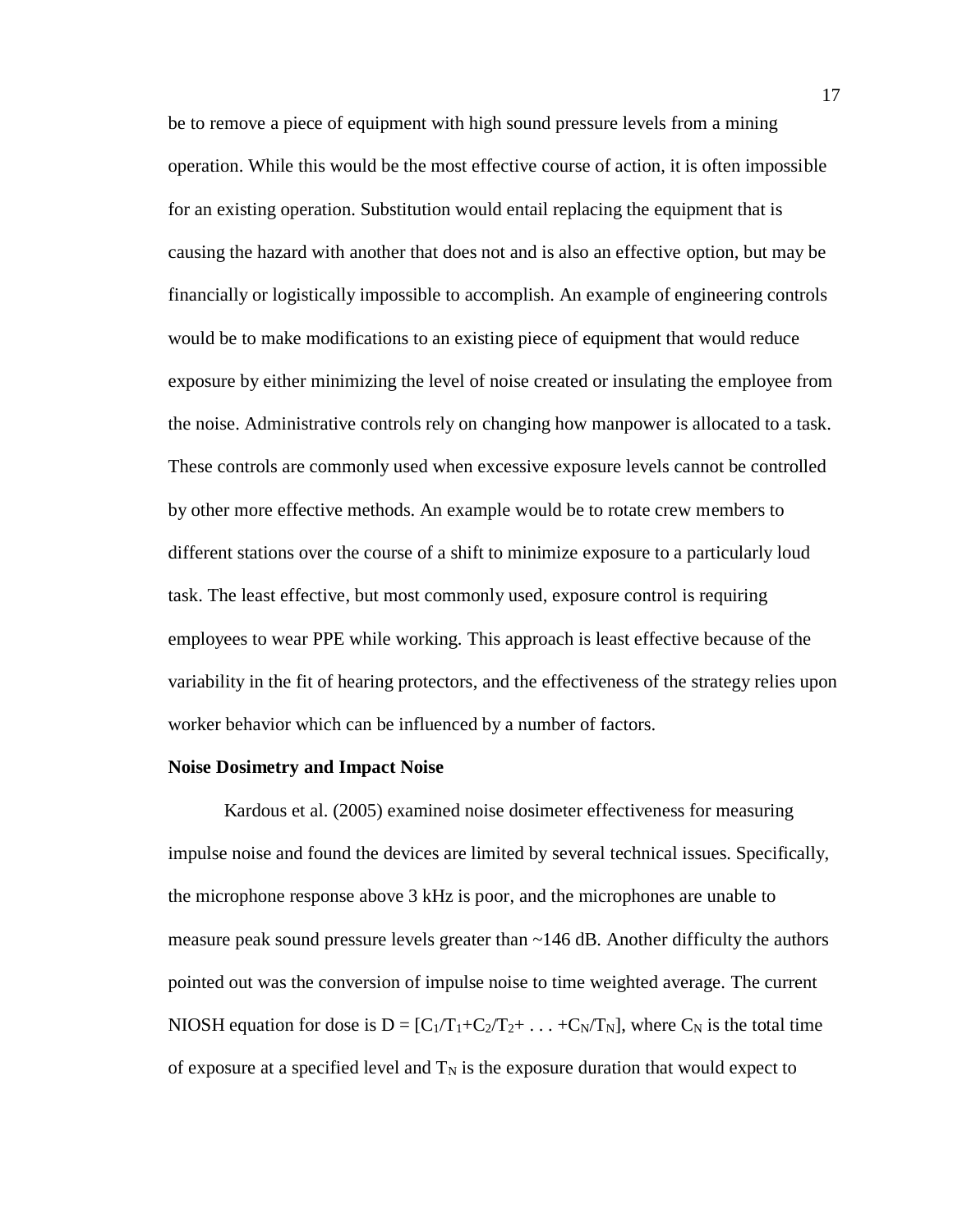cause harm. The value for  $T_N$  is determined by measuring the sound in the "slow" response time setting, causing a significantly lower value than the actual peak sound pressure level. When the values for  $T_N$  (2.2 seconds) and  $C_N$  (456 milliseconds) are entered into the equation, the result is a contribution of only approx. 0.02-0.03%. So, because the duration of an impulse/impact sound is so short, a worker could safely be exposed to 5000 gunshots according to the NIOSH equation. For these reasons, the authors found dosimeters entirely unsuitable for measuring exposure to impulse noise. The contribution of impact noise to the overall noise exposure may also be underestimated due to the same issues related to slow response and may be limited, depending on the spectral characteristics of the impact noise source, especially if Aweighting is applied to the measurement.

Another tool commonly used to measure noise is the sound level meter. This device measures sound pressure in the atmosphere and displays sound pressure level in decibels (dB SPL), rather than TWA or dose. Sound level meters are useful for measuring individual noise sources, evaluating hearing protective devices' suitability, and aiding in the analysis of noise sources for possible noise control (OSHA, 2013). Sound level meters are broken into two basic types, depending on accuracy: Type 1 is used for precision field measurements and have an accuracy of  $\pm 1$  dBA, and Type 2 is used for general measurements with a tolerance of  $\pm 2$  dBA (OSHA, 2013).

#### **Noise Measurement with Smartphones and Tablet Apps**

Numerous sound level meter apps are available for download for free or for a small cost. The apps are available for different operating systems, and each is designed with different features and capabilities. Table 1 and Table 2 provide a summary of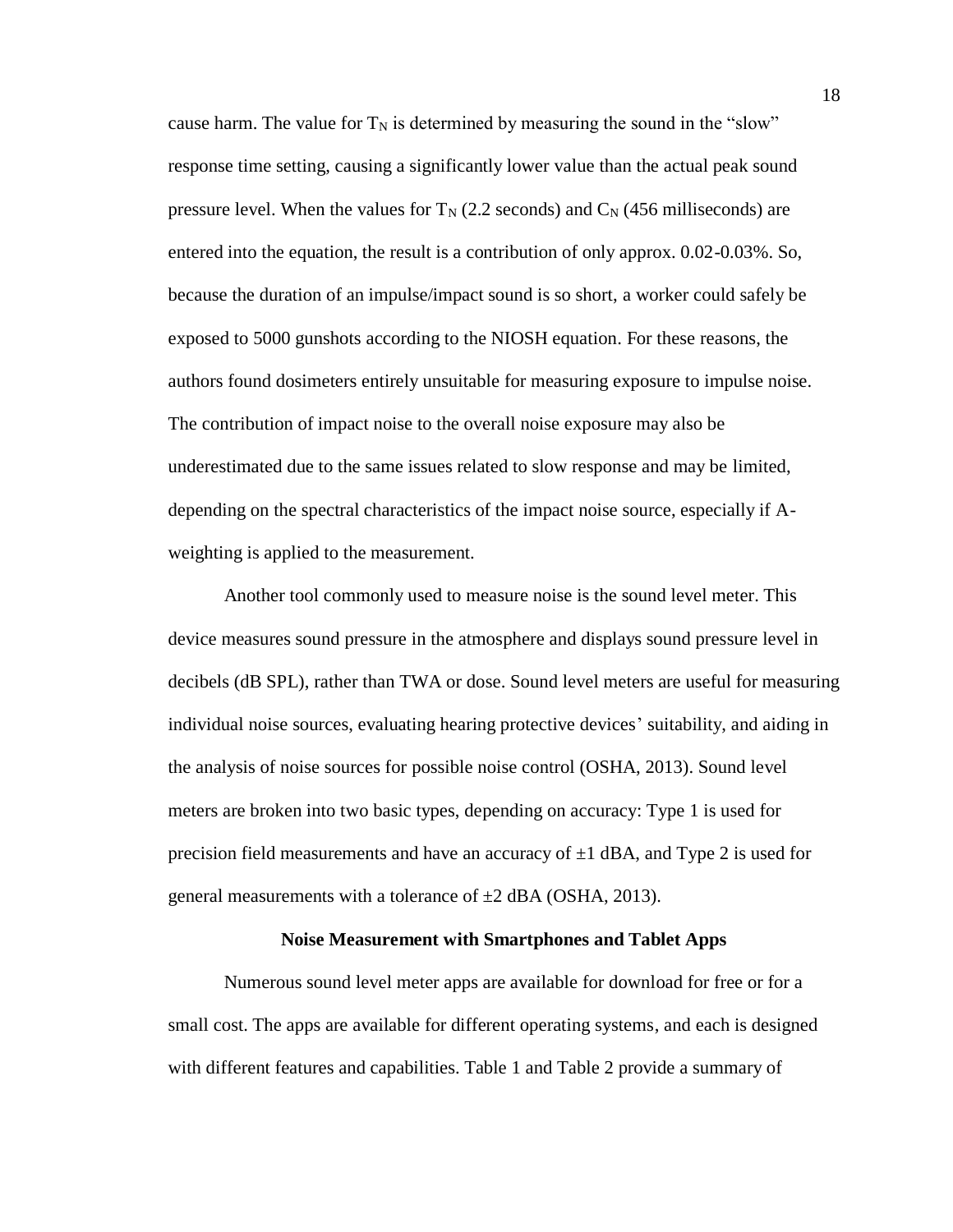popular sound level apps for both Android and Apple OS operating systems as of

November, 2016.

Table 1

*iOS Apps Tested*

| App            | Developer        | Response Time     | Features                                           | Price   |
|----------------|------------------|-------------------|----------------------------------------------------|---------|
| <b>SPLnFFT</b> | Fabien Lefebyre  | Slow/fast         | A/C weighting; external<br>mic. calibration        | \$3.99  |
| NIOSH SLM      | EA Lab           | Slow/fast         | $A/C/Z$ weighting;<br>external mic.<br>calibration | Free    |
| SoundMeter     | Faber Acoustical | Slow/fast/impulse | A/C weighting; external<br>mic. calibration        | \$19.99 |

## Table 2

*Android Apps Tested*

| App         | Developer                   | Response Time                | Features                                     | Price  |
|-------------|-----------------------------|------------------------------|----------------------------------------------|--------|
| SPL Meter   | Keuwlsoft                   | Slow/fast                    | A/C weighting; external<br>mic. Calibration  |        |
|             |                             |                              |                                              | Free   |
| decibel Pro | <b>BSP Mobile Solutions</b> | <b>Unknown</b>               | A/C weighting;<br>"automatic"<br>calibration | \$3.60 |
| Noise Meter | <b>IINASYS</b>              | Slow/fast/user<br>adjustable | A/C weighting; Leq<br>calibration            | Free   |

## **Sound Level Meter App Compared to Sound Level Meter**

Sound level meters and sound level apps differ in the terms of the measurement components and signal processing chain. The first step in the chain is the microphone.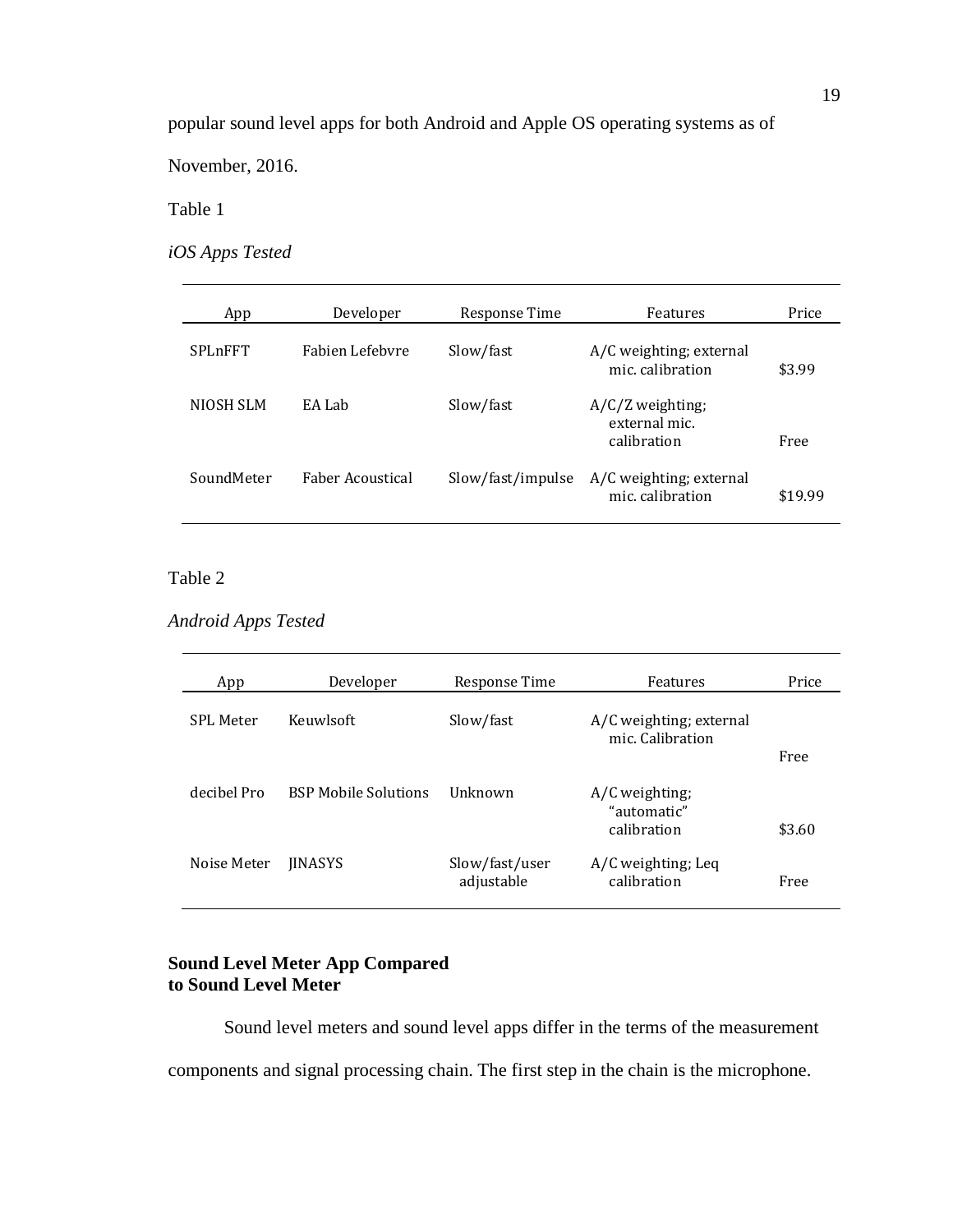Smartphone microphones are primarily intended to detect sound sources close to the mic (the user's voice) and not environmental sounds around the user. While this increases the clarity of the signal for the person on the other end of the line, it may limit the ability of an app to measure sounds accurately. Most cell phone manufacturers today use a microelectromechanical systems (MEMS) class microphone that can accurately capture sounds from 30 dB SPL to 130 dB SPL and has a flat frequency response (Kardous & Shaw, 2014). Unfortunately, there are many companies manufacturing MEMS microphones (Knowles, AAC, Goertek, and BSE, to name a few), and cell phone companies do not disclose which one or ones they use in each phone. This makes it nearly impossible to know the exact specifications for the microphone and whether recording errors are caused by the hardware or software. When the signal arrives at the microphone, a tiny electrical voltage is created. The amplitude of this signal is dependent on the amplitude of the signal and the sensitivity of the microphone. This is another possible opportunity for error to occur, and since the microphone sensitivity is unknown, it may be difficult to analyze. The voltage created by the microphone is analogous to the original signal and must be converted to a digital signal so that it can be manipulated by the app's software. The app manipulates the response time, weighting and decibel conversion using digital filters not disclosed by the software developers (Nast, Speer, & Le Prell, 2014). The proprietary processing of this digital signal is probably different for each app and is yet another opportunity for error to occur. This processed digital signal is then displayed on the screen.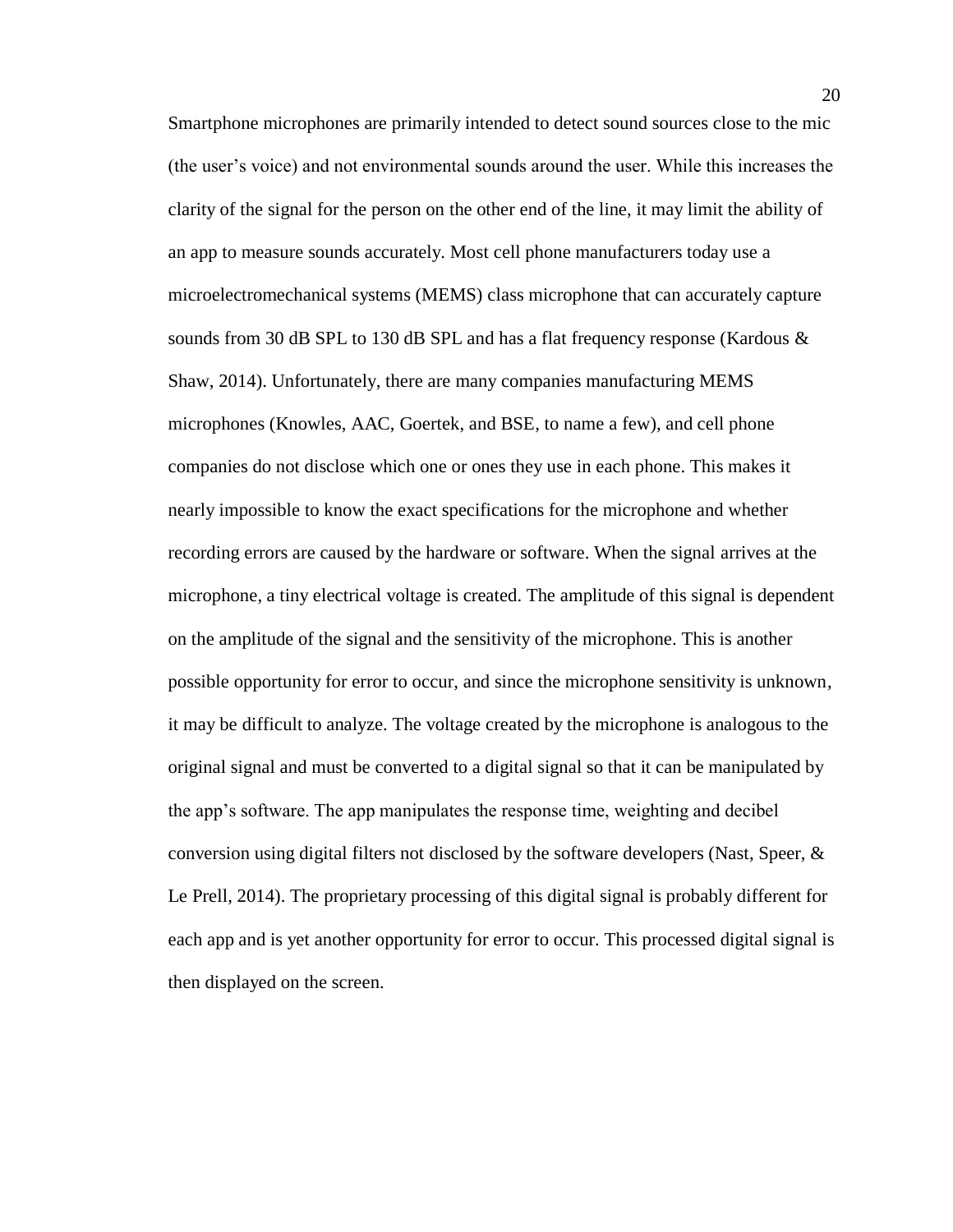## **Accuracy of Sound Level Meter Apps**

Kardous and Shaw (2014) examined the ability of smart devices to measure continuous sound using only the built-in microphone. The authors tested a number of smartphones and tablets manufactured by Apple, Samsung, HTC, and Motorola. Inclusion criteria for the applications tested were: ability to report A-weighted and unweighted sound levels, slow or fast response time setting, and 3 or 5 dB exchange rate, and ability to display both equivalent continuous average sound level or time weighted average. The authors tested 10 Apple apps that met the criteria. None of the apps available for the Android operating system met all inclusion criteria, but the authors selected four that were closest. The authors did not go into specific about detail on how each app failed to meet inclusion criteria. Sound level measurements were taken in the sound field using pink noise starting at 65 dBA and increasing to 95 dBA in 5 dB steps. The value reported by the smart device was compared to a calibrated Type 1 SLM. The results showed that some apps were very accurate. Three of the iOS apps (SPLnFFT, NoiSee, and SoundMeter) were within  $\pm 2$  dB of the reference value for A-weighted sound levels. The researchers also noted that Android apps were generally unsatisfactory for measuring sound due to the wide variance in values reported from the same app across different devices and the fact that Android devices are manufactured by many different companies and there was no consistency in the hardware components.

Roberts et al. (2016) extended the 2014 study by Kardous and Shaw (2014) and added external microphones to the experimental design. The researchers selected the three apps that gave the best performance from the 2014 Kardous and Shaw study and chose to use only Apple branded iOS products because of the more uniform hardware and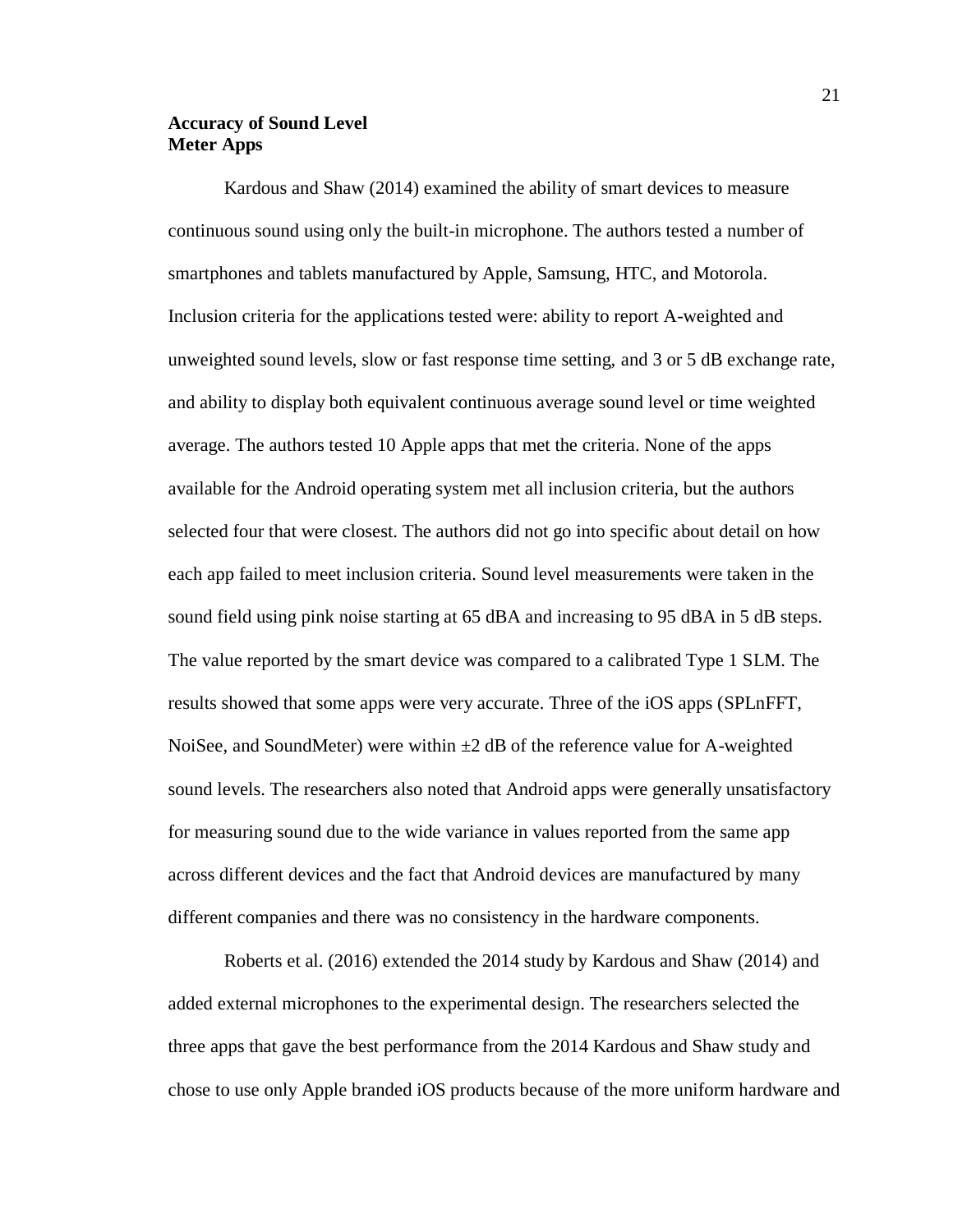tighter controls placed on the Apple operating system compared to Android devices. In addition to the iPhone 4, 4S, and 5 used in the previous study, the authors used three  $5<sup>th</sup>$ generation iPods. Two external microphones were used, the iMM-6 manufactured by Dayton Audio (Springboro, Ohio) and the i436 manufactured by MicW (Beijing, China). The authors conducted two experiments. The first was designed to evaluate the variability of the external mic while measuring noise levels in the same type of device running the same app. Pink noise was generated in a sound-treated chamber, and measurements were taken in the same manner as the 2014 study at levels from 60 to 100 dBA in 5 dB steps. This experiment revealed that when measurements are taken by the same type of device using the same app and same microphone, the data will be similar, but not necessarily accurate in comparison to the  $\pm 2$  dB required of a type II SLM. Some device/app/mic combinations were more accurate than others, and to complicate things further, the noise level sometimes influenced the accuracy of the measurement. The authors discovered that when the iMM-6 microphone was used, the mean difference between sound meter app measurements and the reference mic was 0 at all noise levels from 70-100 dBA. The SPLnFFT app was the next most accurate, with a mean difference on 1-2.1 dB over the same range. NoiSee was also accurate, with mean differences from .1 to .7 dB up to the 95 dB level, but when noise reached the 100 dBA level, mean difference rose to 4.3 dBA.

Kardous, Shaw, and Murphy (2016) noted that different generations of smartphone devices use different microphone hardware and software depending on the current operating system. The second experiment was designed to show if using an external mic would compensate for this and allow different versions of smartphones to make accurate measurements once an external mic was attached. When the internal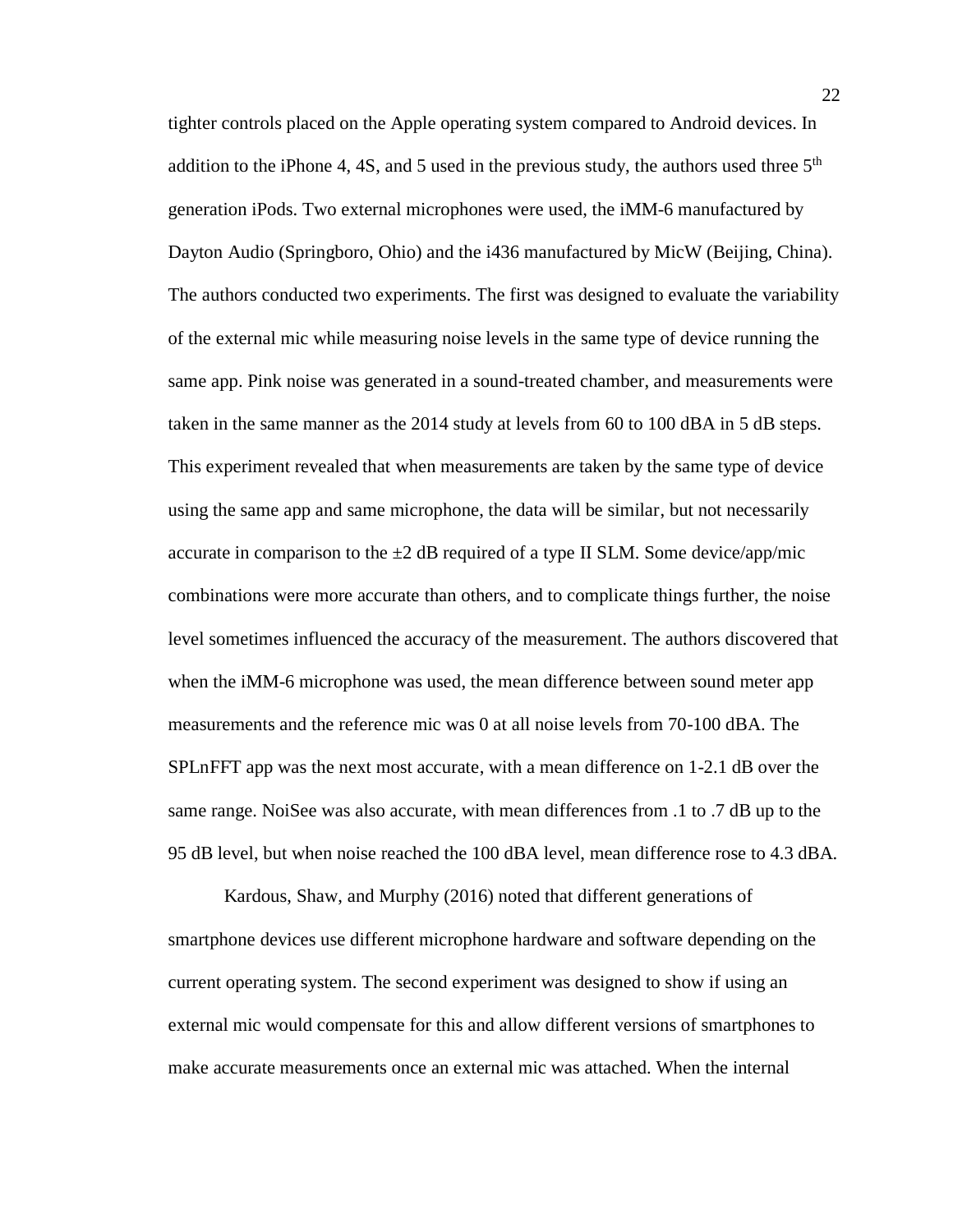microphone was used, sound level readings could be off by as much as 25 dBA. When the external mic was used, the differences reported were less than 1 dBA. Despite the promising improvement when using the external microphones, the authors noted that there are still hurtles to using smart devices to monitor noise levels, including the necessity to calibrate the app before accurate measurements can be made and inconsistent software and hardware updates. It is also noteworthy that these studies limited the measurements to continuous sound levels between 65 dB and 95 dB SPL and microphone performance when measuring sound levels below or above these limits is unknown.

Nast et al. (2014) tested five apps that ranged in cost from free to over \$10 in an iPhone 4S using the phone's microphone compared to a calibrated Type I sound level meter. The authors placed each device in a sound isolation chamber and presented narrow-band noise in the sound field centered at frequencies of 250, 500, 1000, 2000, 4000, and 8000 Hz at intensities of 50, 70, and 85 dB HL. Following calibration with a type I SLM, sound level measurements were taken every 10 seconds with the smartphones, and the average of 10 samples were recorded for each narrow-band frequency. The researcher took measurements with the app set to both A-weighting and C-weighting. The smartphones were unable to measure low noise levels  $({\sim}0$  dB HL) due to high internal noise generated by the phone and elevated ambient noise levels in the test room. Most smartphone apps measured C-weighted sounds more accurately than Aweighted sounds, and most apps underestimated the actual sound level, especially at 85 dB HL and above. The authors do not recommend the use of SLM apps to monitor workplace noise unless correctly calibrated.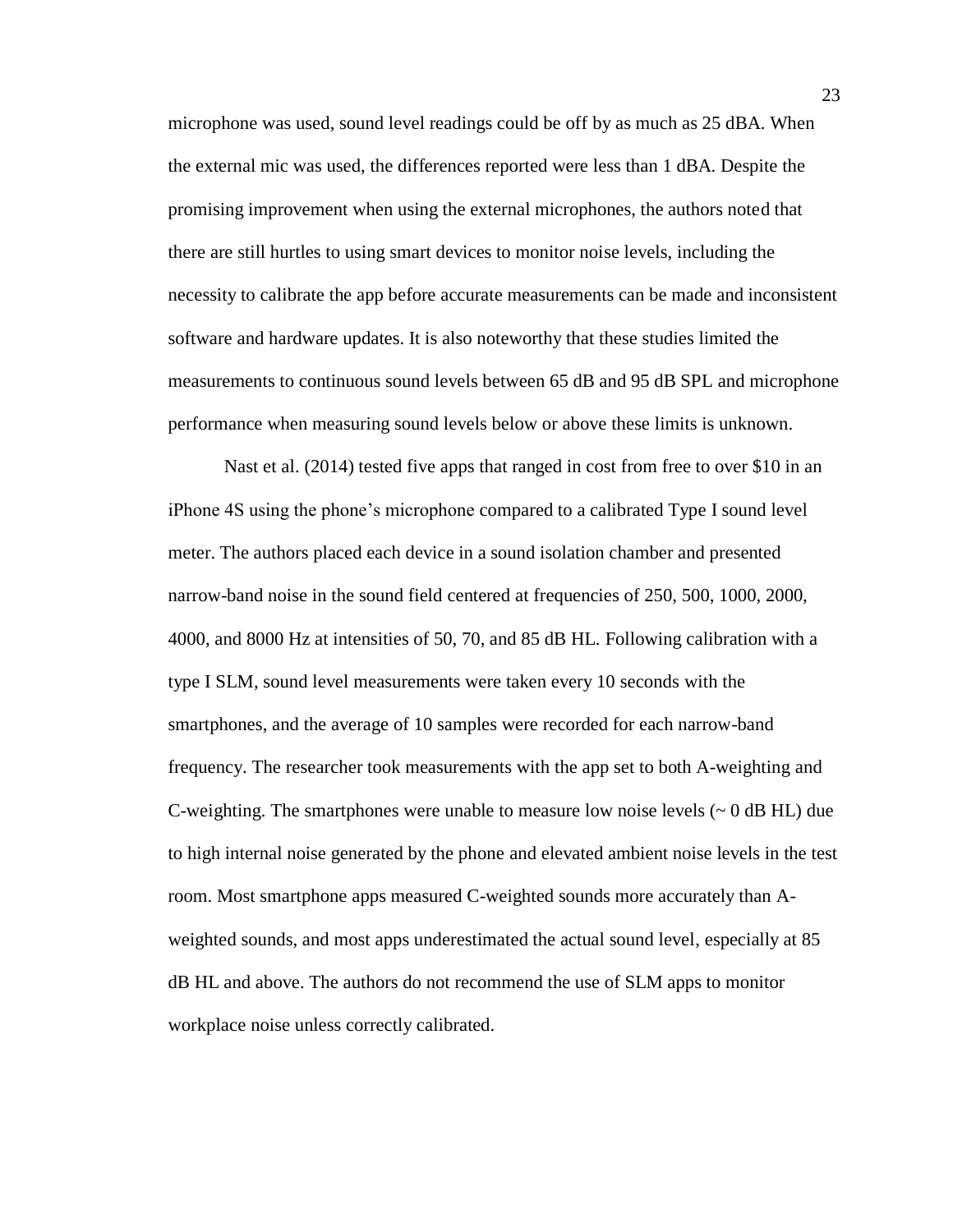#### **Study Rationale**

While there are a number of studies in which the authors examined the accuracy of smartphone devices and apps to measure constant noise, there are none that examine the performance of smartphones using internal and external microphones to measure impact noise in a laboratory setting. In addition, no study has been performed that examined the effect of using an external microphone in an Android device. The use of an external microphone may overcome the hardware limitations mentioned by previous authors and expand the availability of reliable environmental noise monitoring equipment to a larger number of workplaces, especially those in developing countries.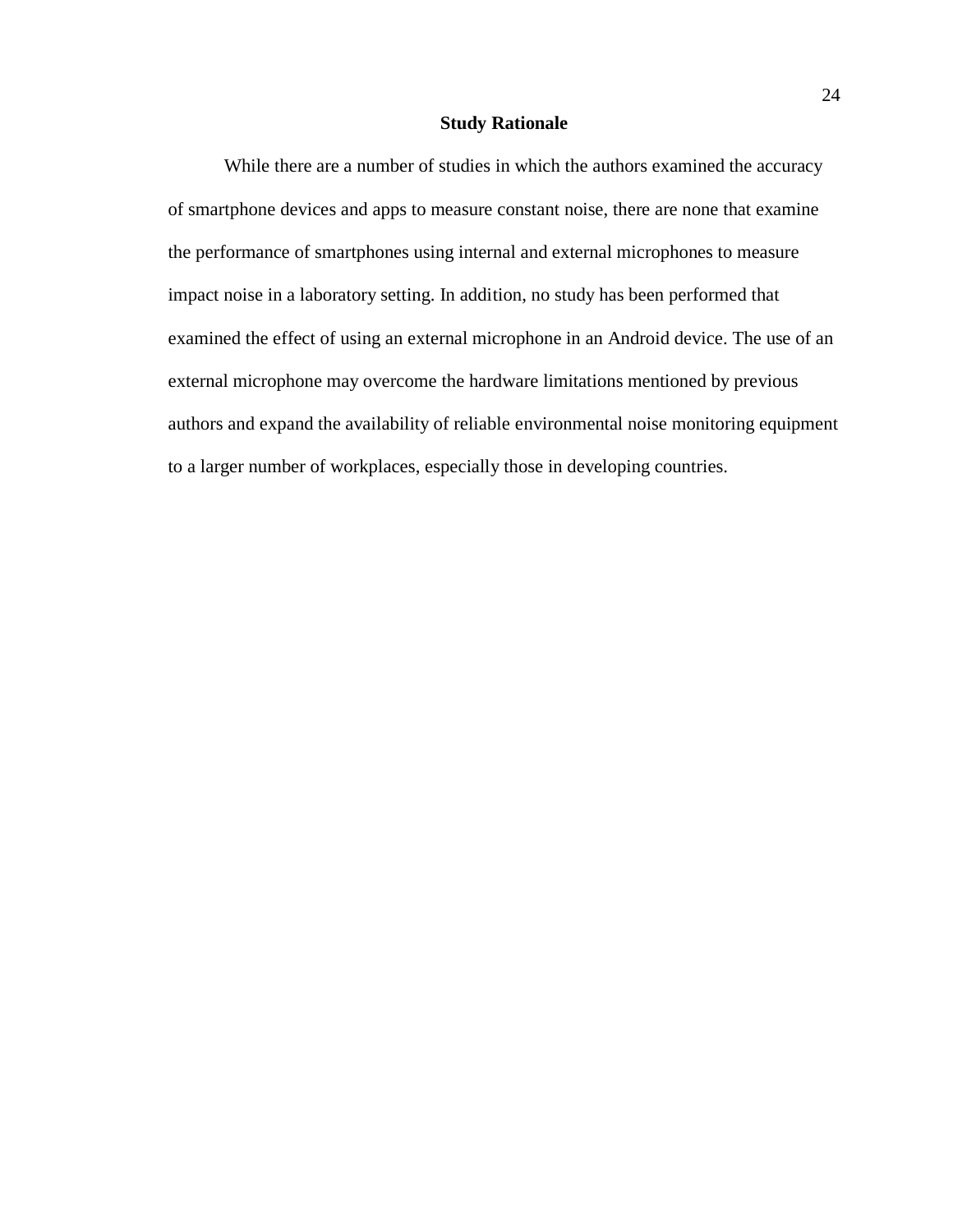## **CHAPTER III**

## **METHODS**

This study borrowed from previous studies with respect to experimental setup. Hardware positioning, data collection, and statistical analysis was similar to that of Nast et al. (2014), Rasmussen et al. (2009), and Roberts et al. (2016).

#### **Experimental Setup**

### **Instrumentation**

Sound field measurements were conducted in a lab. Instrumentation used for data collection consisted of a gold standard system capable of measuring sound levels with a high degree of accuracy, and the smartphones were evaluated.

**Gold standard system.** The gold standard system consisted of the Computerized Speech Lab (Pentax Medical) system (CSL) employing a G.R.A.S. Sound and Vibration 1/4" type 46BD combination microphone and preamplifier. Sampling rate was set at 100,000 Hz, and16-bit quantization was used. Acoustic waveforms recorded by the CSL system were saved as individual .wav files and analyzed with a custom script written for GNU Octave 4.2.1 software. The peak SPL level was obtained from the Octave script output and served as the reference. These reference values were compared to individual measurements gathered from the smartphones for accuracy.

**Smartphones, apps, and microphone.** Test phones consisted of two iOS operating system phones (Apple iPhone 6S and iPhone 7) and two Android operating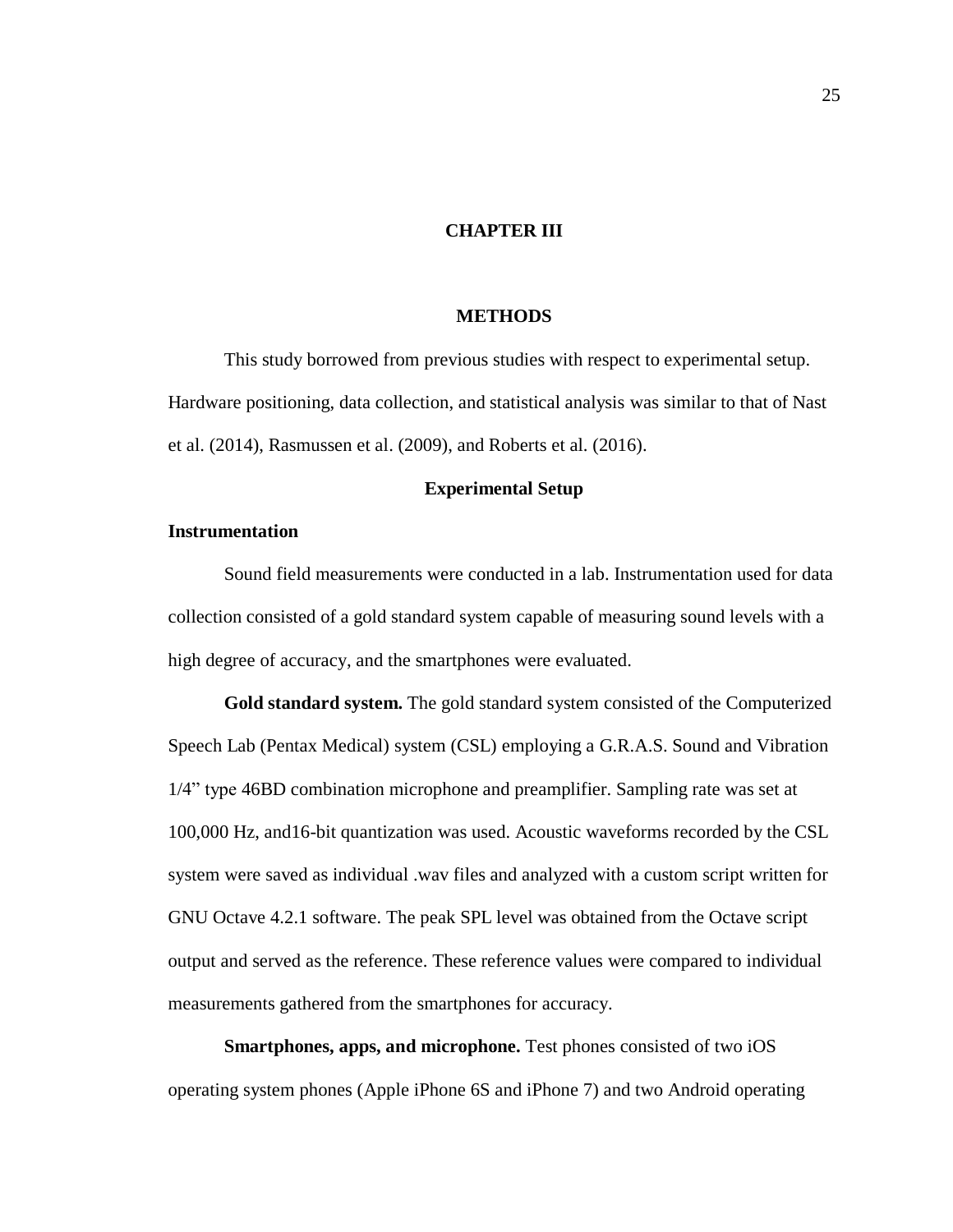system phones (Samsung Galaxy Amp 2 and Sony Xperia Z3 Compact). Three applications were tested for each operating system. Two of the three apps selected for iOS performed well in previous studies (Kardous et al., 2014; Nast et al., 2014); they were SPLnFFT (Fabien Lefebvre) and SoundMeter (Faber Acoustical, LLC). The third iOS application tested was NIOSH SLM (EA Lab). Although Android devices/apps were reported to exhibit inadequate performance in the literature, three apps stood out as having more features and were selected for this study. They were SPL Meter (Keuwlsoft), decibel Pro (BSP Mobile Solutions), and Noise Meter (JINASYS). Measurements were recorded using both the phone's built-in microphone and an iMM-6 Calibrated Measurement Microphone manufactured by Dayton Audio (Springboro, Ohio).

### **Calibration**

The CSL system was calibrated by recording a 114 dB calibration tone from a G.R.A.S. Sound and Vibration Pistonphone Type 42AA. After this tone was recorded, a 1.5 second duration section from the middle of the recording where the waveform was most stable was extracted using Audacity 2.2.2 software. This extracted waveform section was saved for use as a calibration signal applied during waveform analysis via a custom GNU Octave script (Appendix A).

Applications were calibrated by adjusting displayed readings to match a calibrated Larson Davis System 824 Type I sound level meter. The calibration signal consisted of white noise presented at 80 dB SPL generated by the Audacity software from a laptop computer connected to an Acoustic Research Powered Partner 570 speaker. Calibration was completed in a manner that would maximize accuracy of readings and attempt to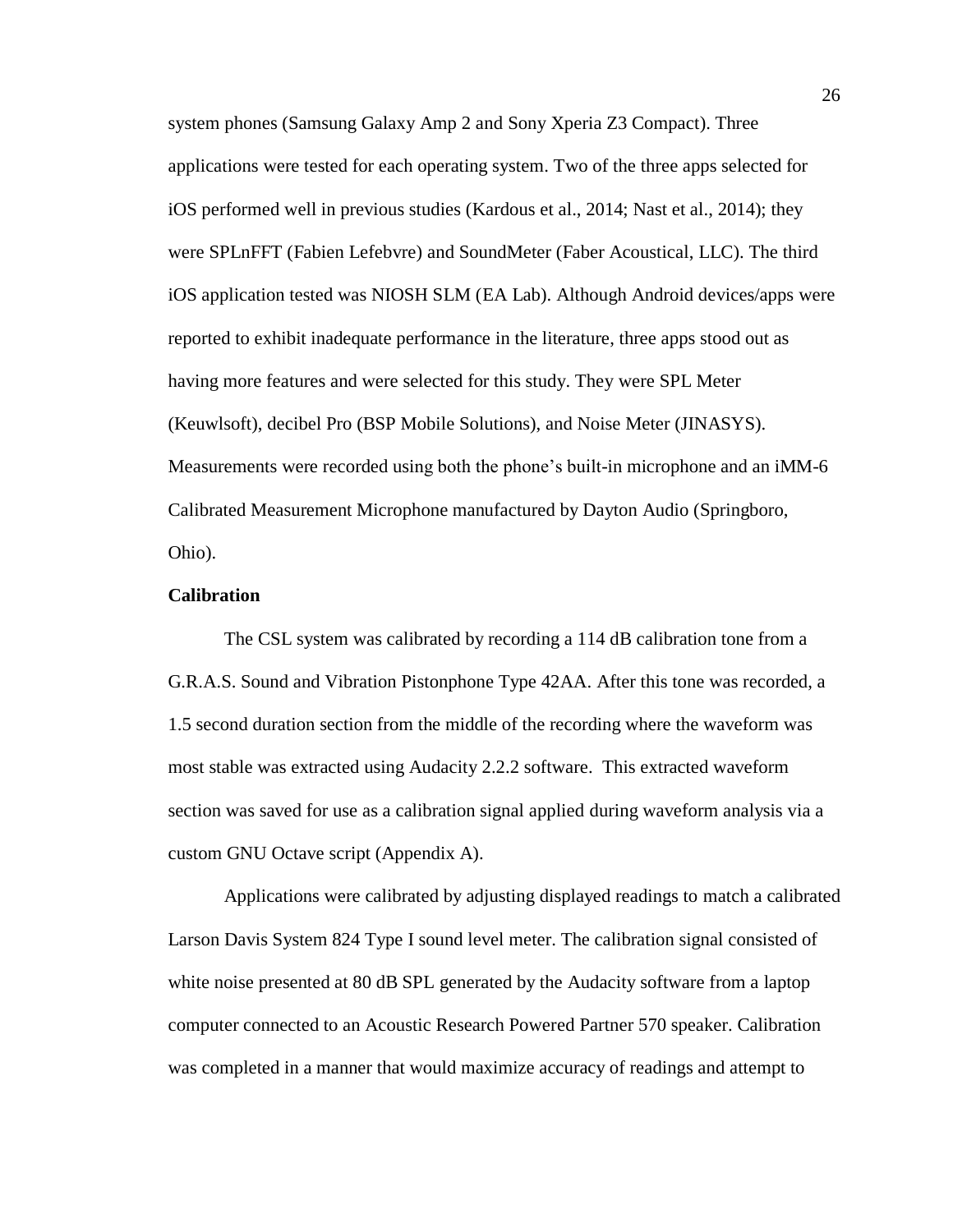mitigate measurement errors caused by app limitations. Each smartphone was placed on a microphone stand 1 meter from the speaker, and the displayed dB level was adjusted to within  $\pm$  1 dB of the Type I SLM reading inside a sound treated booth. Microphones were in a grazing orientation to the source. Each smart phone and app combination was calibrated separately for internal and external microphone test conditions prior to impact sound level measurements. Immediately following calibration, the microphone stand with the smartphone still in place was moved to the experimental setup, and data collection for that smartphone/app combination was completed. This process was identical for each combination tested, with the exception of the "SPL Meter" app for Android devices. This app had multiple calibration levels, and calibration levels of 60 and 80 dB SPL unweighted were selected to provide a range of inputs. Calibration was not attempted for this app above 80 dB SPL. All phones were calibrated and tested in either "Z" or "None" weighted conditions, with either "impulse" or "fast" time constant selected, depending on application capabilities.

#### **Impact Noise Source**

Impact noise was generated by dropping a 4 Kg cast iron shotput onto a horizontal  $\frac{1}{2}$ " thick A-36 grade diamond plate piece of steel resting on concrete blocks. The plate was oriented with the diamond plate facing down so that the shotput impacted the smooth side of the plate. Drop height was adjusted from high to low, or low to high, depending on where the shelf was located following completion of the smartphone/app/mic prior to it.

Drop height was controlled by raising and lowering a shelf that supported the shotput. The shelf was supported by hanging brackets that moved up and down on shelf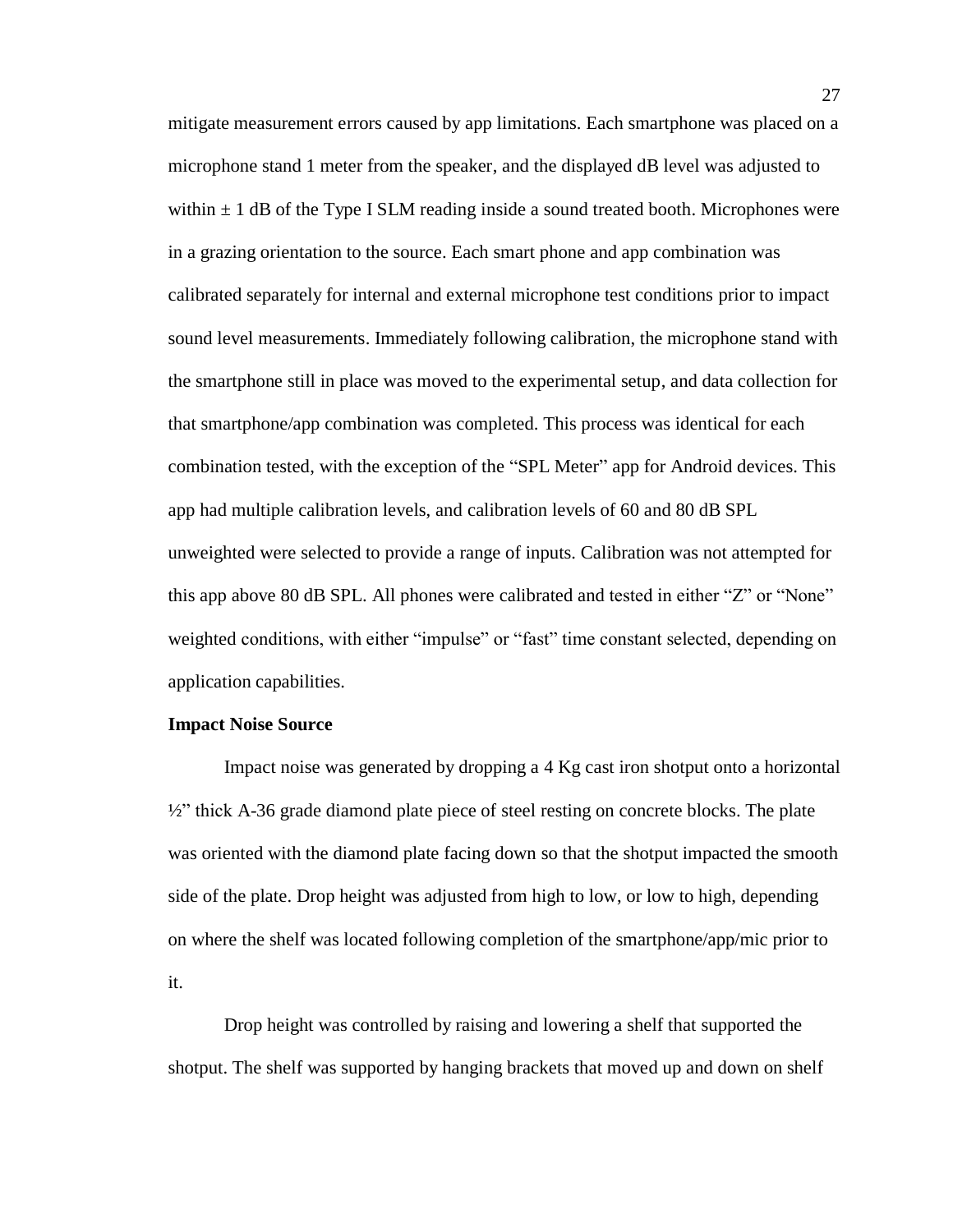tracks secured to a piece of plywood. The shelf tracks allowed a drop height range of from 6.5 to 102 centimeters in 1.5-centimeter increments. This range was divided into 31 numbered levels to allow the shelf to be easily and consistently adjusted during data acquisition.

The release mechanism consisted of a 10" long piece of 6" dimeter PVC oriented at a shallow angle. An 1/8" diameter stick was inserted horizontally to retain the shotput approximately 2.5 cm from the lip of the pipe. To release the shotput, the stick was quickly removed. Due to the shallow slope of the ramp  $({\sim}5^{\circ})$ , the gate was completely removed before the shotput began any forward motion, eliminating the possibility of the gate interfering with the shotput on release and ensuring it fell in a consistent and repeatable manner. Figure 2 displays the experimental setup with steel plate, release mechanism, acoustic foam, and height adjustment visible.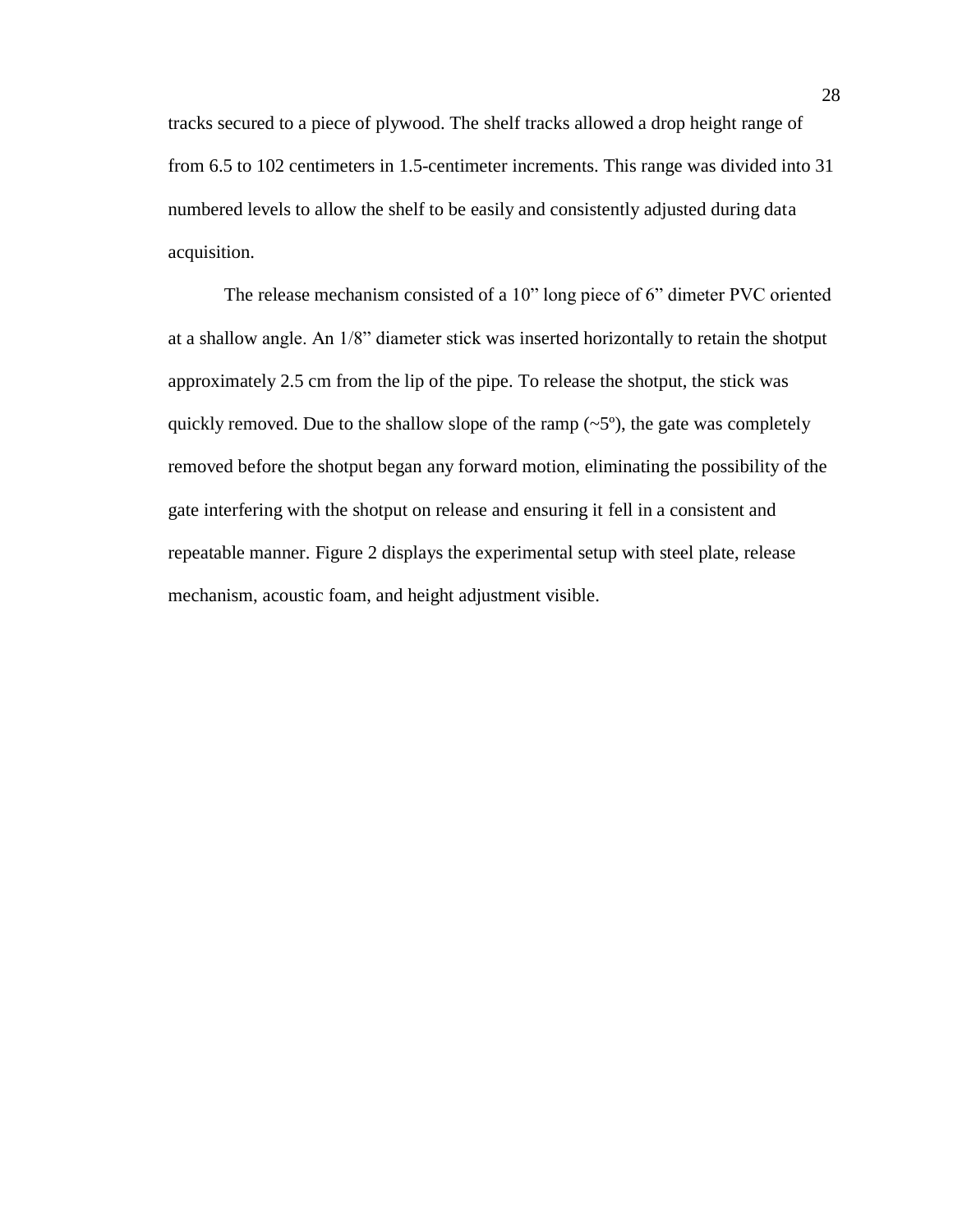

*Figure 2.* Experimental setup.

Data were recorded with the shelf at six different levels, 6.5, 25.5, 51, 70, 82.5, and 102 cm. Three repetitions were completed for each phone/app/microphone combination. Peak sound levels generated ranged from 123.1 dB at 6.5 cm to 142.7 dB at 102 cm. Drop height and corresponding descriptive metrics are presented in Table 3. Hearing protection was worn by the researcher at all times during data acquisition.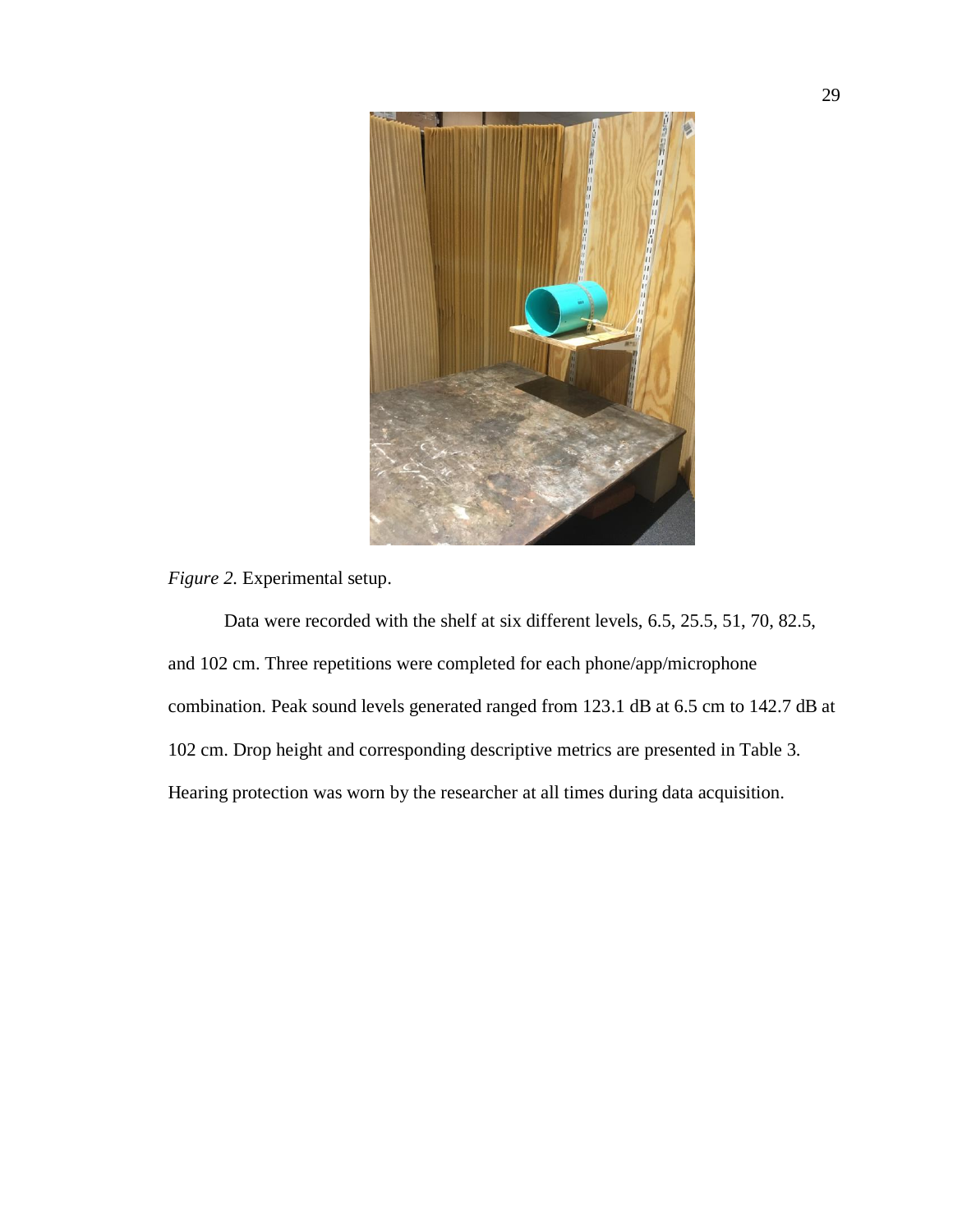## Table 3

| Drop Height (cm) | Mean $(d)$ | Median (dB) | <b>SD</b> | N  |
|------------------|------------|-------------|-----------|----|
| 6.5              | 126.7      | 126.6       | 1.3       | 72 |
| 25.5             | 134.3      | 134.2       | 1.4       | 72 |
| 51.0             | 137.0      | 137.1       | 1.0       | 72 |
| 70.0             | 138.4      | 138.5       | 0.9       | 72 |
| 82.5             | 139.5      | 139.6       | 1.1       | 72 |
| 102.0            | 140.1      | 140.4       | 1.2       | 72 |
|                  |            |             |           |    |

*Drop Height and Decibels Produced*

## **Data Collection**

Peak SPL values recorded by the gold standard microphone served as the "reference value" to which sound level meter apps were compared. Each smartphone device was retained on a microphone stand 1 meter above the ground and 1 meter away from the point of impact. Smartphone devices were supported by a commercial microphone stand and held in place with Fun Tac Mounting putty manufactured by Loctite (Düsseldorf, Germany). Each smartphone was oriented horizontally as they would be held if the operator was reading the display during routine use. The active internal microphone on each smartphone was determined by rubbing each microphone until a measurement spike was observed. The microphone automatically selected by each app was not changed. The reference microphone was positioned in a grazing orientation equidistant from the sound source and 8.5 cm to the left or right of the smartphone microphone being measured, depending on whether two devices were available; otherwise, the reference mic was always to the left if a single smartphone was utilized.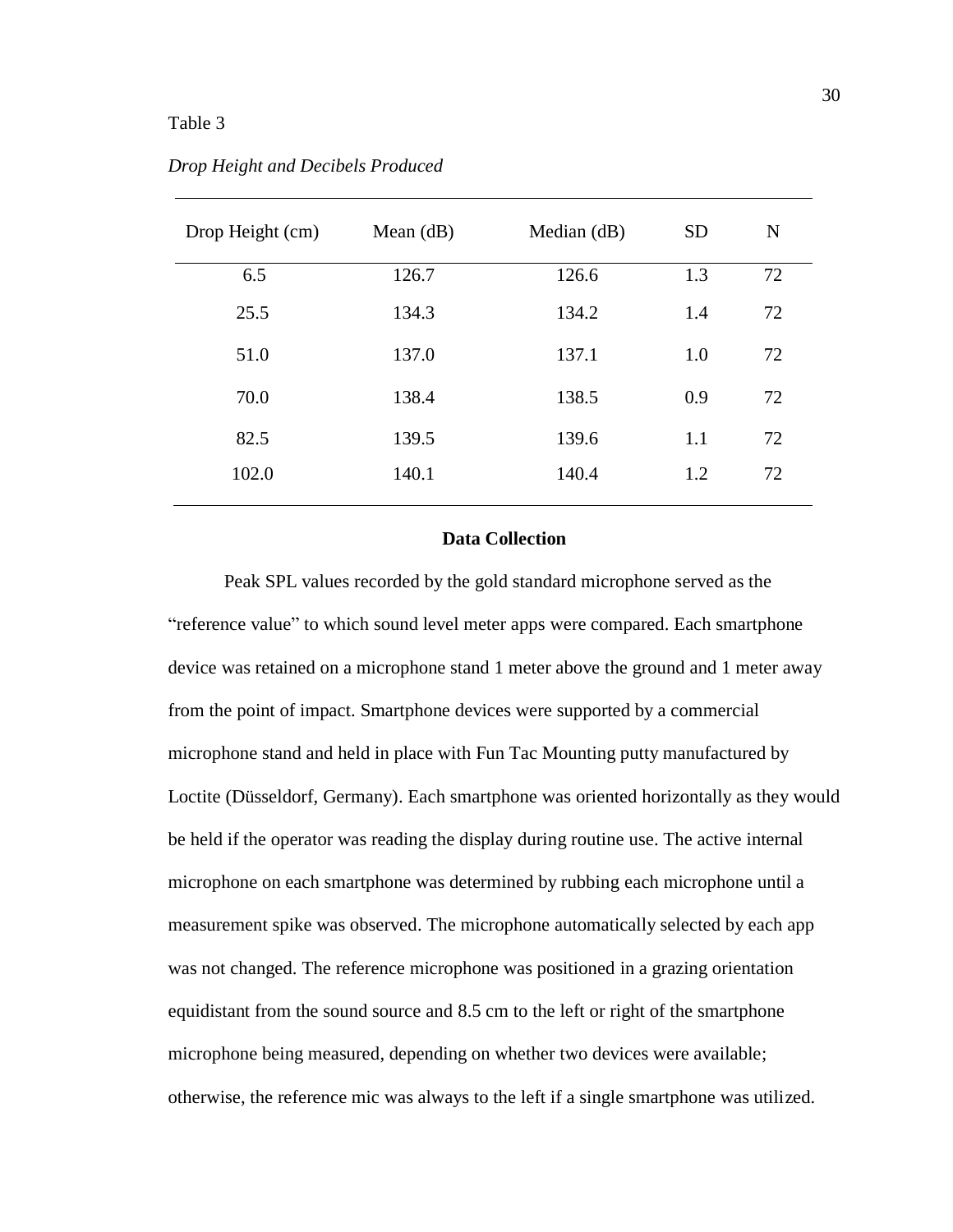When two smartphones were available for testing at the same time, they were measured simultaneously in an effort to increase efficiency of data collection.

Each smartphone was measured during three trials at each shotput drop height using each smartphone/microphone/app combination. Each of the four smartphones contributed 108 measurements for a total of 432 smartphone data points. Each of the smartphone data points had a corresponding gold standard measurement, bringing the grand total to 864 data points.

### **Descriptive Statistics**

The mean difference between the CSL system measurements and smartphone measurements was calculated for every combination of dB level, app, and microphone. A mean difference of zero would indicate perfect agreement between the two, and the larger the mean difference, the poorer agreement. Negative values indicated measurement was a lower intensity than the reference system. Data were summarized by device, app, and microphone used.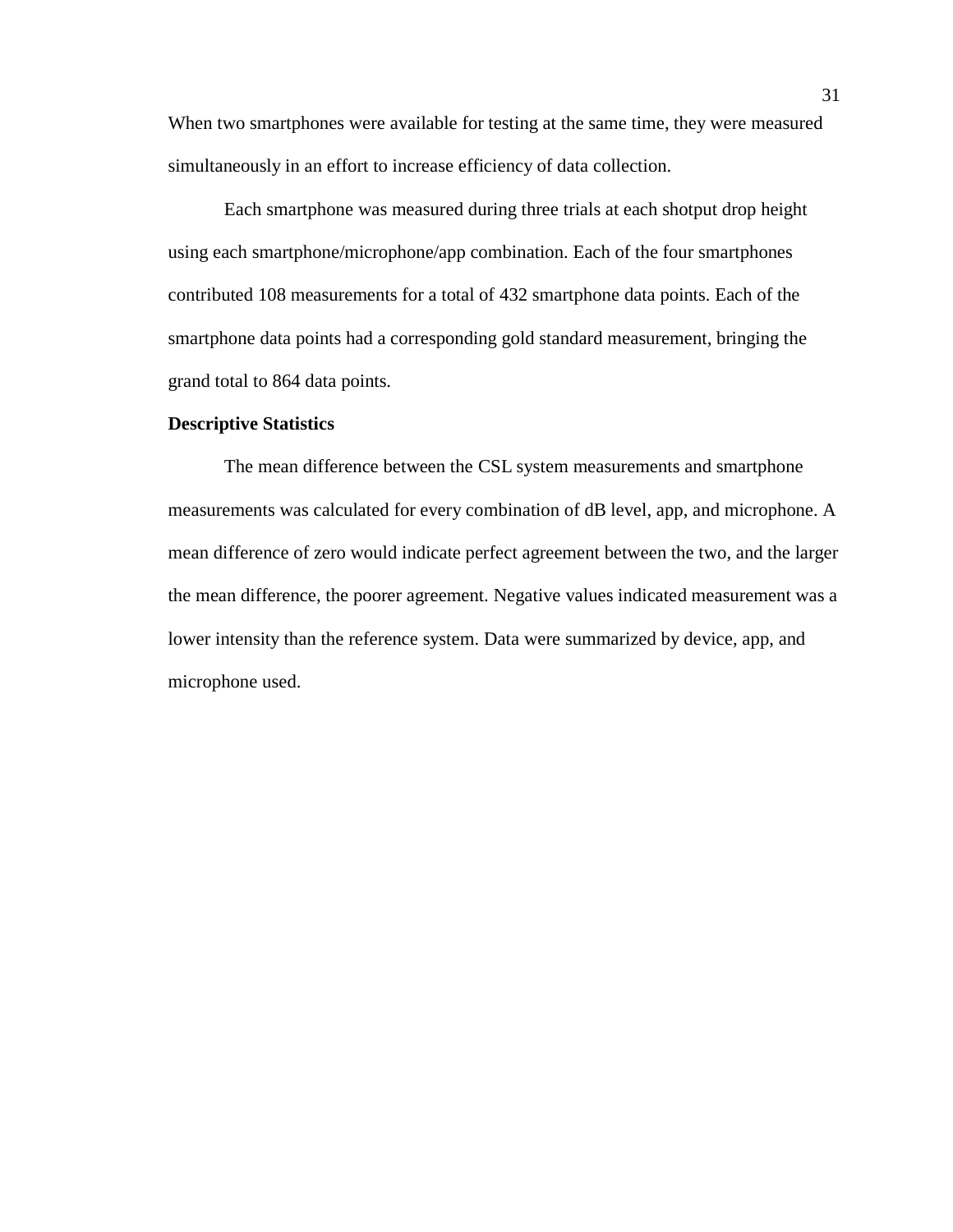## **CHAPTER IV**

### **RESULTS**

A total of 435 data points was recorded during the data collection portion of the study. Three samples were erroneously recorded with the reference microphone out of the correct position following smartphone calibration and were immediately purged. Therefore, a total of 432 valid samples was collected and analyzed.

The mean differences between smartphone internal microphone measurements and gold standard measurements were compared to determine if smartphone measurements were within  $\pm 2$  dB of gold standard values. The only phone/app combination to meet this criterion was the Apple iPhone Se using the SoundMeter app at low drop heights. Overall, measurements collected with iPhones were closer to gold standard values than measurements from Android devices, and detailed outcomes are provided below.

## **iPhone Internal Microphone Measurements**

iPhone internal microphone measurements are presented in Table 4. Mean differences in peak SPL were generally between 1 and 40 dB, depending on application. The lowest mean difference recorded for the iPhone 6 was with the SoundMeter app at the lowest drop level (6.5 cm). iPhone 6 internal mic measurements are presented in Figure 3. Measurements from the iPhone Se had smaller differences between mean peak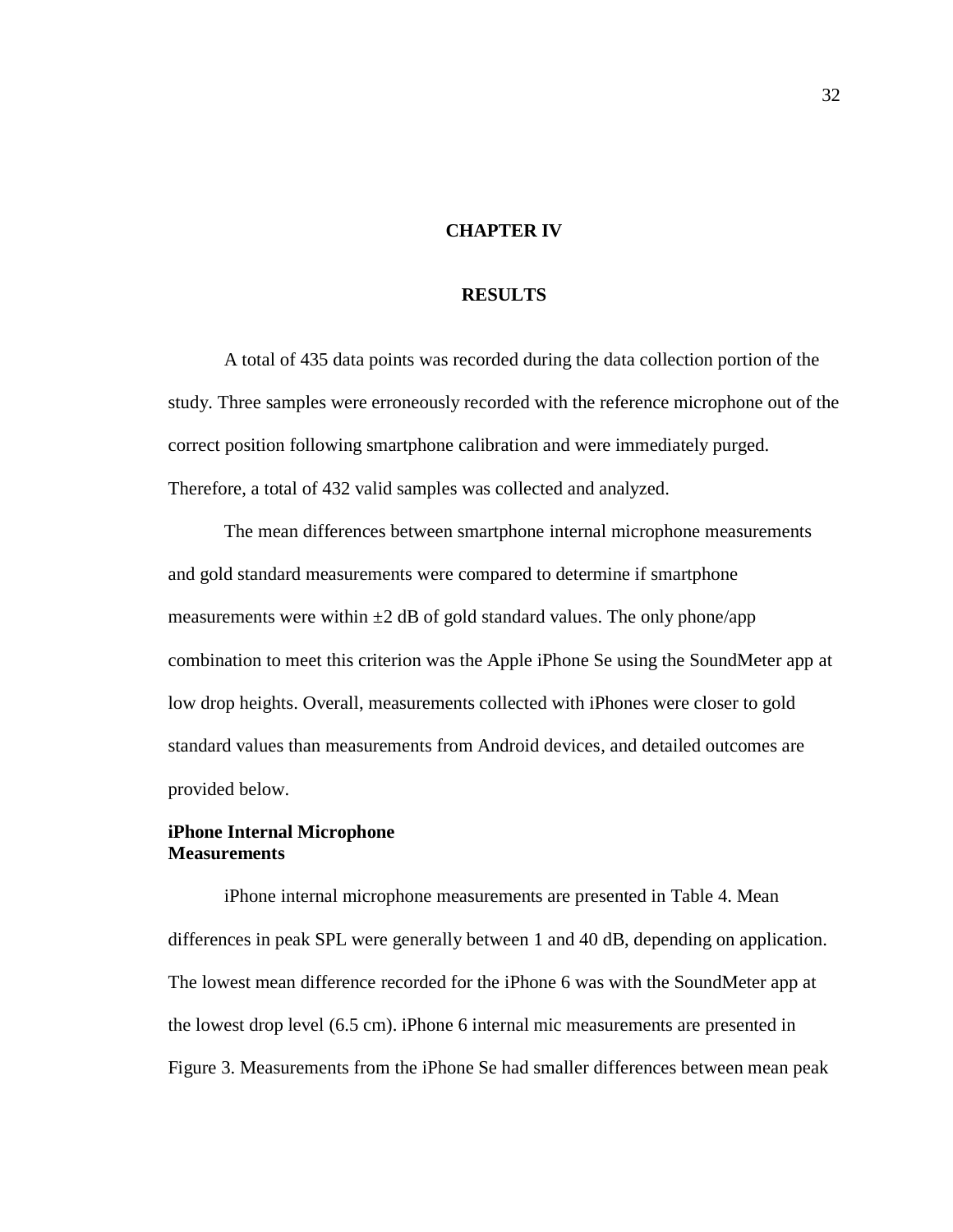sound pressure levels and were  $\pm 2$  dB of the gold standard for four of six drop levels with the SoundMeter app. This is significant as the standard for Type 2 sound level meters calls for accuracy within  $\pm 2$  dB (American National Standards Institute, 2013). Difference in means with the SPLnFFT and NIOSH app were higher in both phones and ranged from 15.2 to 43.1 dB.

### Table 4

|                  |                |         | Drop Height Level (cm) |         |         |         |         |  |  |  |
|------------------|----------------|---------|------------------------|---------|---------|---------|---------|--|--|--|
| Phone            | App            | 6.5     | 25.5                   | 51.0    | 70.0    | 82.5    | 102.0   |  |  |  |
| $i2$ iPhone 6    | <b>SPLnFFT</b> | $-32.2$ | $-39.8$                | $-41.5$ | $-42.5$ | $-43.1$ | $-43.1$ |  |  |  |
|                  | <b>NIOSH</b>   | $-24.2$ | $-23.6$                | $-32.2$ | $-29.2$ | $-27.5$ | $-24.5$ |  |  |  |
|                  | SoundMeter     | $-6.8$  | $-15.6$                | $-17.9$ | $-19.0$ | $-18.4$ | $-19.3$ |  |  |  |
| <i>iPhone Se</i> | <b>SPLnFFT</b> | $-17.1$ | $-20.6$                | $-22.7$ | $-24.6$ | $-25.2$ | $-25.2$ |  |  |  |
|                  | <b>NIOSH</b>   | $-25.8$ | $-23.9$                | $-15.2$ | $-15.3$ | $-15.4$ | $-27.9$ |  |  |  |
|                  | SoundMeter     | $-1.8$  | 0.3                    | $-1.1$  | $-2.3$  | $-2.6$  | $-1.0$  |  |  |  |

*Difference in Mean SPL iOS Phones Internal Mic and Gold Standard (dB)*

Figure 3 displays difference in mean sound pressure levels between gold standard system and smartphone app used with the iPhone 6 internal microphone at each drop height. A mean difference of zero would indicate perfect agreement between the two, and the larger the mean difference, the poorer agreement. Figure 4 displays difference in mean sound pressure levels between gold standard and smartphone app with the iPhone Se internal microphone at each drop height. A mean difference of zero would indicate perfect agreement between the two, and the larger the mean difference, the poorer agreement.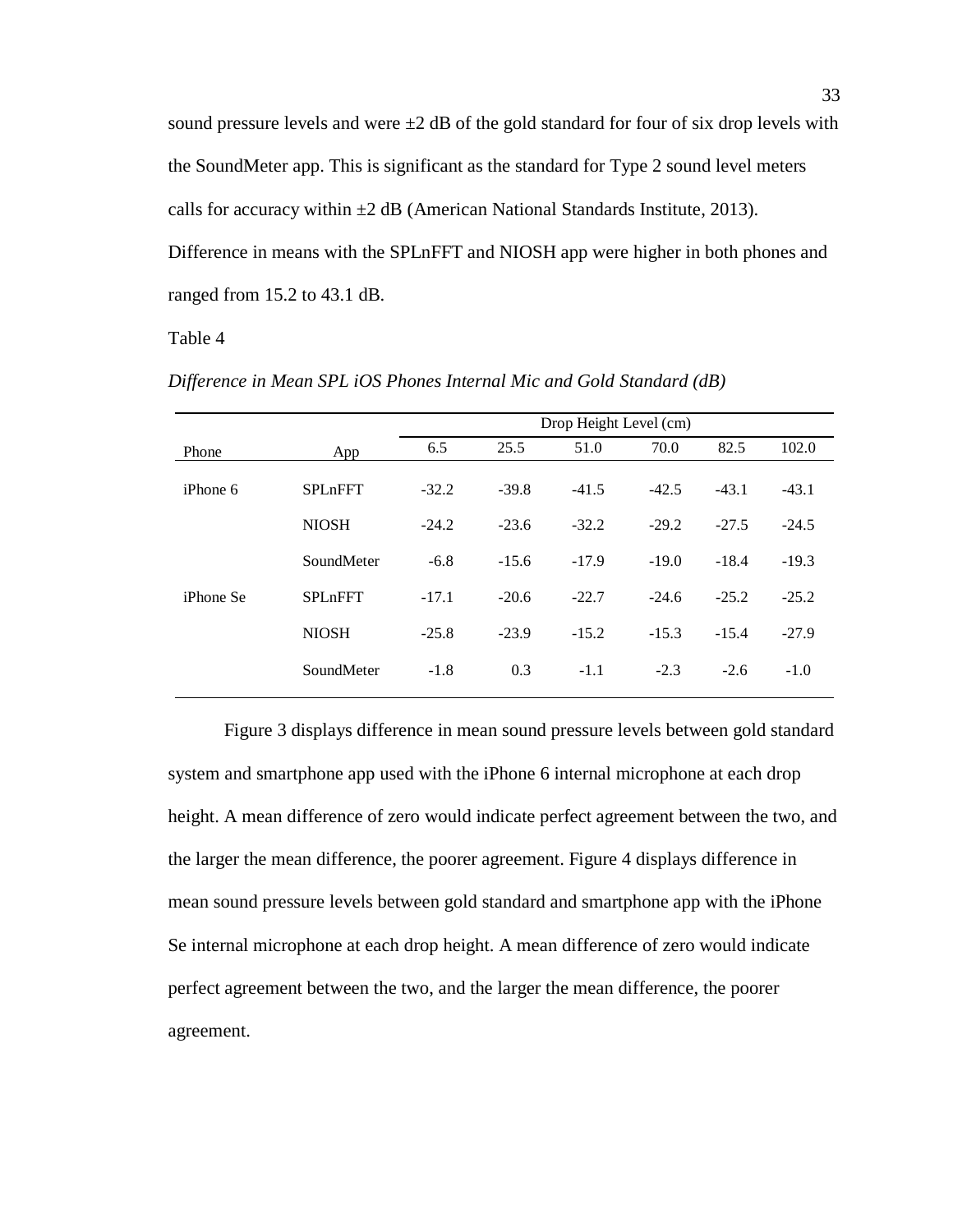

*Figure 3.* Difference in mean between iPhone 6 internal mic and gold standard.



*Figure 4.* Difference in mean between iPhone Se internal mic and gold standard.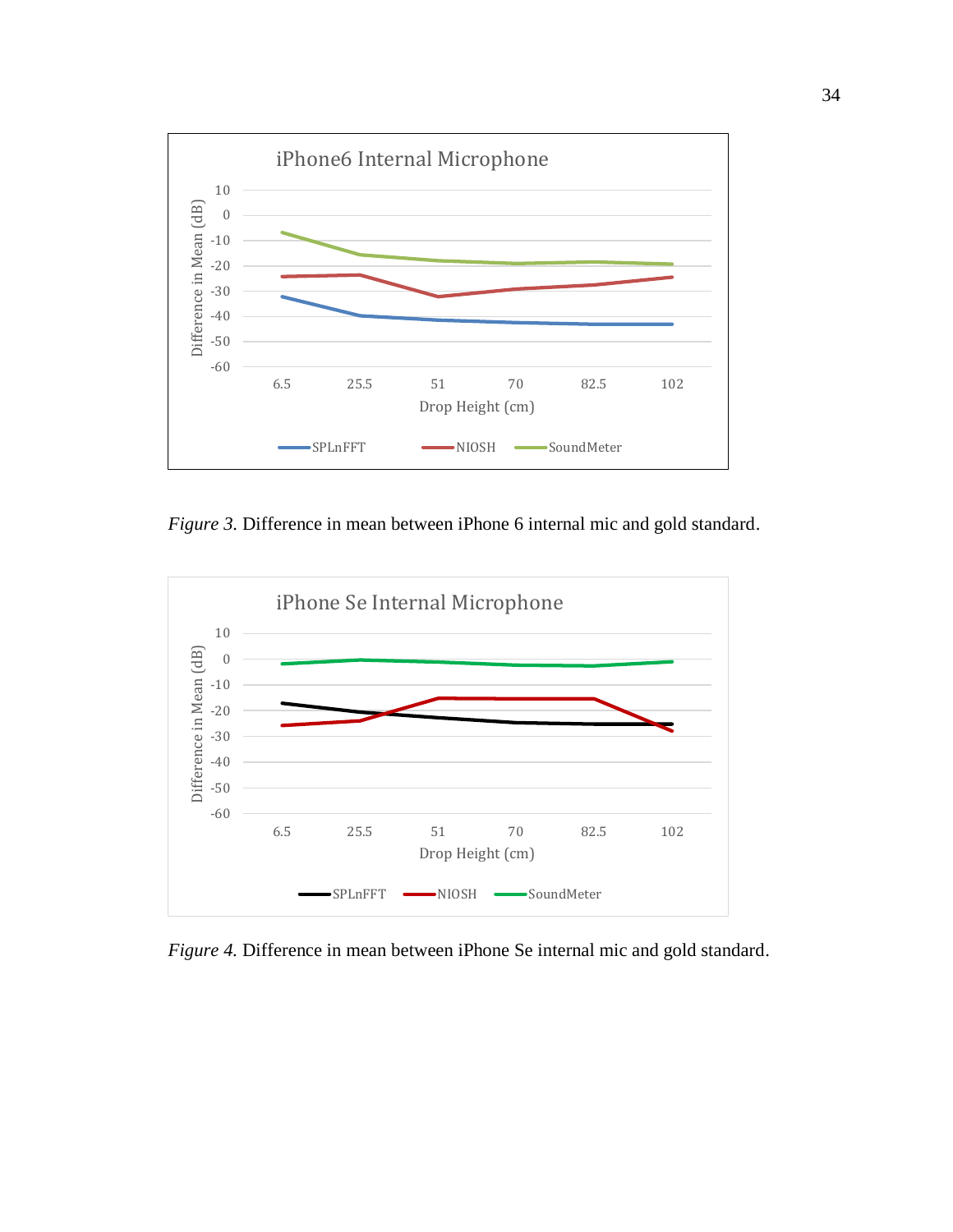## **Android Internal Microphone Measurements**

Samsung Galaxy Amp II (Amp II) mean measurement differences ranged from 30 to 58 dB with all applications tested over the range of drop heights. The highest sound pressure level value recorded with any app with the Amp II's internal mic at 98 dB SPL. Measurements from the Amp II were consistently 40 to 50 dB below gold standard measurements with all apps in all but the lowest drop height level. Sony Xperia Z3 Compact (Sony Z3) mean peak level measurement differences ranged from 30 to 51 dB with all applications tested over the range of drop heights. The highest value recorded with the Sony Z3's internal mic was 103.7 dB SPL with any app. Android internal microphone measurements are presented in Table 5.

Table 5

*Difference in Mean SPL Android Phones Internal Mic and Gold Standard (dB)*

|         |                  | Drop Height Level (cm) |         |         |         |         |         |  |  |
|---------|------------------|------------------------|---------|---------|---------|---------|---------|--|--|
| Phone   | App              | 6.5                    | 25.5    | 51.0    | 70.0    | 82.5    | 102.0   |  |  |
| Amp II  | <b>SPL</b> Meter | $-30.2$                | $-42.2$ | $-42.1$ | $-42.2$ | $-46.2$ | $-46.7$ |  |  |
|         | decibel Pro      | $-35.5$                | $-39.9$ | $-43.1$ | $-42.8$ | $-43.7$ | $-44.8$ |  |  |
|         | Noise Meter      | $-43.7$                | $-41.5$ | $-49.6$ | $-53.4$ | $-53.4$ | $-52.7$ |  |  |
| Sony Z3 | <b>SPL</b> Meter | $-29.5$                | $-42.5$ | $-44.7$ | $-42.5$ | $-42.0$ | $-45.7$ |  |  |
|         | Decibel Pro      | $-40.9$                | $-44.5$ | $-46.9$ | $-49.1$ | $-48.9$ | $-50.9$ |  |  |
|         | Noise Meter      | $-39.3$                | $-46.2$ | $-46.4$ | $-49.4$ | $-48.3$ | $-50.9$ |  |  |
|         |                  |                        |         |         |         |         |         |  |  |

Figure 5 displays difference in mean sound pressure levels between gold standard system and app used in the Amp II internal microphone at each drop height. A mean difference of zero would indicate perfect agreement between the two, and the larger the mean difference, the poorer agreement. Figure 6 displays difference in mean sound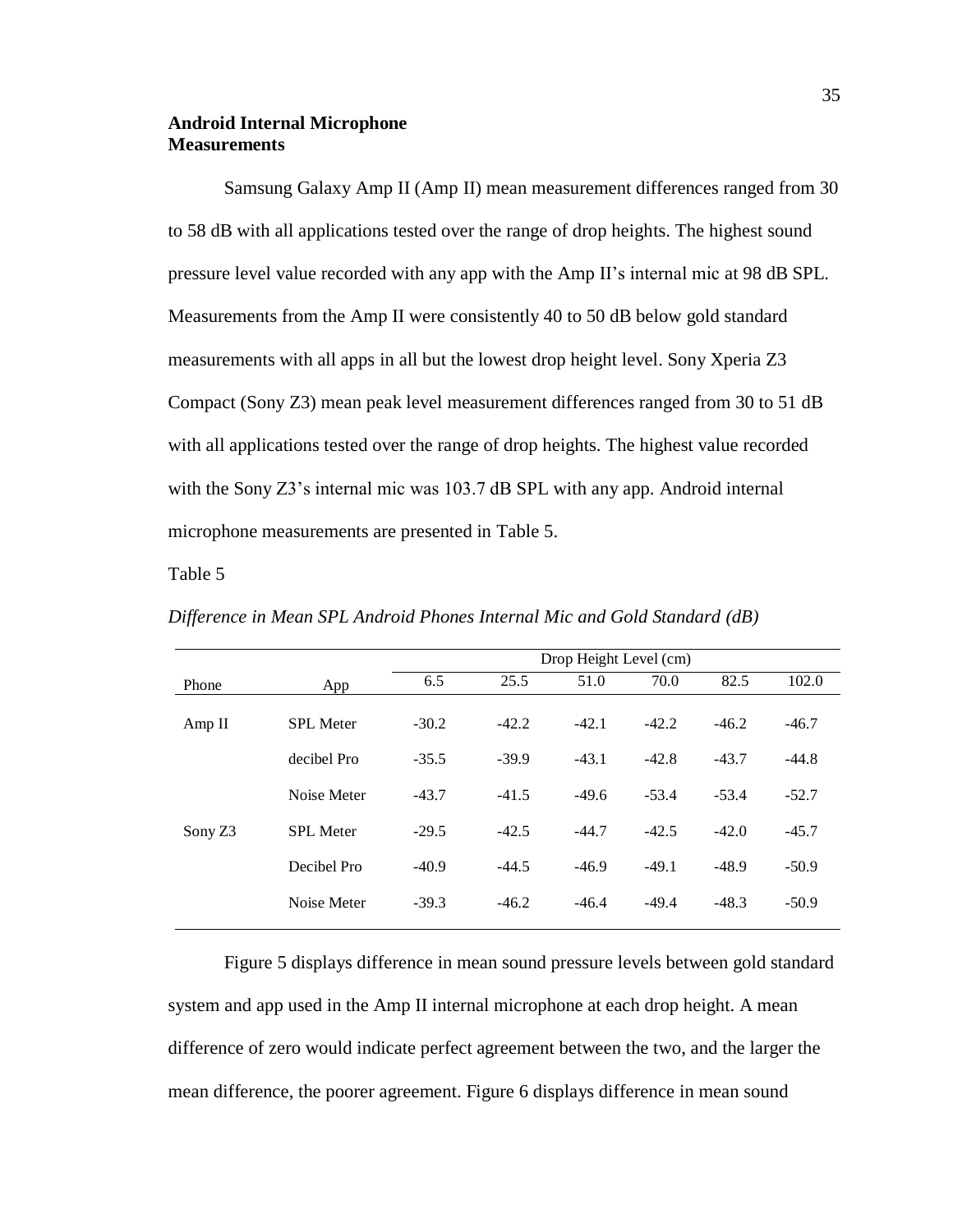pressure levels between gold standard system and app used with the Sony Z3 internal microphone at each drop height. A mean difference of zero would indicate perfect agreement between the two, and the larger the mean difference, the poorer agreement.



*Figure 5.* Difference in mean between Samsung Amp II internal mic and gold standard.



*Figure 6.* Difference in mean between Sony Xperia Z3 internal mic and gold standard.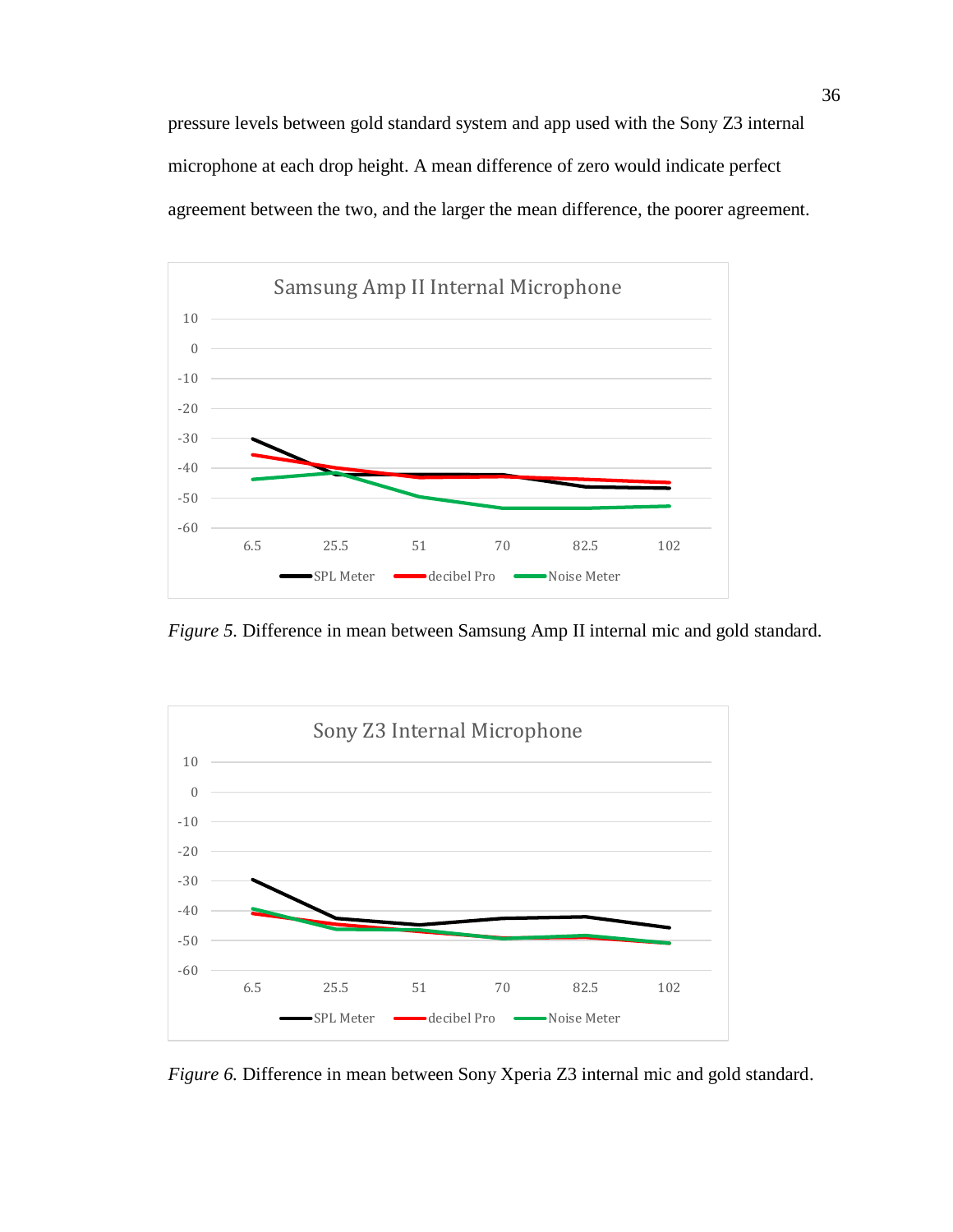### **External Microphone Performance**

The mean sound pressure level differences between smartphone external measurements and gold standard system measurements were compared. Again, measurements collected with iPhones were closer to gold standard values than measurements from Android devices.

## **iPhone External Microphone Measurements**

iPhone external microphone measurements are presented in Table 6. Mean sound pressure level differences ranged from 44.8 dB to less than 1 dB, depending on application and microphone used. The lowest mean sound pressure differences recorded for both the iPhone 6 and iPhone Se with the external microphone were recorded with the SoundMeter app and ranged from 0.6 to 4 dB for the former, and 0.5 to 5.5 dB for the latter. Figure 7 displays difference in mean sound pressure levels between gold standard system and app used in the iPhone 6 with the iMM-6 external microphone at each drop height. A mean difference of zero would indicate perfect agreement between the two, and the larger the mean difference, the poorer agreement. Figure 8 displays difference in mean sound pressure levels between gold standard system and app used in the iPhone Se with the iMM-6 external microphone at each drop height. A mean difference of zero would indicate perfect agreement between the two, and the larger the mean difference, the poorer agreement.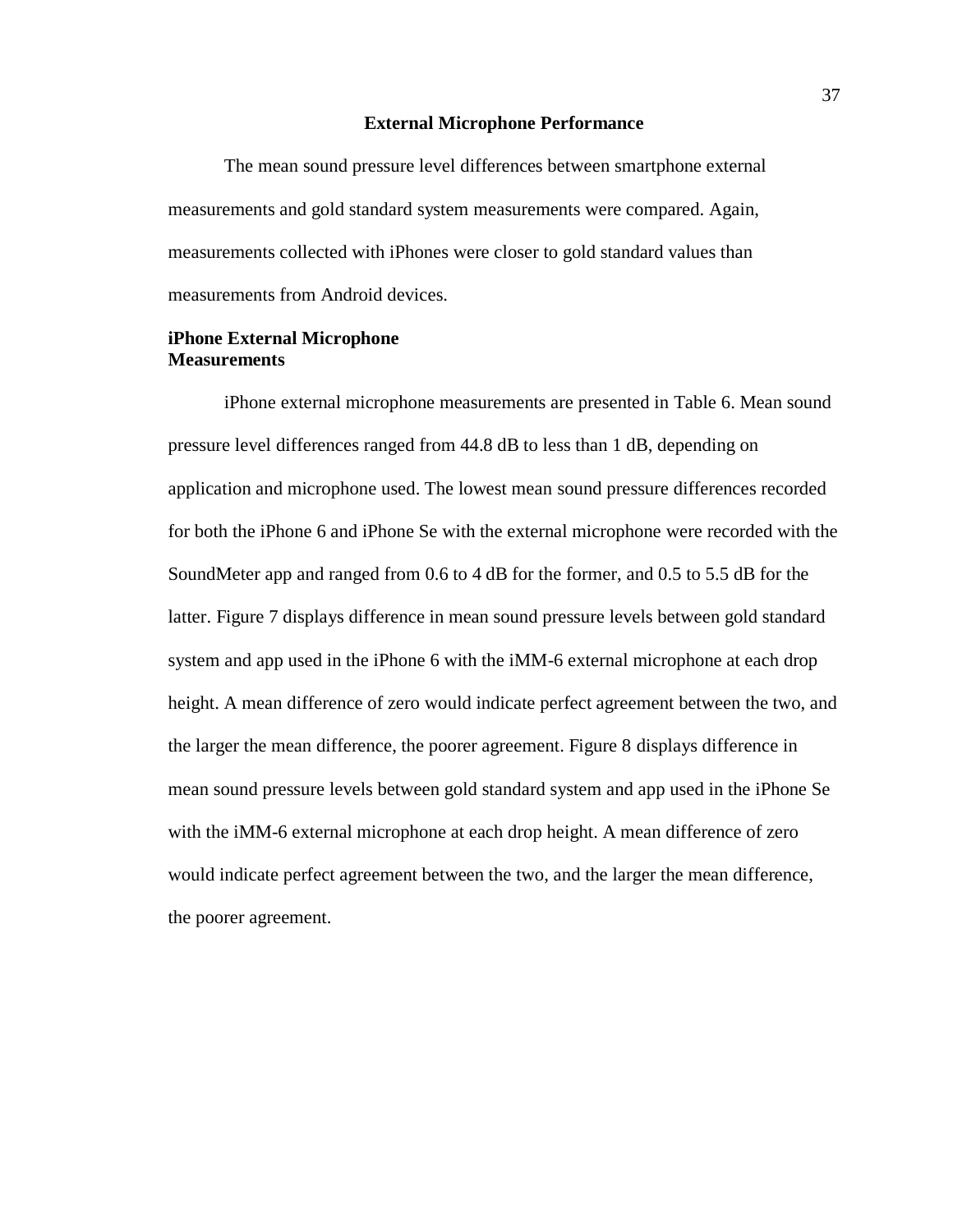# Table 6

|                  |                | Drop Height Level (cm) |         |         |         |         |         |  |
|------------------|----------------|------------------------|---------|---------|---------|---------|---------|--|
| Phone            | App            | 6.5                    | 25.5    | 51.0    | 70.0    | 82.5    | 102.0   |  |
| iPhone 6         | <b>SPLnFFT</b> | $-16.7$                | $-19.5$ | $-19.6$ | $-20.6$ | $-21.1$ | $-22.3$ |  |
|                  | <b>NIOSH</b>   | $-24.4$                | $-19.0$ | $-25.8$ | $-25.6$ | $-28.7$ | $-26.7$ |  |
|                  | SoundMeter     | 3.9                    | $-1.0$  | $-0.6$  | $-2.9$  | $-3.9$  | $-4.8$  |  |
| <i>iPhone Se</i> | <b>SPLnFFT</b> | $-29.4$                | $-40.8$ | $-44.8$ | $-44.4$ | $-36.9$ | $-37.4$ |  |
|                  | <b>NIOSH</b>   | $-23.8$                | $-21.1$ | $-17.4$ | $-19.2$ | $-25.0$ | $-23.0$ |  |
|                  | SoundMeter     | 4.4                    | 4.5     | 2.2     | $-0.5$  | $-0.7$  | $-0.5$  |  |

*Difference in Mean SPL iOS Phones External Mic and Gold Standard (dB)*



*Figure 7.* Difference in mean between iPhone 6 external mic and gold standard.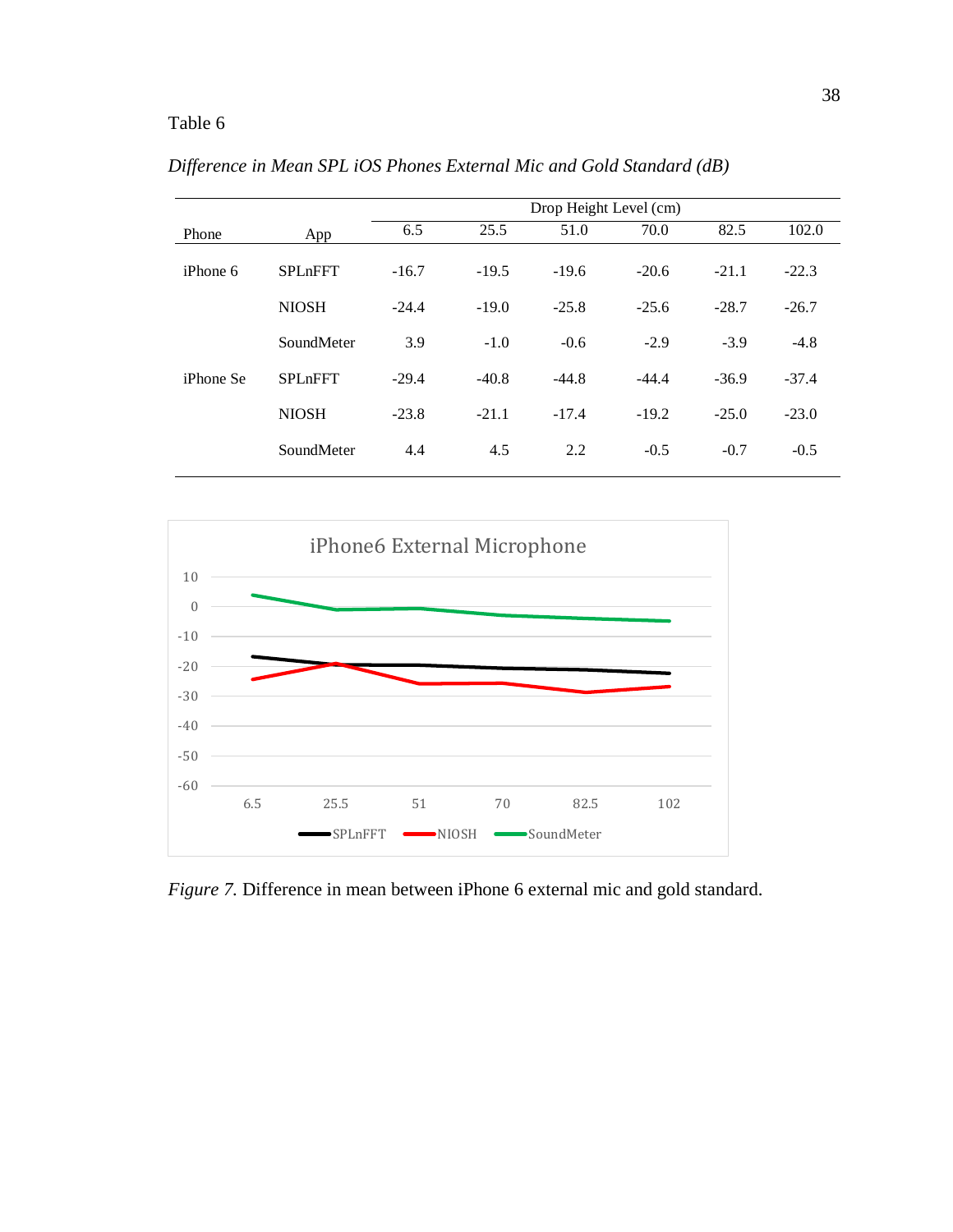

*Figure 8.* Difference in mean between iPhone Se external mic and gold standard.

## **Android External Microphone Measurements**

AMP II mean peak SPL measurement differences ranged from 42.3 to 58.6 dB with all applications tested over the range of drop heights. The highest value recorded with any app with the AMP II app and the external mic was 88 dB SPL. Sound pressure levels from the AMP II were 42 to 58.6 dB below gold standard measurements with all the apps. Sony Z3 mean sound pressure level differences ranged from 31 to 45 dB for all applications tested over the full range of drop heights. The highest value recorded with the Sony Z3's external mic was 102.2 dB SPL with the SPL Meter app. Figure 9 displays difference in mean sound pressure levels between gold standard system and app used in the Amp II with the iMM-6 external microphone at each drop height. A mean difference of zero would indicate perfect agreement between the two, and the larger the mean difference, the poorer agreement. Figure 10 displays difference in mean sound pressure levels between gold standard and app used in the Sony Z3 with iMM-6 external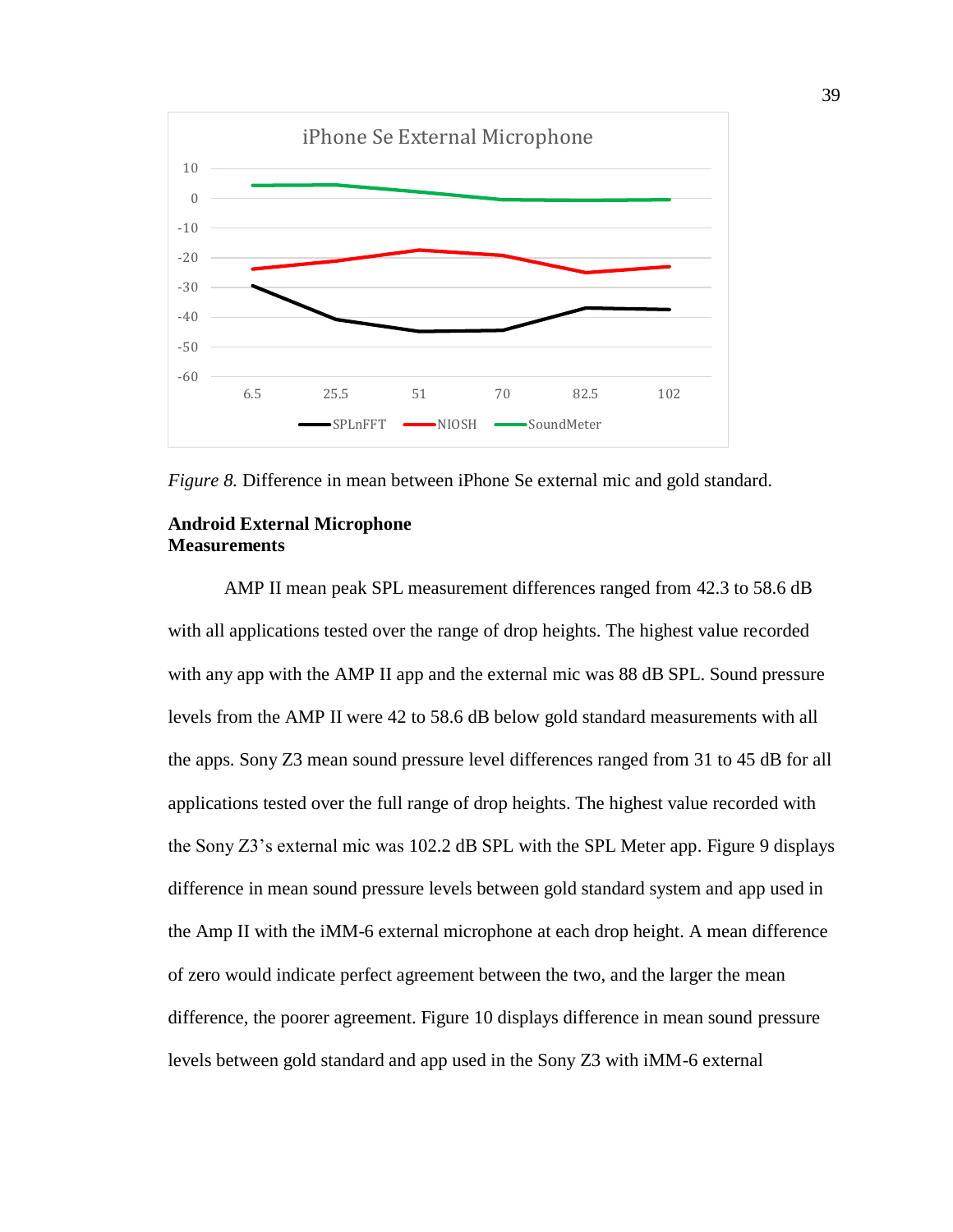microphone at each drop height. A mean difference of zero would indicate perfect agreement between the two, and the larger the mean difference, the poorer agreement. Table 7

*Difference in Mean SPL Android Phones External Mic and Gold Standard (dB)*

|               |                  | Drop Height Level (cm) |         |         |         |         |         |  |
|---------------|------------------|------------------------|---------|---------|---------|---------|---------|--|
| Phone         | App              | 6.5                    | 25.5    | 51.0    | 70.0    | 82.5    | 102.0   |  |
| <b>AMP II</b> | <b>SPL</b> Meter | $-45.9$                | $-52.4$ | $-52.7$ | $-53.5$ | $-52.8$ | $-52.7$ |  |
|               | decibel Pro      | $-42.3$                | $-48.6$ | $-50.9$ | $-51.3$ | $-52.7$ | $-52.4$ |  |
|               | Noise Meter      | $-47.3$                | $-53.4$ | $-55.4$ | $-58.6$ | $-57.5$ | $-58.1$ |  |
| Sony Z3       | <b>SPL</b> Meter | $-30.7$                | $-39.2$ | $-39$   | $-46.0$ | $-43.5$ | $-40.9$ |  |
|               | Decibel Pro      | $-34.0$                | $-39.9$ | $-43.4$ | $-44.6$ | $-44.6$ | $-45.7$ |  |
|               | Noise Meter      | $-35.4$                | $-40.3$ | $-43.6$ | $-41.9$ | $-44.6$ | $-45.2$ |  |



*Figure 9.* Difference in mean between Samsung Amp II external mic and gold standard.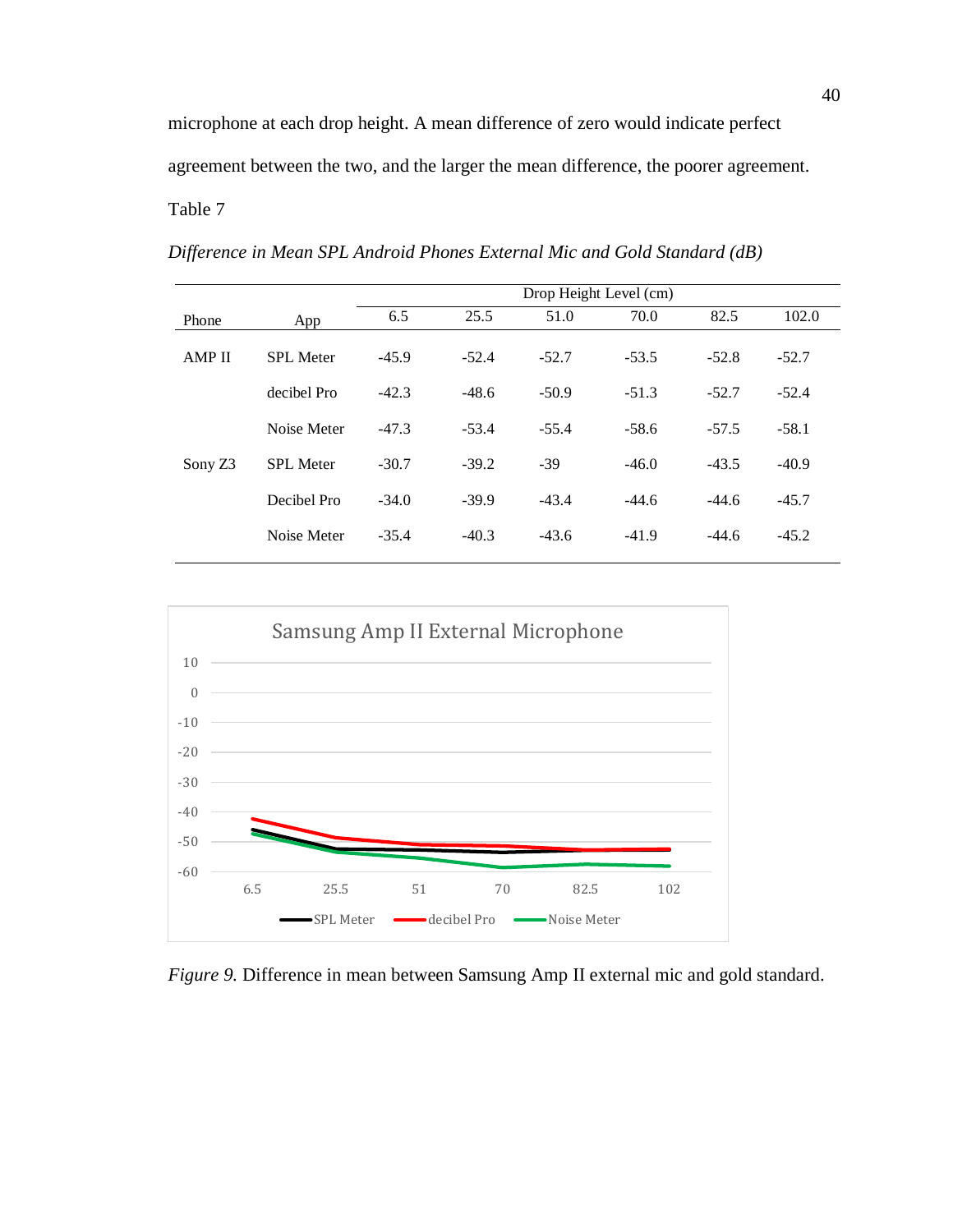



## **Internal Versus External Microphone Performance**

Improvements in accuracy with the iMM-6 external microphone used with iPhones varied by app and specific phone model. While accuracy was improved using the external microphone with the SPLnFFT app in the iPhone 6, it was reduced with the same app in the iPhone Se. The highest value obtained with the SPLnFFT app was 97 dB SPL with the internal microphone and 117.5 with the external microphone. Accuracy was improved in the iPhone 6 at all levels and at higher levels (above ~138 dB SPL) in the iPhone Se with the SoundMeter app. The external mic had no noticeable effect on accuracy with the NIOSH app in either iPhone. Although mean differences were reduced slightly by the use of the external microphone with the NIOSH app, measurements were consistently 20 to 30 dB below the gold standard system with both internal and external microphones at all levels tested.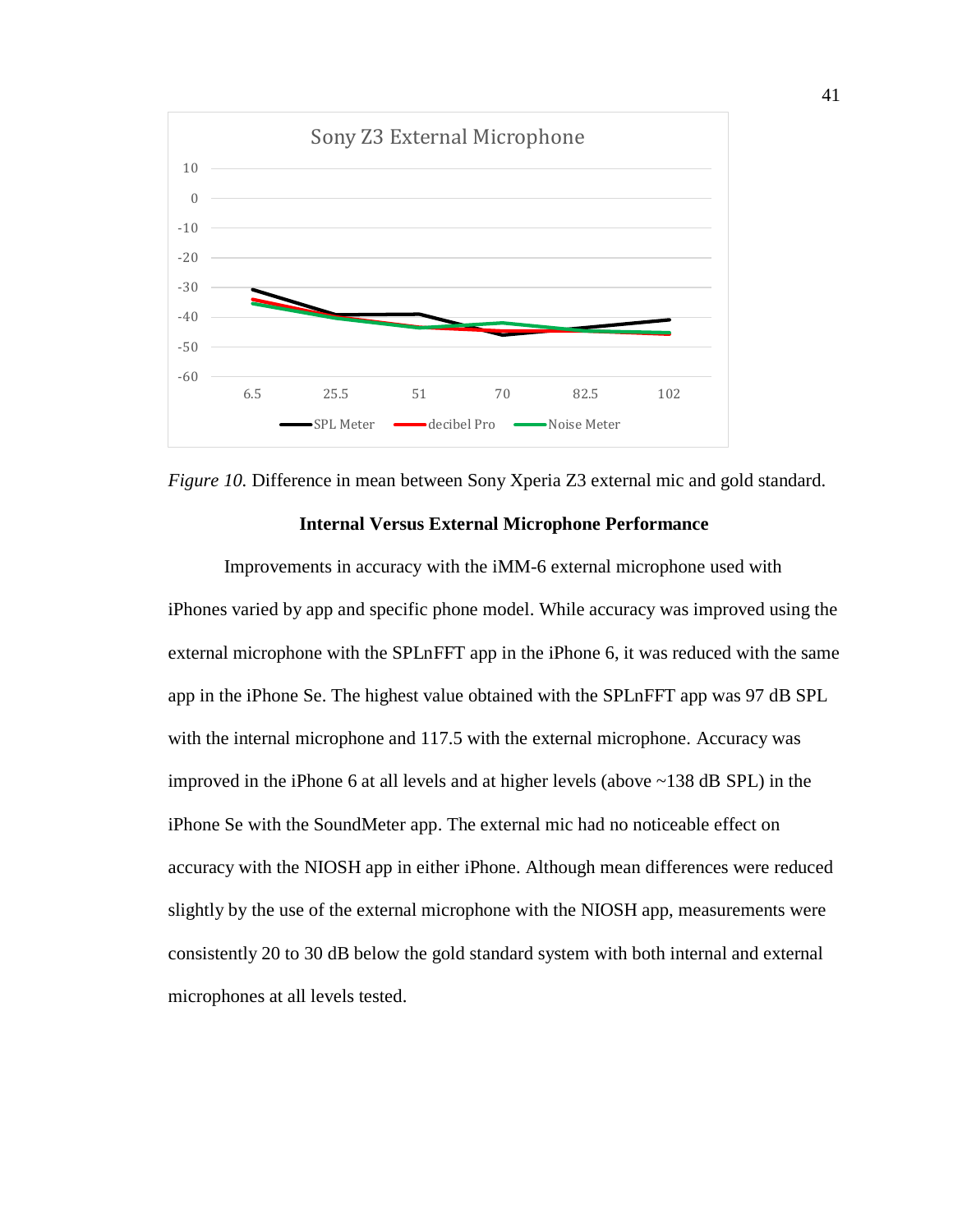## **iPhone Internal Versus External Microphone**

The highest value recorded by the SPLnFFT app was 97 dB SPL with the internal microphone and 117.5 dB SPL with the external mic. Mean sound pressure level differences recorded with the SPLnFFT and SoundMeter apps were generally reduced with the use of the external microphone (Figures 11 and 12). Although mean differences were reduced slightly using the external microphone with the NIOSH app, sound pressure level measurements were consistently 20 to 30 dB below the gold standard system measurements obtained with both internal and external mics at all drop levels tested. The lowest mean sound pressure level difference recorded for the iPhone 6 was with the SoundMeter app and external microphone combination. Figure 11 displays comparison of difference in mean sound pressure levels between gold standard system and application used in the iPhone 6 for internal and external microphones: (A) SPLnFFT, (B) NIOSH, and (C) SoundMeter. A mean difference of zero would indicate perfect agreement between the two, and the larger the mean difference, the poorer agreement. Figure 12 displays comparison of difference in mean sound pressure levels between gold standard system and application used in the iPhone Se: (A) SPLnFFT, (B) NIOSH, (C) SoundMeter. A mean difference of zero would indicate perfect agreement between the two, and the larger the mean difference, the poorer agreement.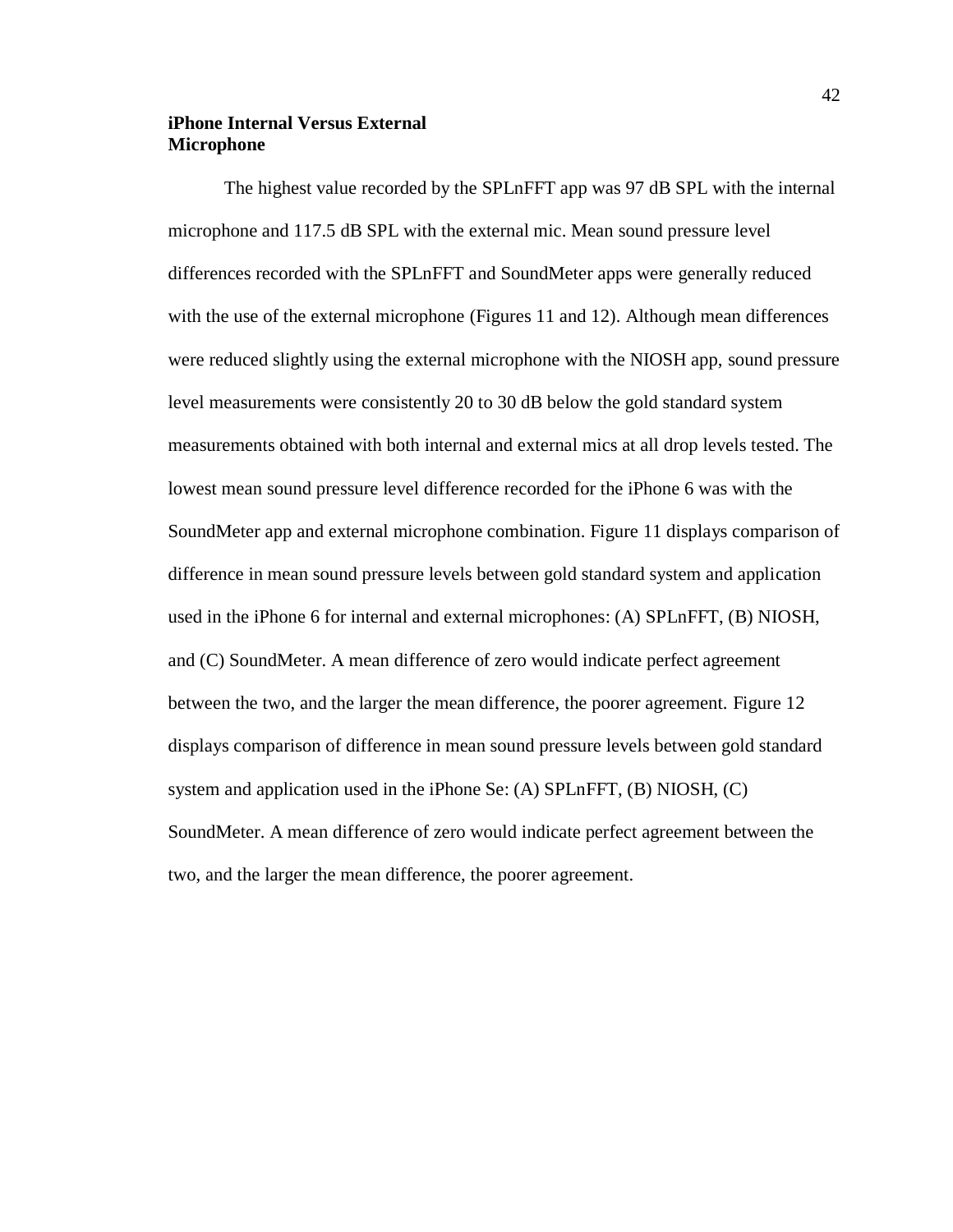# Table 8

|                |            | Drop Height Level (cm) |         |         |         |         |         |  |
|----------------|------------|------------------------|---------|---------|---------|---------|---------|--|
| App            | Microphone | 6.5                    | 25.5    | 51.0    | 70.0    | 82.5    | 102.0   |  |
| <b>SPLnFFT</b> | Internal   | $-32.2$                | $-39.8$ | $-41.5$ | $-42.5$ | $-43.1$ | $-43.1$ |  |
|                | $i$ MM-6   | $-16.7$                | $-19.5$ | $-19.6$ | $-20.6$ | $-21.1$ | $-22.3$ |  |
| <b>NIOSH</b>   | Internal   | $-24.2$                | $-23.6$ | $-32.2$ | $-29.2$ | $-27.5$ | $-24.5$ |  |
|                | $i$ MM-6   | $-24.4$                | $-19.0$ | $-25.8$ | $-25.6$ | $-28.7$ | $-26.7$ |  |
| SoundMeter     | Internal   | $-6.8$                 | $-15.6$ | $-17.9$ | $-19.0$ | $-18.4$ | $-19.3$ |  |
|                | $i$ MM-6   | $-3.9$                 | $-1.0$  | $-0.6$  | $-2.9$  | $-3.9$  | $-4.8$  |  |

*Difference in Mean Peak dB SPL iPhone 6*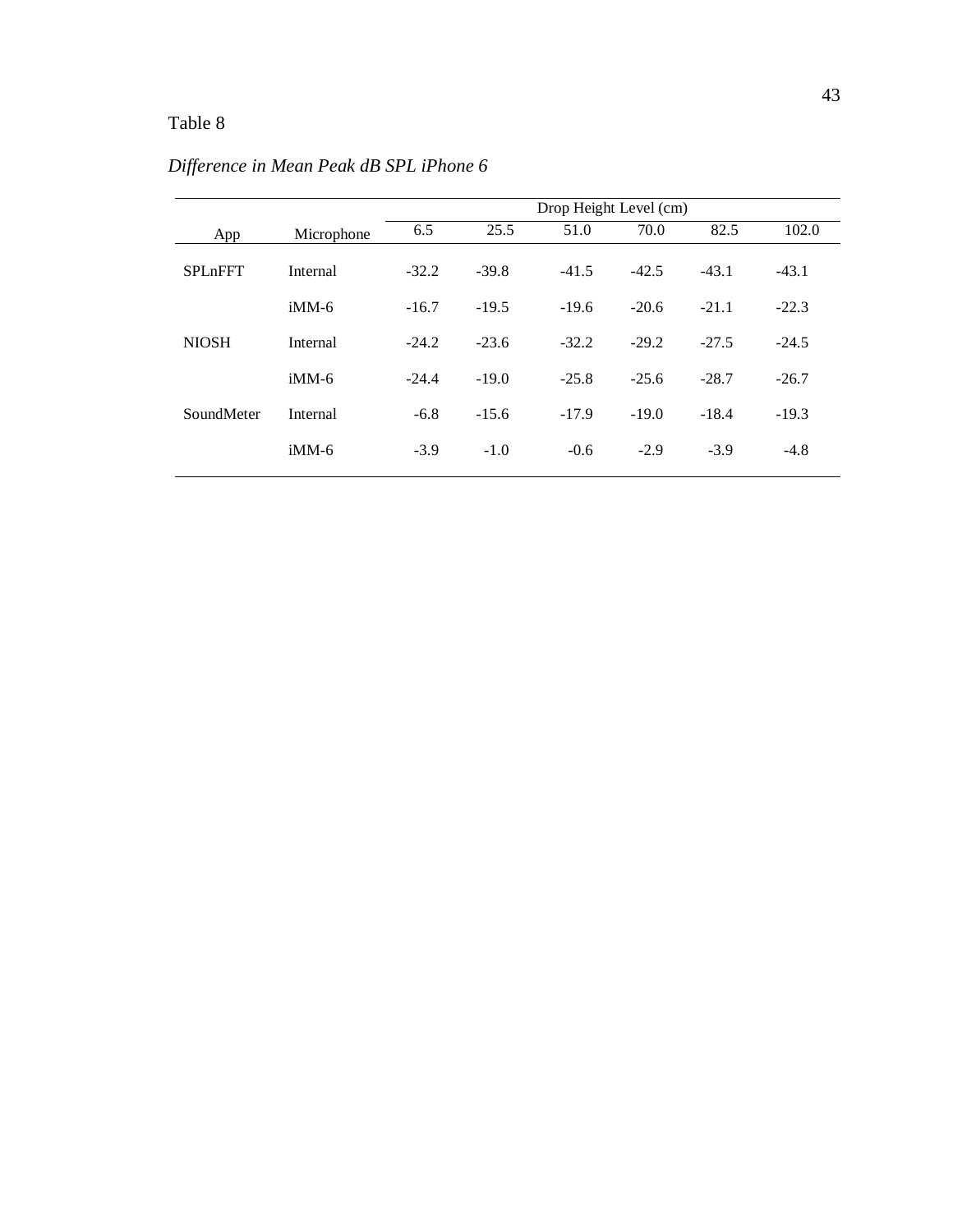

*Figure 11.* Comparison of internal and external mic performance iPhone 6.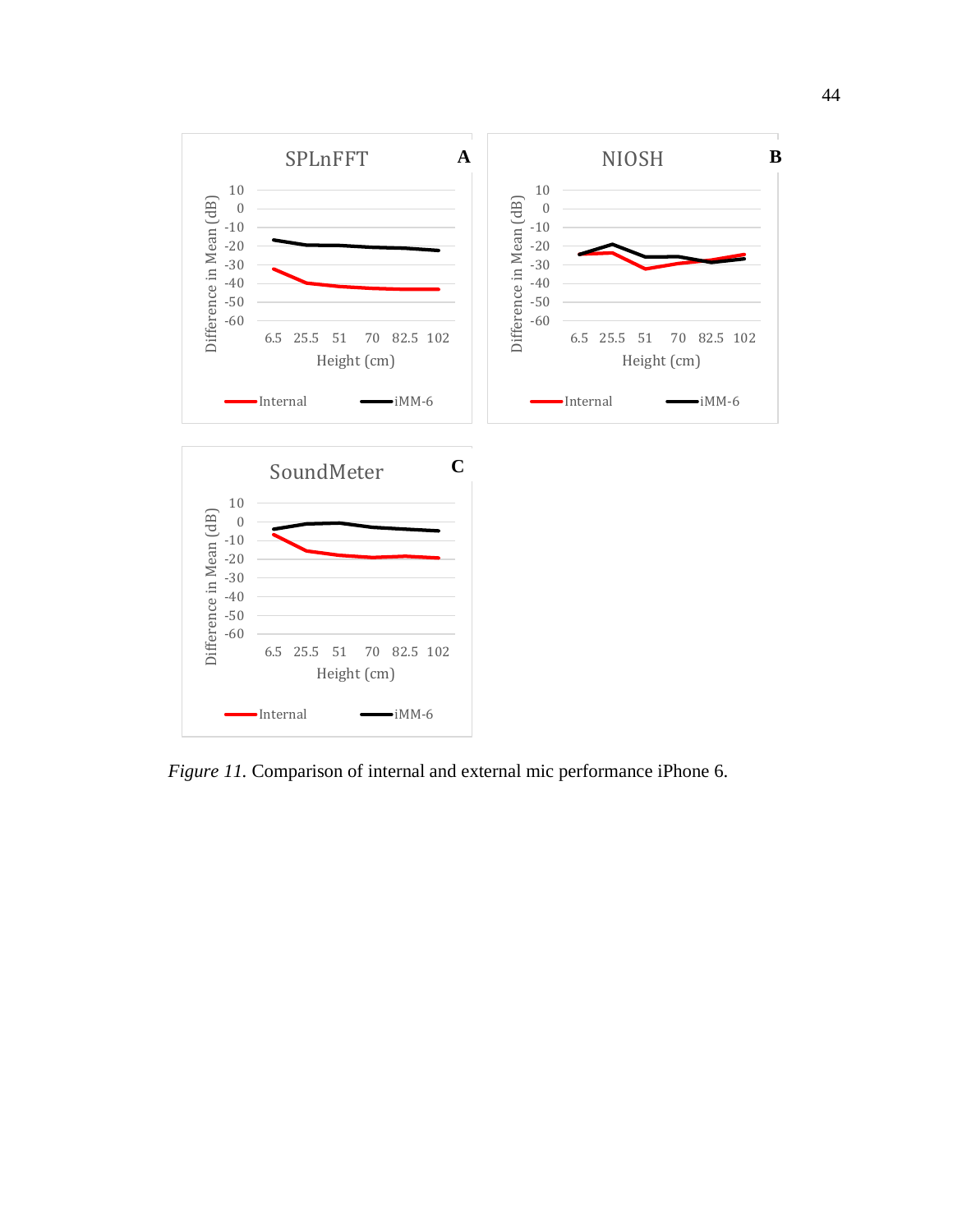



iPhone Se measurements are presented in Table 9. Mean sound pressure level differences were generally 15 to 40 dB, but the iPhone Se measurements were generally more accurate than the iPhone 6 when comparing internal microphones. As previously observed in the iPhone 6, the SPLnFFT app measurements were the most inconsistent with the gold standard system measurements and had the greatest mean differences (17.1) to 44.8 dB). Measurements from the NIOSH app made with the iPhone Se were also similar to the iPhone 6. The SoundMeter app measurements were closer (0.3 to 4.5 dB) to the gold standard system than any other phone/app combination tested. Mean sound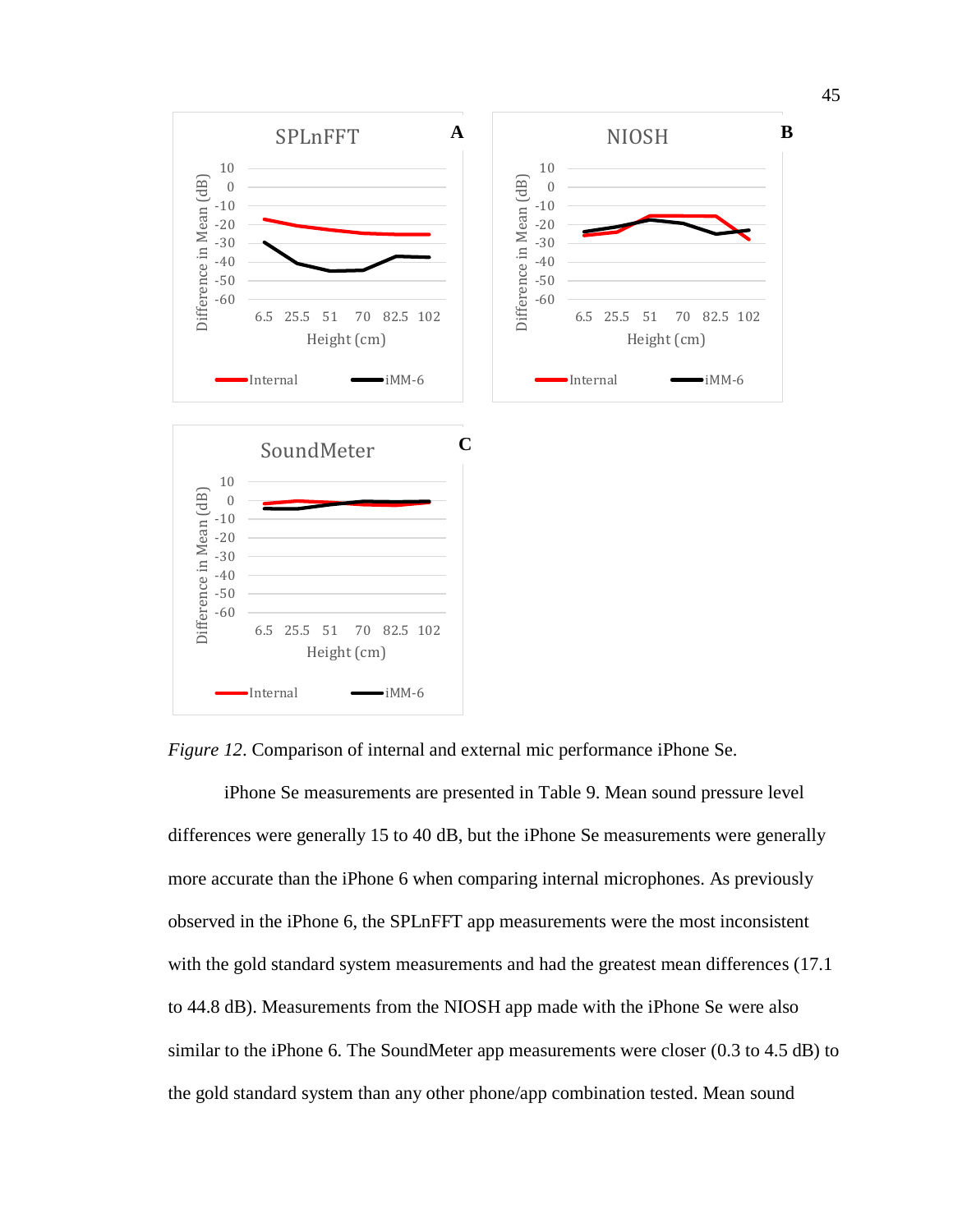Table 9

### *Difference in Mean Peak dB SPL iPhone Se*

|                |            | Drop Height Level (cm) |         |         |         |         |         |  |
|----------------|------------|------------------------|---------|---------|---------|---------|---------|--|
| App            | Microphone | 6.5                    | 25.5    | 51.0    | 70.0    | 82.5    | 102.0   |  |
| <b>SPLnFFT</b> | Internal   | $-17.1$                | $-20.6$ | $-22.7$ | $-24.6$ | $-25.2$ | $-25.2$ |  |
|                | $i$ MM-6   | $-29.4$                | $-40.8$ | $-44.8$ | $-44.4$ | $-36.9$ | $-37.4$ |  |
| <b>NIOSH</b>   | Internal   | $-25.8$                | $-23.9$ | $-15.2$ | $-15.3$ | $-15.4$ | $-27.9$ |  |
|                | $i$ MM-6   | $-23.8$                | $-21.1$ | $-17.4$ | $-19.2$ | $-25.0$ | $-23.0$ |  |
| SoundMeter     | Internal   | $-1.8$                 | $-0.3$  | $-1.1$  | $-2.3$  | $-2.6$  | $-1.0$  |  |
|                | $i$ MM-6   | $-4.4$                 | $-4.5$  | $-2.2$  | $-0.5$  | $-0.7$  | $-0.5$  |  |

## **Android Internal Versus External Microphone**

Samsung Galaxy Amp II (Amp II) mean sound pressure level measurement differences ranged from 30 to 58 dB with all application microphone combinations tested over the range of drop heights. The highest value recorded with any app with the Amp II's internal mic was 98 dB SPL and 86.9 SPL with the external mic. Mean sound pressure level differences were higher (42.3 to 53.5 dB) with the external mic for all applications and drop heights tested. Measurements from the Amp II were consistently 40 to 50 dB below gold standard sound level pressure measurements with all apps and both microphones in all but the lowest drop heights. Figure 13 displays comparison of difference in mean sound pressure levels between gold standard system and application used in the Amp II: (A) SPL Meter, (B) decibel Pro, and (C) Noise Meter. A mean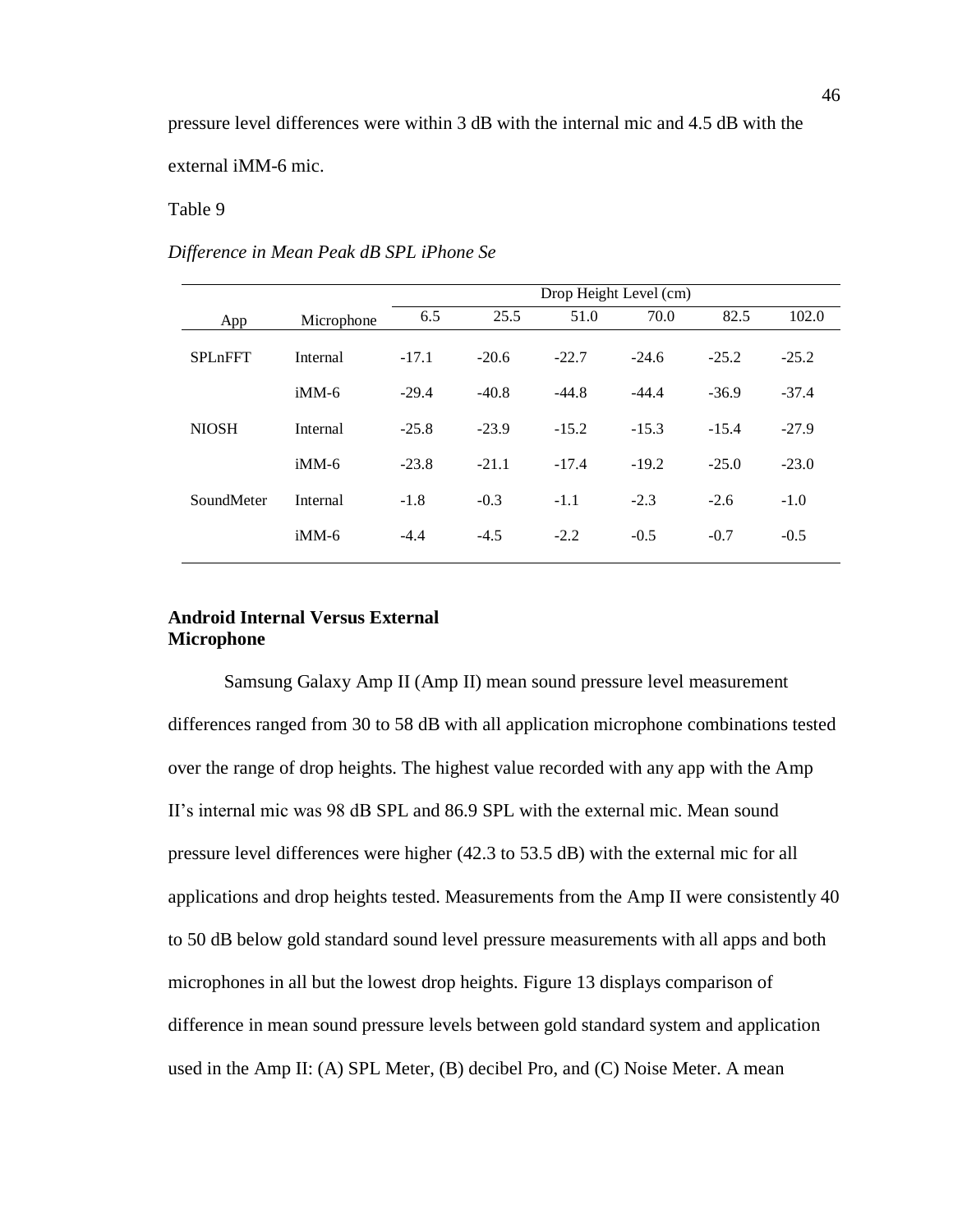difference of zero would indicate perfect agreement between the two, and the larger the mean difference, the poorer agreement.

# Table 10

# *Difference in Mean Peak dB SPL Samsung Amp II*

|                  |            | Drop Height Level (cm) |         |         |         |         |         |  |  |
|------------------|------------|------------------------|---------|---------|---------|---------|---------|--|--|
| App              | Microphone | 6.5                    | 25.5    | 51.0    | 70.0    | 82.5    | 102.0   |  |  |
| <b>SPL</b> Meter | Internal   | $-30.2$                | $-42.2$ | $-42.1$ | $-42.2$ | $-46.2$ | $-46.7$ |  |  |
|                  | $i$ MM-6   | $-45.9$                | $-52.4$ | $-52.7$ | $-53.5$ | $-52.8$ | $-52.7$ |  |  |
| decibel Pro      | Internal   | $-35.5$                | $-39.9$ | $-43.1$ | $-42.8$ | $-43.7$ | $-44.8$ |  |  |
|                  | $i$ MM-6   | $-42.3$                | $-48.6$ | $-50.9$ | $-51.3$ | $-52.7$ | $-52.4$ |  |  |
| Noise Meter      | Internal   | $-43.7$                | $-41.5$ | $-49.6$ | $-53.4$ | $-53.4$ | $-52.7$ |  |  |
|                  | $i$ MM-6   | $-47.3$                | $-53.4$ | $-55.4$ | $-58.6$ | $-57.5$ | $-58.1$ |  |  |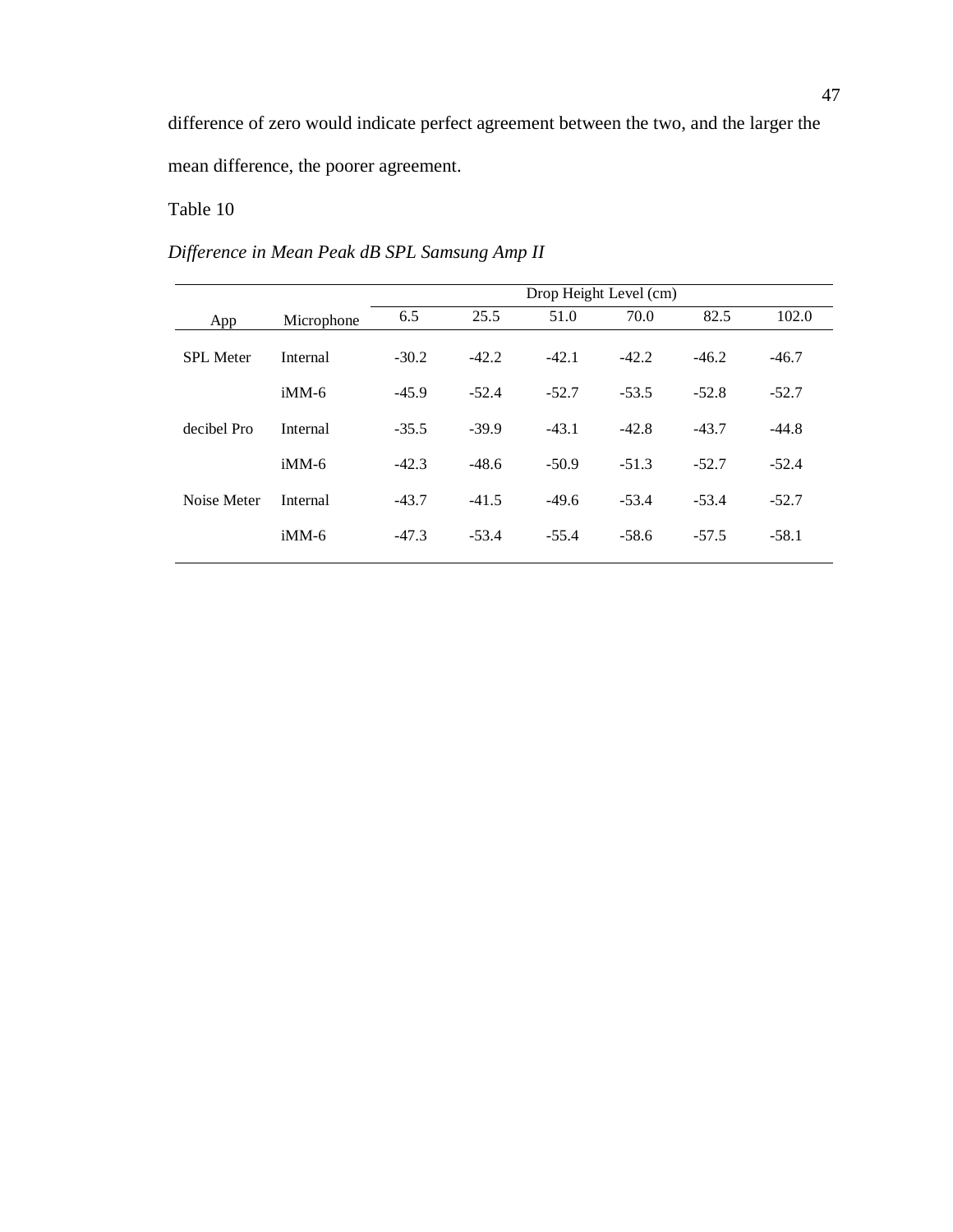

*Figure 13.* Comparison of internal and external mic performance Samsung Amp II.

Sony Xperia Z3 Compact (Z3) mean sound pressure level measurement differences ranged from 30 to 51 dB with all application/microphone combinations tested over the range of drop heights. The highest value recorded with the Z3's internal mic was 103.7 dB SPL with any app and 102.4 dB SPL with the external mic. Mean differences were similar between the internal and external mic for all applications and drop heights tested. Figure 14 displays comparison of difference in mean sound pressure levels between gold standard system and application used in the Sony Xperia Z3 compact: (A) SPL Meter, (B) decibel Pro, (C) Noise Meter. A mean difference of zero would indicate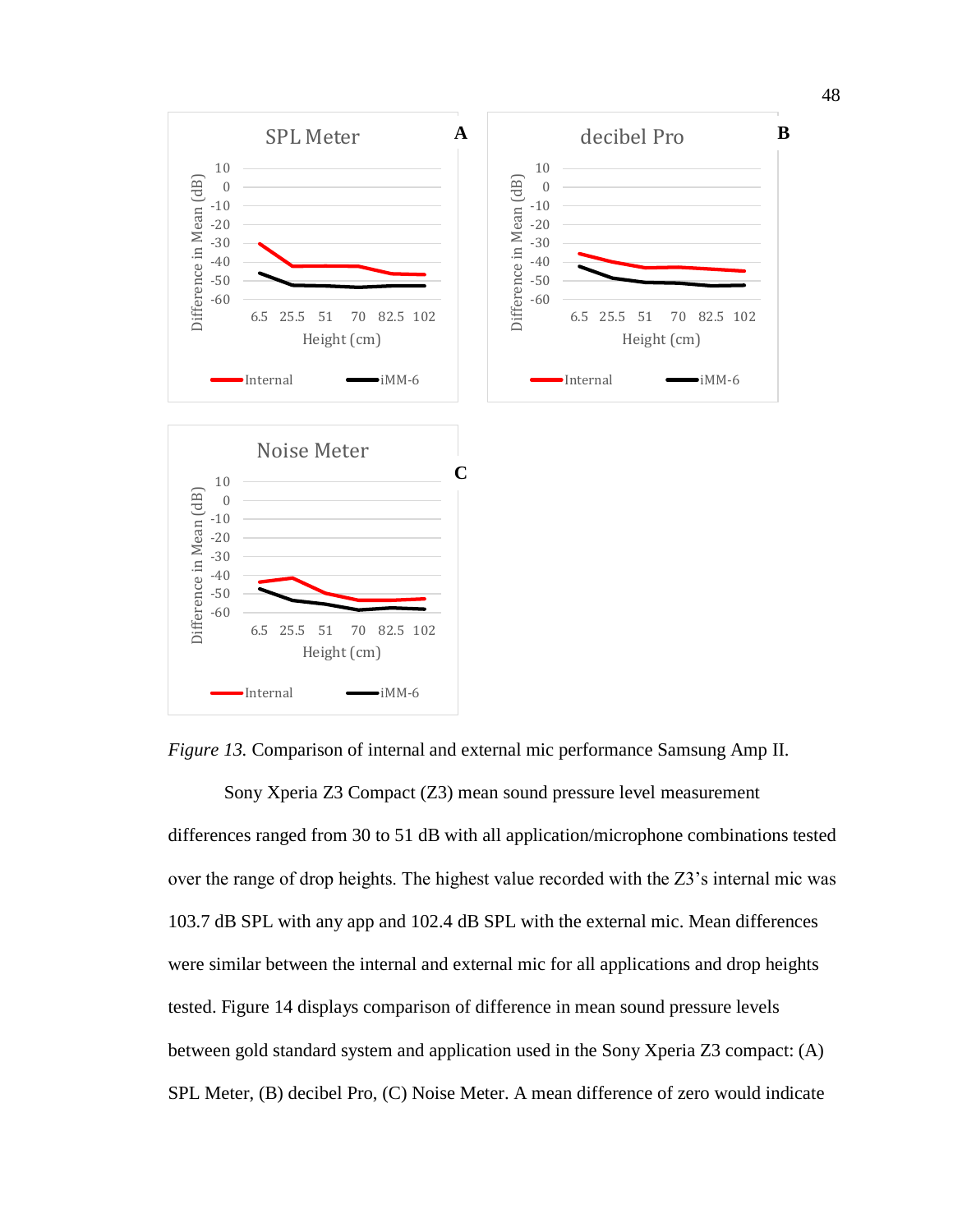agreement.

# Table 11

# *Difference in Mean Peak dB SPL Sony Xperia Z3 Compact*

|                  |            | Drop Height Level (cm) |         |         |         |         |         |  |
|------------------|------------|------------------------|---------|---------|---------|---------|---------|--|
| App              | Microphone | 6.5                    | 25.5    | 51.0    | 70.0    | 82.5    | 102.0   |  |
| <b>SPL</b> Meter | Internal   | $-29.5$                | $-42.5$ | $-44.7$ | $-42.5$ | $-42.0$ | $-45.7$ |  |
|                  | $i$ MM-6   | $-30.7$                | $-39.2$ | $-39.0$ | $-46.0$ | $-43.5$ | $-40.9$ |  |
| decibel Pro      | Internal   | $-40.9$                | $-44.5$ | $-46.9$ | $-49.1$ | $-48.9$ | $-50.9$ |  |
|                  | $i$ MM-6   | $-34.0$                | $-39.9$ | $-43.4$ | $-44.6$ | $-44.6$ | $-45.7$ |  |
| Noise Meter      | Internal   | $-39.3$                | $-46.2$ | $-46.4$ | $-49.4$ | $-48.3$ | $-50.9$ |  |
|                  | $i$ MM-6   | $-35.4$                | $-40.3$ | $-43.6$ | $-41.9$ | $-44.6$ | $-45.2$ |  |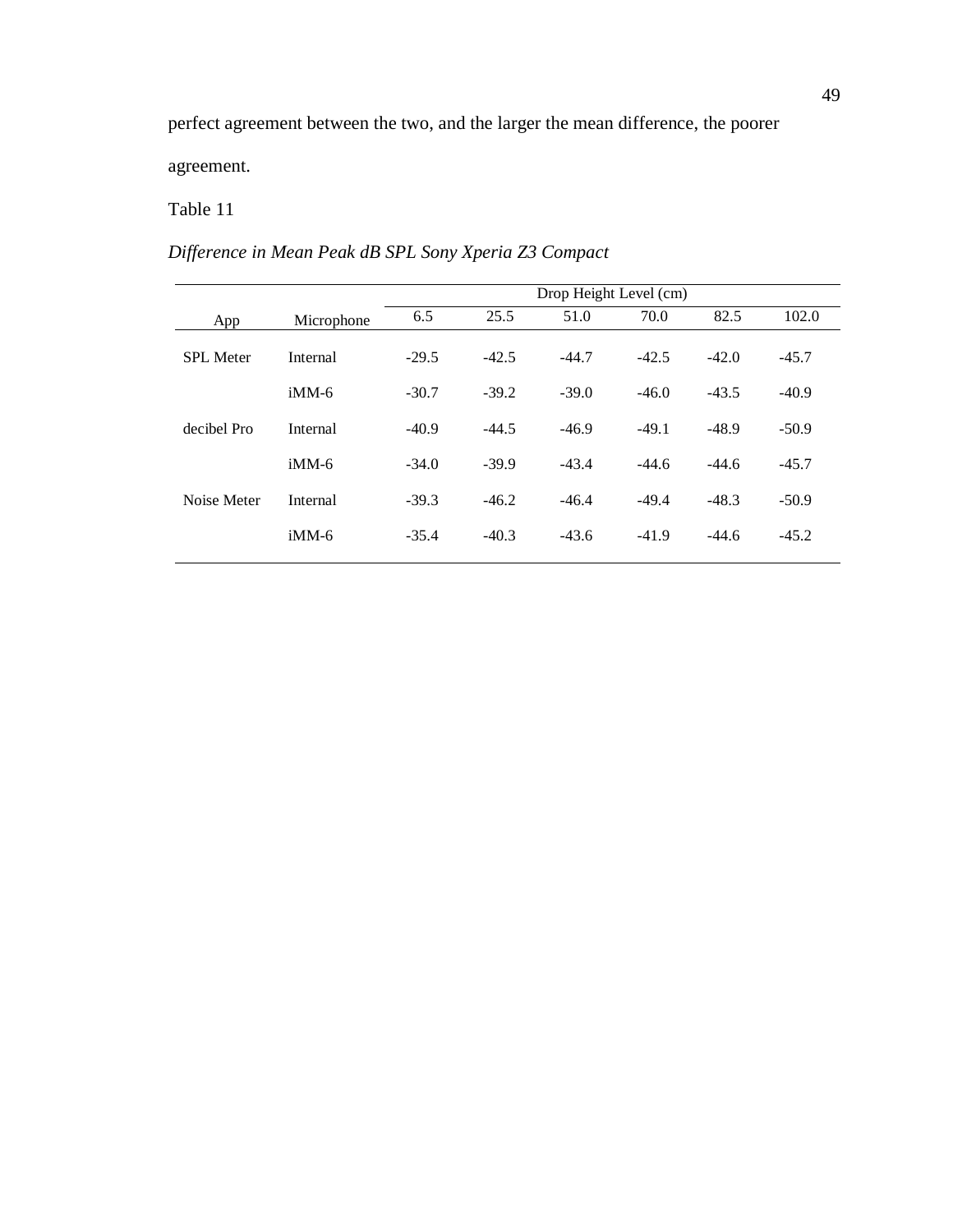

*Figure 14.* Comparison of internal and external mic performance Sony Xperia Z3.

## **Summary Observations for Internal Versus External Microphones**

The effect of the external microphone with the iPhones was highly variable depending on specific phone and app. Accuracy was generally improved with the iPhone 6 using both the SPLnFFT and SoundMeter apps, but no improvement was noted with the NIOSH app. The internal mic on the iPhone Se actually outperformed the external mic with the SPLnFFT app at all drop height levels.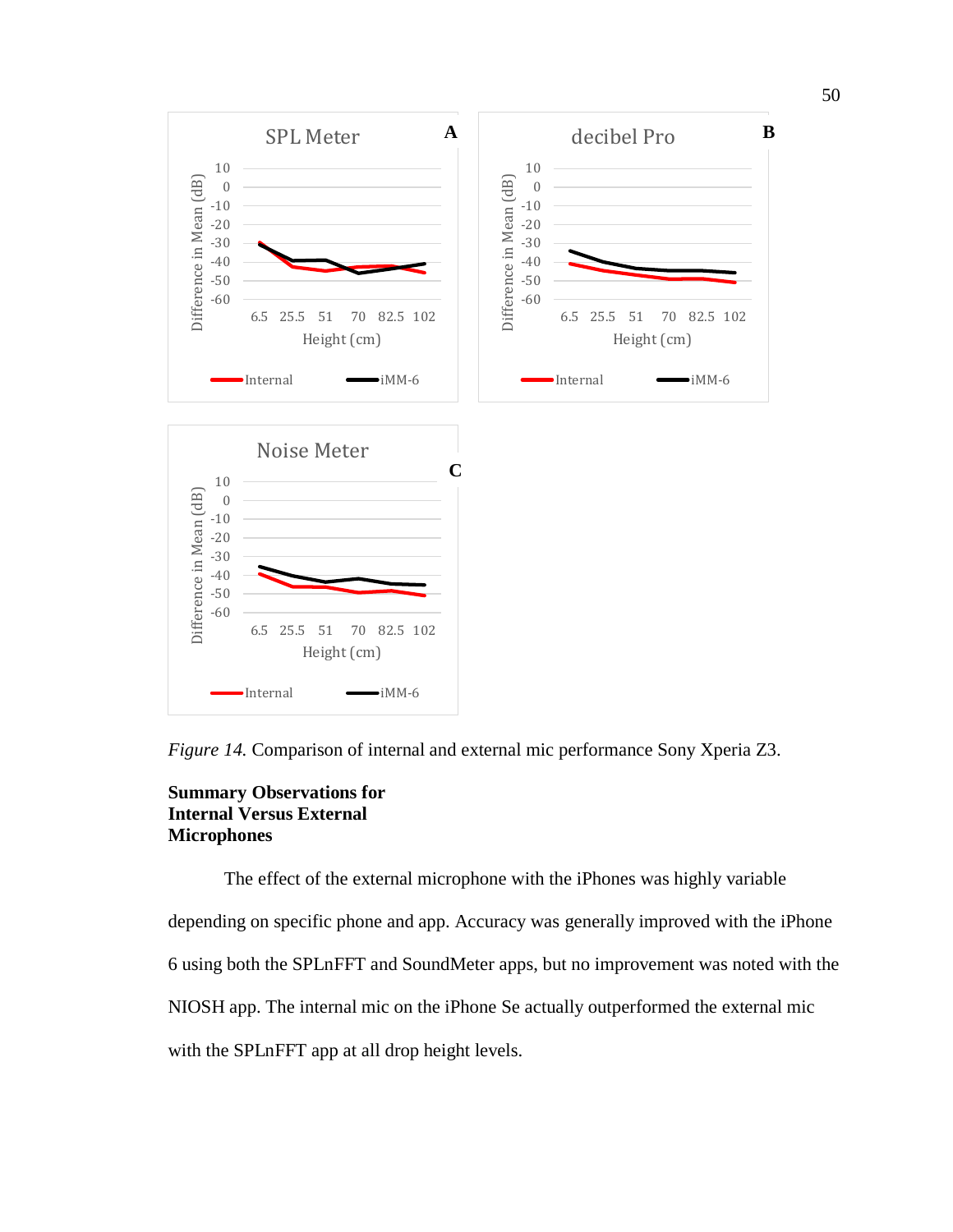Simply adding the iMM-6 external microphone did not improve the performance of Android phones. While some smartphone/app combinations exhibited a slight increase in accuracy, others showed no improvement, or performed poorer.

### **Descriptive Statistics**

### **Difference in Peak SPL for iOS**

The differences in peak SPL between iPhones and the gold standard system are presented in Table 12. The  $50<sup>th</sup>$  percentile values reported by the SPLnFFT app were 29.1 dB below gold standard measurements with the internal microphone and 25.4 dB below with the external microphone. Results from the NIOSH app were 23.2 and 22.8 dB below gold standard results with the internal and external microphones, respectively. The SoundMeter app measurements were 4.8 dB below with the internal microphone, but improved with the external microphone to within 1 dB of the gold standard measurement. Absolute values of mean differences for iOS smartphones are represented in Figure 15. Table 12

|                |            | dB SPL Difference |           |                 |                  |                  |  |  |
|----------------|------------|-------------------|-----------|-----------------|------------------|------------------|--|--|
| App            | Microphone | Mean              | <b>SD</b> | 5 <sup>th</sup> | 50 <sup>th</sup> | 95 <sup>th</sup> |  |  |
| <b>SPLnFFT</b> | Internal   | $-31.5$           | 9.6       | $-43.8$         | $-29.1$          | $-17.3$          |  |  |
|                | $i$ MM-6   | $-29.1$           | 10.5      | $-47.6$         | $-25.4$          | $-16.6$          |  |  |
| <b>NIOSH</b>   | Internal   | $-23.7$           | 7.9       | $-34.8$         | $-23.2$          | $-23.7$          |  |  |
|                | $i$ MM-6   | $-23.3$           | 5.0       | $-34.8$         | $-22.8$          | $-16.3$          |  |  |
| SoundMeter     | Internal   | $-8.54$           | 8.4       | $-19.6$         | $-4.8$           | 2.1              |  |  |
|                | $i$ MM-6   | $-0.01$           | 3.1       | $-4.2$          | $-0.6$           | 4.9              |  |  |
|                |            |                   |           |                 |                  |                  |  |  |

*Peak dB SPL Difference Between iOS Phones and Gold Standard*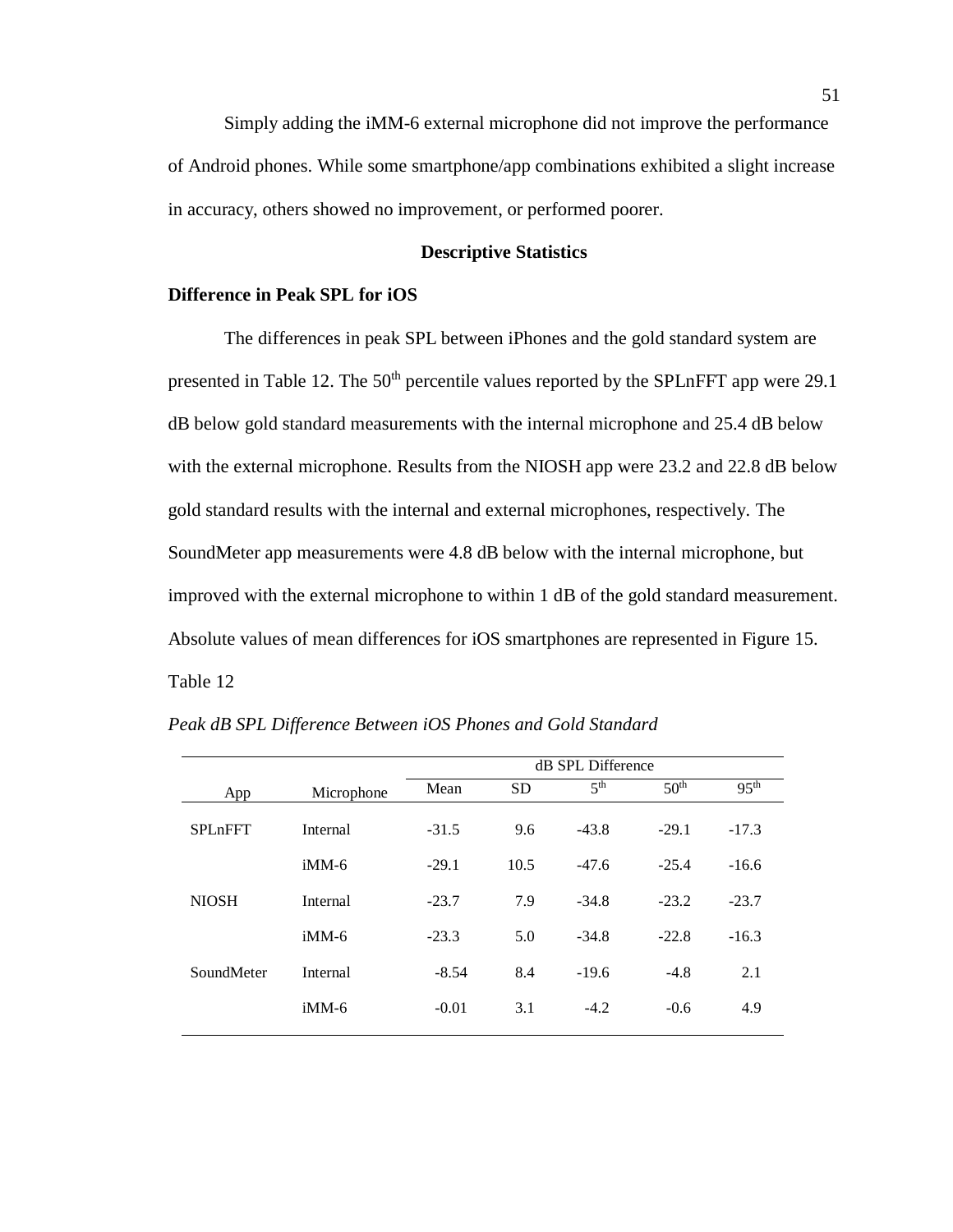

*Figure 15.* Mean error of iOS phones from gold standard.

Android operating system results are presented in Table 13. The  $50<sup>th</sup>$  percentile values reported by the SPL Meter app were 42.3 dB below gold standard measurements with the internal microphone and 46.5 dB below with the external microphone. Results from the decibel Pro app were 43.8 and 45.3 dB below gold standard results with the internal and external microphones, respectively. The Noise Meter app measurements were 48.8 dB below with the internal microphone and 47.2 dB below with the external microphone. Similar to other studies (Khan, Murphy, & Zechmann, 2012; Roberts et al., 2016), measurements from the Android phones were less accurate than iOS phones. Absolute values of mean differences for Android smartphones are represented in Figure 16 below.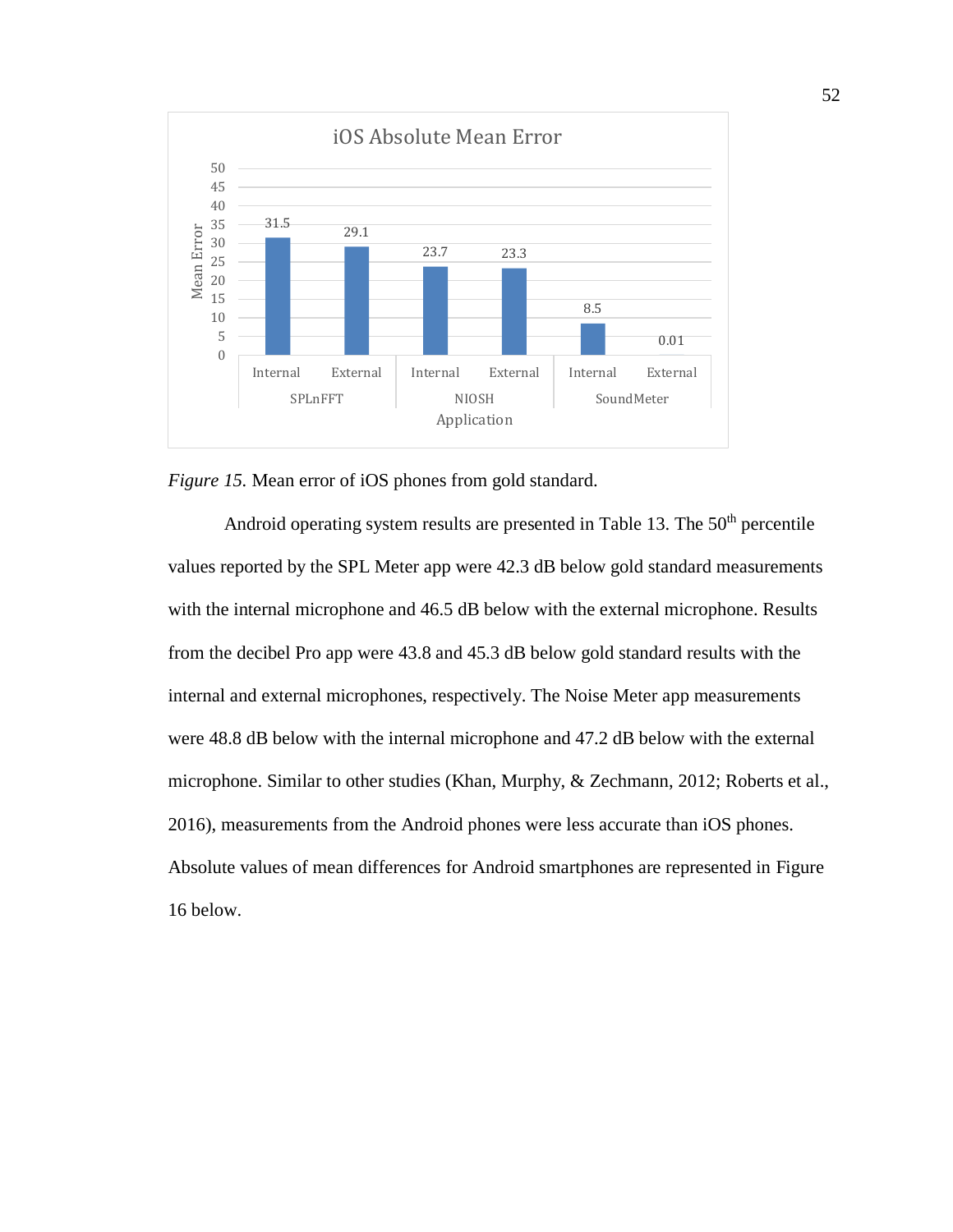# Table 13

|                  |            | dB SPL Difference |           |                 |                  |                  |  |  |  |
|------------------|------------|-------------------|-----------|-----------------|------------------|------------------|--|--|--|
| App              | Microphone | Mean              | <b>SD</b> | 5 <sup>th</sup> | 50 <sup>th</sup> | 95 <sup>th</sup> |  |  |  |
| <b>SPL</b> Meter | Internal   | $-41.3$           | 6.3       | $-50.2$         | $-42.3$          | $-27.6$          |  |  |  |
|                  | $i$ MM-6   | $-45.8$           | 7.7       | $-54.7$         | $-46.5$          | $-27.6$          |  |  |  |
| decibel Pro      | Internal   | $-44.2$           | 4.3       | $-51.2$         | $-43.8$          | $-35.4$          |  |  |  |
|                  | $i$ MM-6   | $-45.9$           | 5.5       | $-53.1$         | $-45.3$          | $-34.1$          |  |  |  |
| Noise Meter      | Internal   | $-47.9$           | 5.3       | $-54.9$         | $-48.8$          | $-37.2$          |  |  |  |
|                  | $i$ MM-6   | $-48.4$           | 7.7       | $-59.7$         | $-47.2$          | $-34.2$          |  |  |  |

*Peak dB SPL Difference Between Android Phones and Gold Standard*



*Figure 16.* Absolute values of mean differences of Android measurements from gold standard system measurements*.*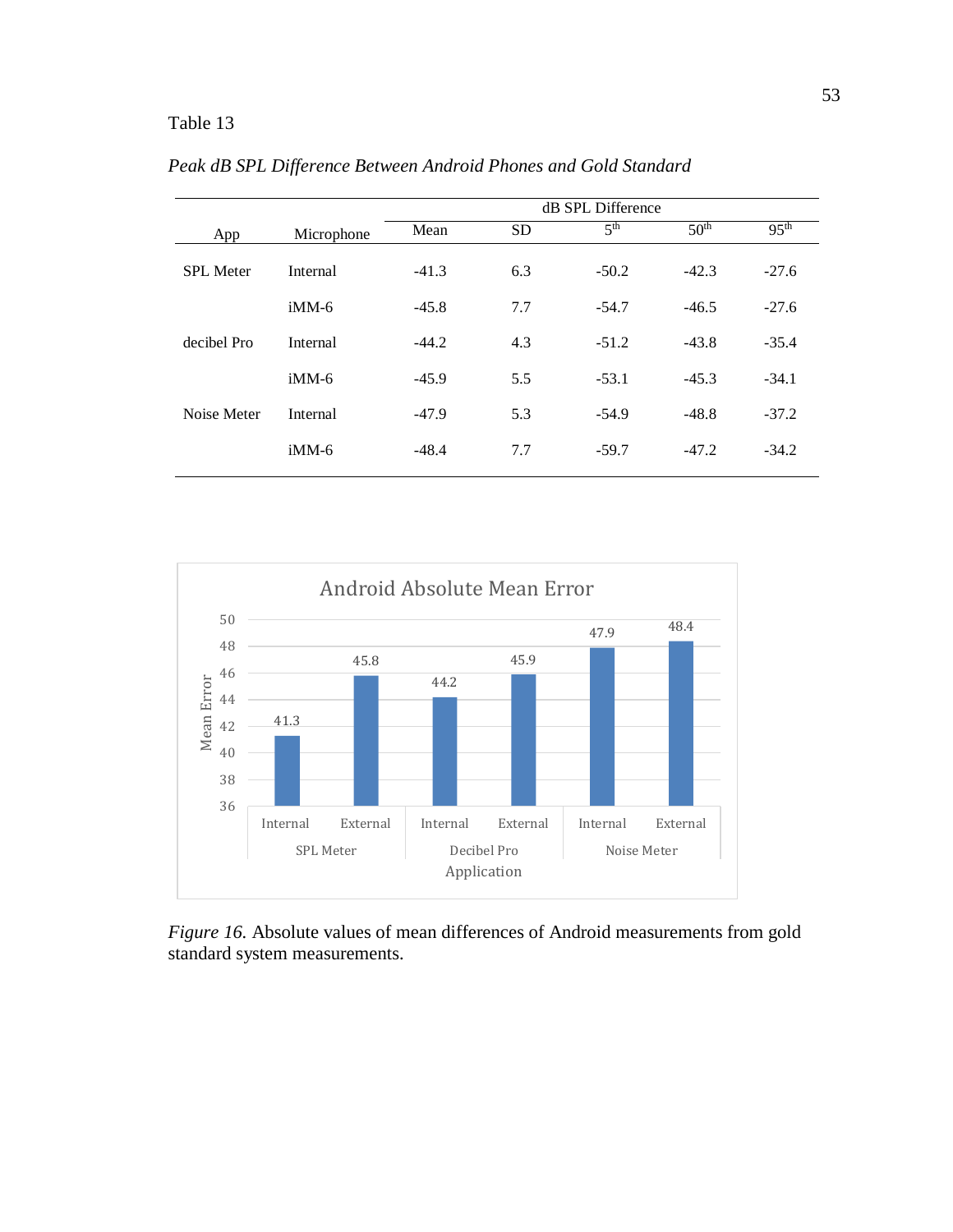## **CHAPTER V**

### **DISCUSSION**

### **Experimental Setup Condition Following Testing**

At the conclusion of testing, there were no visible dents, scratches, or other imperfections on the steel plate caused by testing. The shotput had lost approximately 35% of the protective paint covering, but exhibited no other deformities such as flat spots, dents, or scratches. The overall system proved to be very robust, and this most likely contributed to reduced variability in recorded readings.

This setup is a valid way to create impact noise in a laboratory setting, but does have some limitations. First, the range of impact noise levels created was rather limited, ranging from 123.1 to 142.7 dB peak SPL. It may be possible to increase this range by rolling the shotput at a shallow angle to better control the impact velocity. Secondly, with the current setup, as the drop height increased, the horizontal distance the shotput travelled before striking the steel plate also increased and changed the actual distance between microphone and sound source. This could be remedied by utilizing a release mechanism that allows the shotput to fall vertically.

### **Implications for Field Measurements**

Impact noise measurement with smartphone apps in the workplace is not widely studied, and it is unknown how common the practice is. With the widespread proliferation of smartphones into contemporary society and the cost of sound level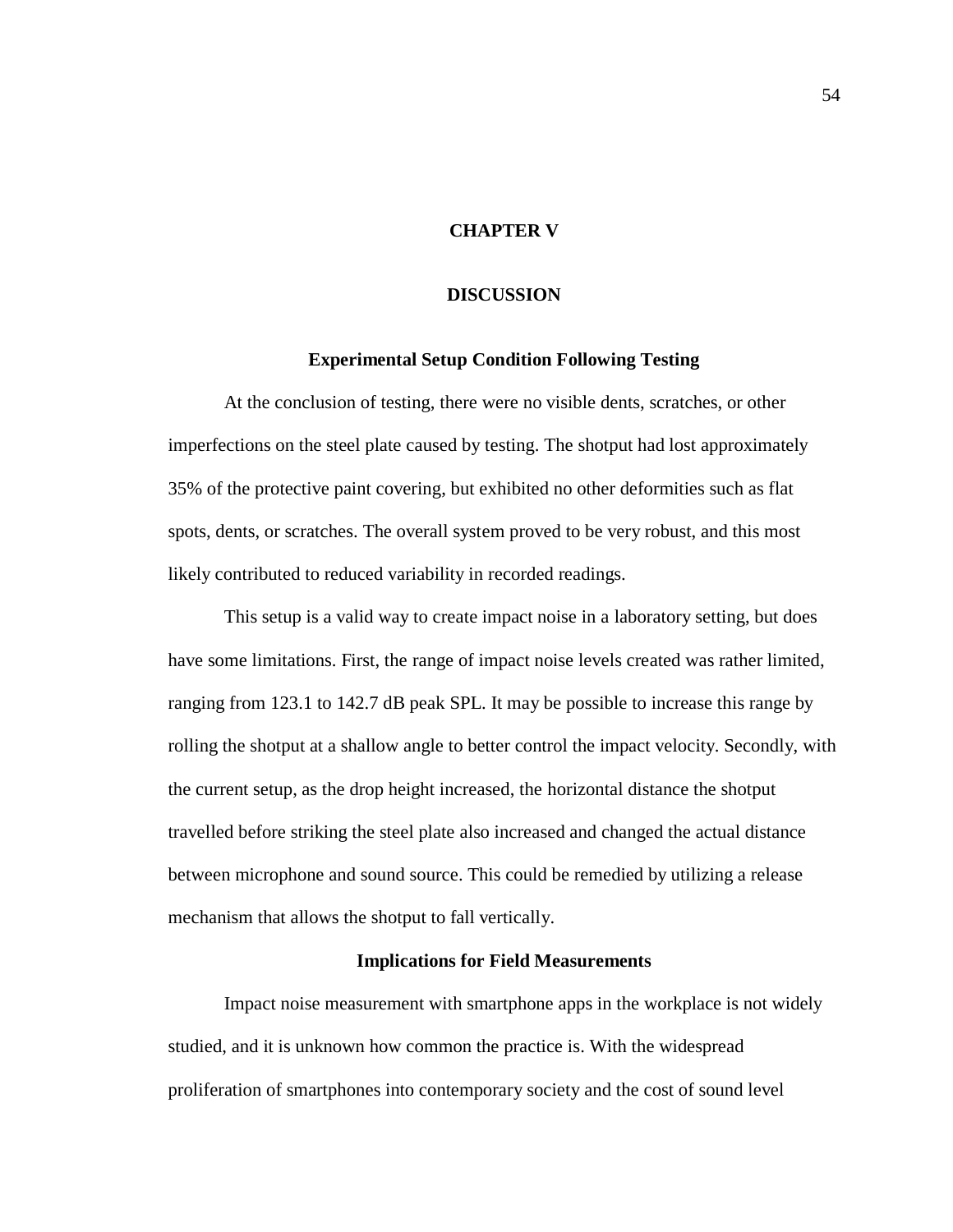meters, it is reasonable to assume this it is a relatively common occurrence. As demonstrated by earlier studies, certain smartphone/app combinations can be used to measure pink noise (Roberts et al., 2016) and pure tones (Nast et al., 2014) with a degree of accuracy similar to a type II sound level meter.

There are a number of possible causes for the measurement errors observed. In the case of the Android phones, the app developers are tasked with designing an app that must work across a broad range of phone manufacturers who happen to use the Android operating system. The individual smartphone models will have a variety of different hardware (microphones, preamplifiers, etc.) that may interact with the software differently. Another possible limitation for the Android operating system is the low cost of apps relative to iOS apps. Many of these apps are either free or 99 cents, whereas the top performing iOS app in this study cost \$19.99.

Smartphone microphones are not necessarily designed to measure high-level impact noise. The specifications and physical properties of a microphone purpose build to measure speech signals in close proximity to the microphone may make it difficult or impossible to accurately measure high-amplitude impact or impulse noise.

#### **Limitations**

The sample size of one device per manufacturer model, one external microphone, and six evaluated apps is small. While this study was designed to draw from a broad range of popular smartphones, there is the possibility that one of the devices selected exhibited performance outside of norms for that manufacturer or model.

This study was designed to emulate how an untrained individual may use a smartphone to take readings in field conditions. The values displayed on the screen do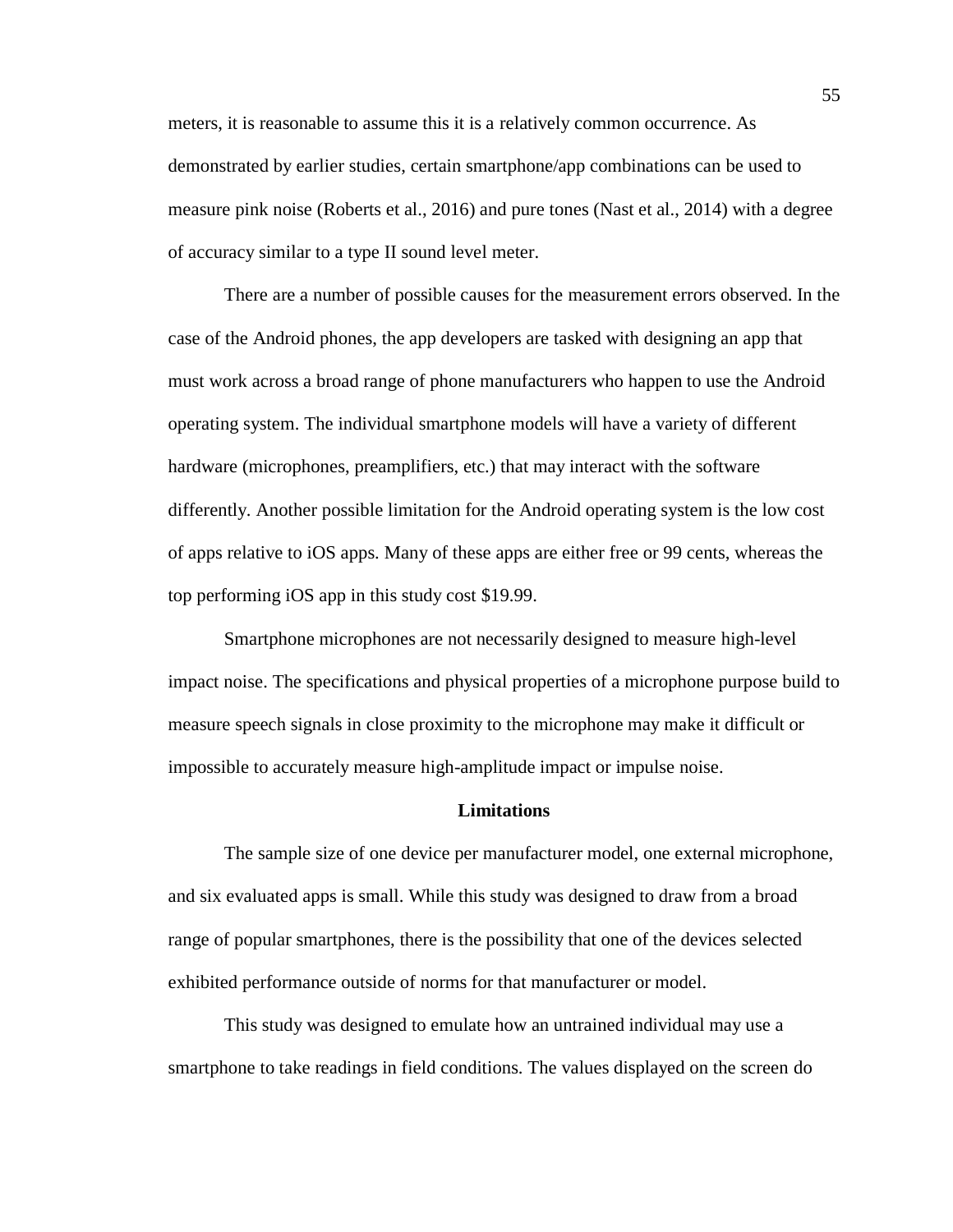not necessarily demonstrate the app's capability to measure impact noise. This point can be best illustrated by the NIOSH app, which has a two-part instantaneous level readout. The main readout is a numerical value, and below it is a digital bar that represents changes in sound amplitude, but does not have a corresponding numerical value associated with it. During some recordings, this bar would rapidly increase to a high level, but the numerical value displayed would be significantly smaller. This may indicate that the app was measuring the impact more accurately than the displayed numerical value. Perhaps the numerical display was using a longer time constant, fast, while the bar used the selected, shorter time constant, impulse.

#### **Future Study**

A larger sample size of smartphones, apps, and microphones would be beneficial. A four-way interaction could be used to evaluate the effect of amplitude, smartphone, app, and microphone to determine if measurement errors are the result of amplitude clipping, peak limiting, or some other means.

The experimental design could be further analyzed to determine if the impact noise created in this study is analogous to real-world impact noise in industries such as hammer forging, metal parts stamping, mining, etc. If so, this setup could serve as a small, convenient, repeatable source of impact noise for the study of hearing protective devices or noise mitigation in a laboratory setting.

#### **Summary**

This study demonstrated that those wishing to use a smartphone to measure impact noise should consider using only iOS phones, preferably with an external microphone. The only app that approximated the performance of a type II SLM was the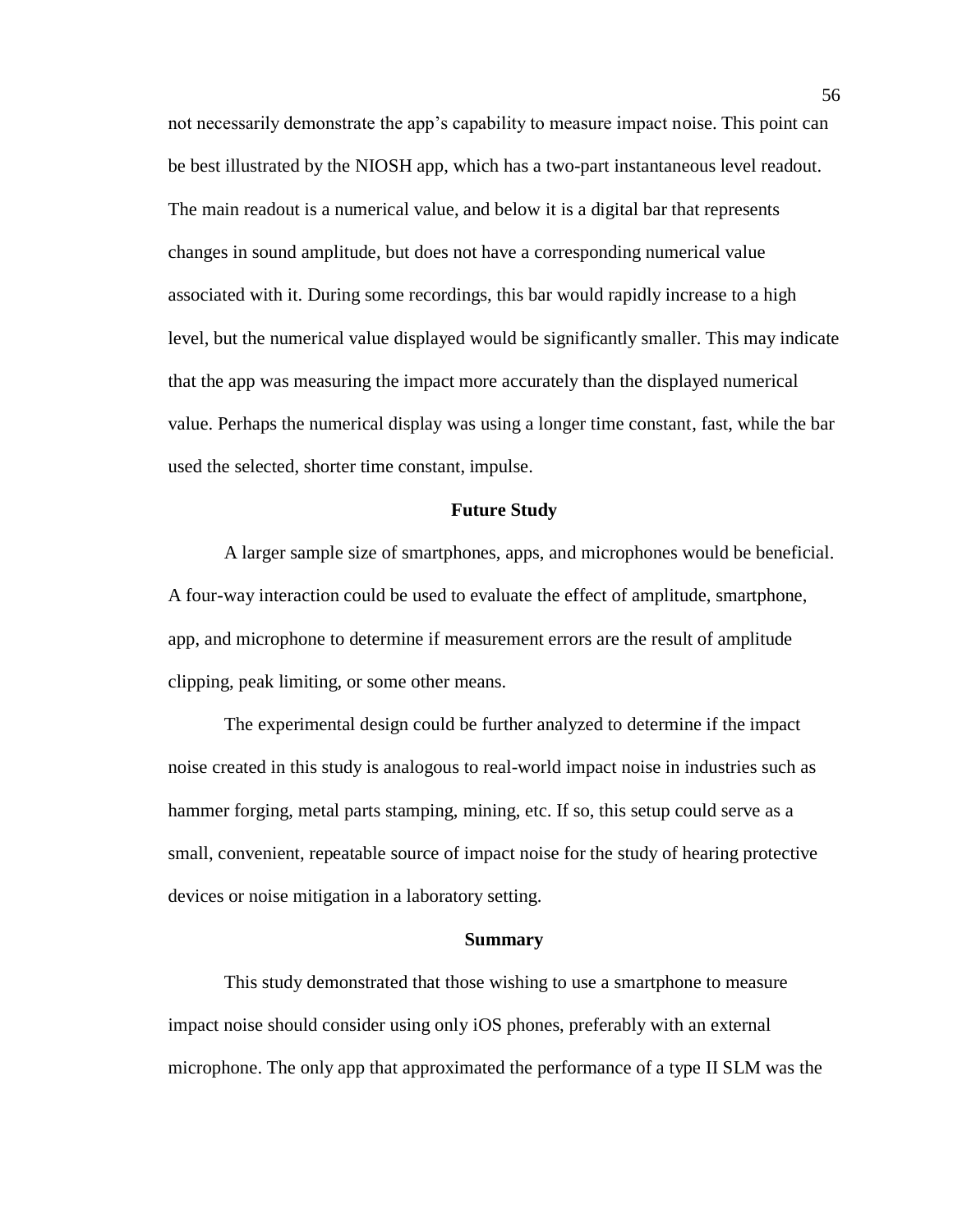SoundMeter app combined with the iMM-6 external microphone. Even if the user employs this combination, they must be aware that measurements could be wildly inaccurate without proper calibration. Using either iOS smartphone with the SoundMeter app, accurately measuring impact noise up 142 dB SPL is possible if the smartphone is properly calibrated.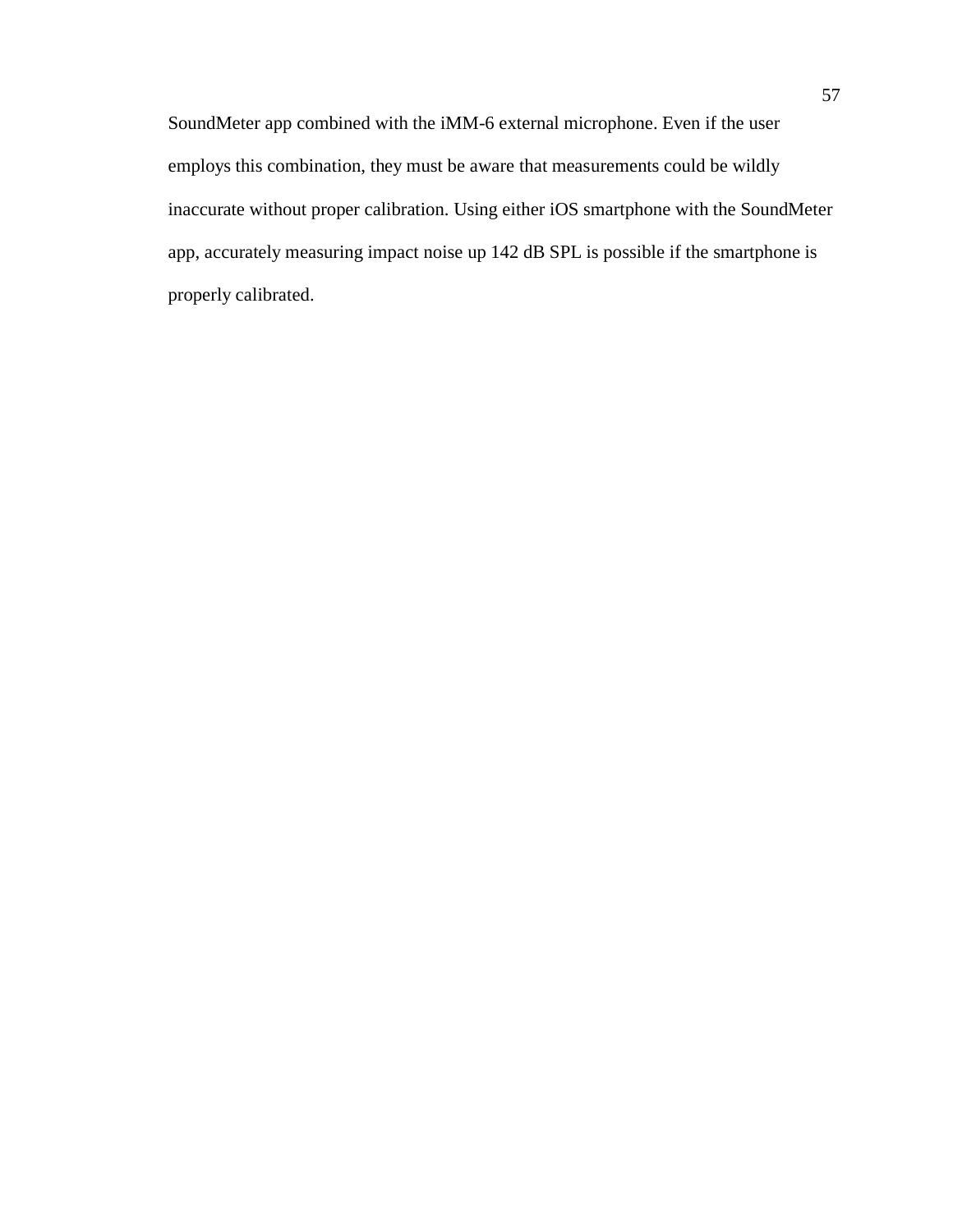### **REFERENCES**

- Akay, A. (1978). A review of impact noise. *Journal of the Acoustical Society of America 64*(4), 977-987. doi:10.1121/1.2773928
- American National Standards Institute. (2013). *Electroacoustics sound level meters part 1 specifications.* Retrieved from American National Standards Institute: https://webstore.ansi.org/RecordDetail.aspx?sku=IEC+61672-

 $1+Ed.+2.0+b\%3a2013$ 

- Flamme, G., & Murphy, W. (in press). Brief sounds. In F. M. Berger (Ed*.), Noise manual: 6th edition*. Washington, DC: American Industrial Hygiene Association
- Fu, B. (2011). Noise induced structural damage to the cochlea. In C. G. Le Prell, D. Henderson, R. Fay, & A. Popper (Eds.), *Noise induced hearing loss: Scientific advances* (pp. 57-86). New York: Springer Press.
- Government Accountability Office Report to Congressional Committees. (2011). *Hearing loss prevention: Improvements to DOD hearing conservation programs could lead to better outcomes* (GAO-11-114). Retrieved from http://www.gao.gov/new.items/d11114.pdf
- Hamernik, R. P., & Hsueh, K. D. (1991). Impulse noise: Some definitions, physical acoustics and other considerations. *Journal of the Acoustical Society of America, 90*(1), 189-196. doi:10.1121/1.401287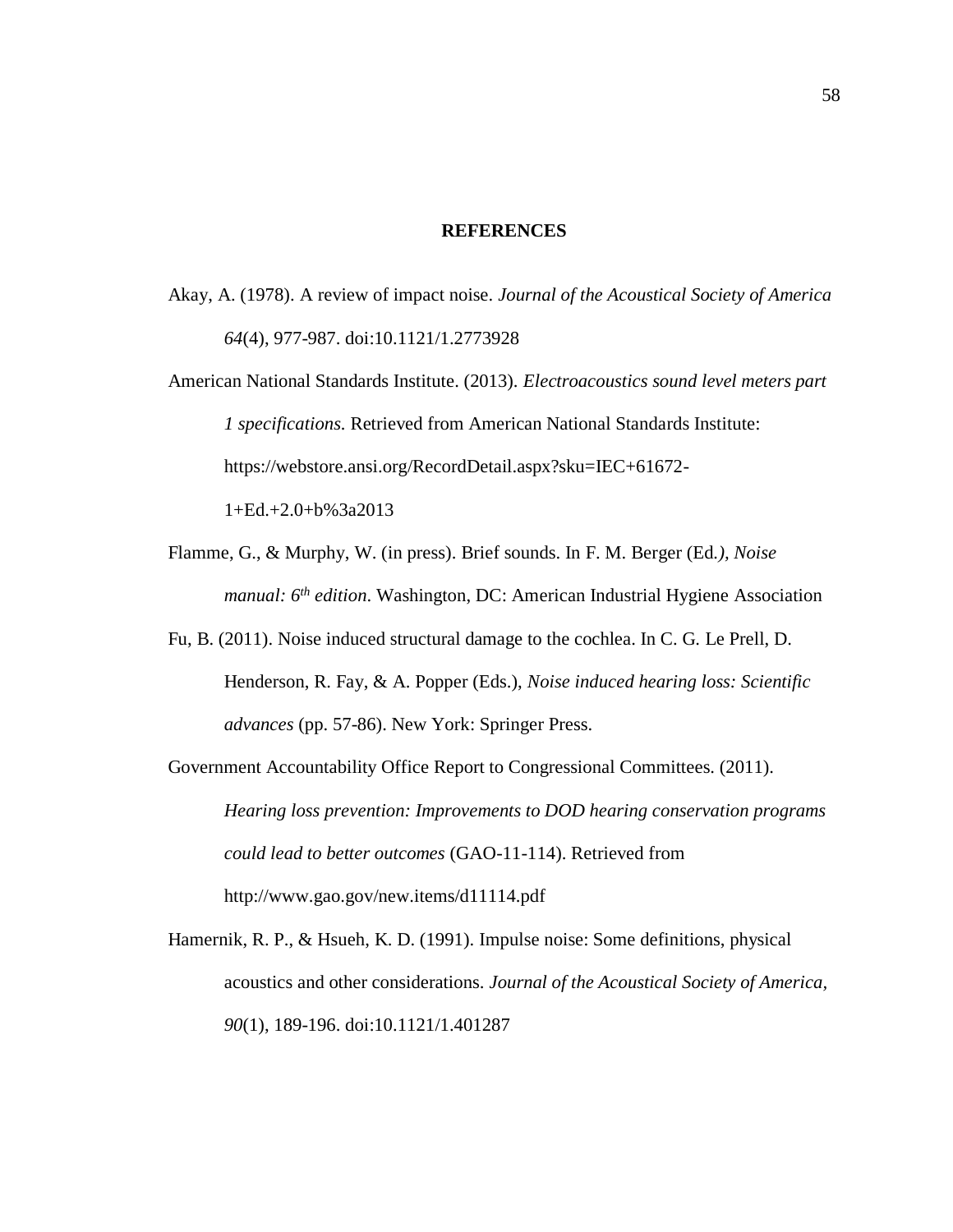Hamernik, R. P., Turrentine, G., Roberto, M., Salvi, R., Henderson, D. (1984). Anatomical correlates of impulse noise-induced mechanical damage in the cochlea. *Hearing Research, 13*(3), 229-247. doi:10.1016/0378-5955(84)90077-7

- Henderson, D., Subramaniam, M., Gratton, M. A., & Saunders, S. S. (1991). Impact noise: the importance of level, duration, and repetition rate. *The Journal of the Acoustical Society of America, 89*(3), 1350-1357. doi:101121/1.400658
- Kardous, C. A., & Shaw, P. B. (2014). Evaluation of smartphone sound measurement applications. *Acoustical Society of America, 135*(4), EL186-EL192. doi:10.1121/1.4865269
- Kardous, C. A., Shaw, P. B., & Murphy, W. J. (2016). Evaluation of smartphone sound measurement applications using external microphones—A follow-up study. *Journal of the Acoustical Society of America 139*(4), 2036. doi:10.1121/1.4950017
- Kardous, C. A., Willson, R. D., & Murphy, W. J. (2005). Noise dosimeter for monitoring exposure to impulse noise. *Applied Acoustics, 66*(8), 974-985. doi:10.1016/j.apacoust.2004.11.007
- Kerr, M. J., McCullagh, M., Savik, K., & Dvorak, L. A. (2003). Perceived and measured hearing ability in construction laborers and farmers. *American Journal of Industrial Medicine, 44*(4), 437-437. doi:10.1002/ajim.10286

Khan, A., Murphy, W. J., & Zechmann, E. L. (2012). *Design and construction of an acoustic shock tube for generating high-level impulses to test hearing protection devices* (EPHB 350-12a). Retrieved from http://198.246.124.22//niosh/surveyreports/pdfs/350-12a.pdf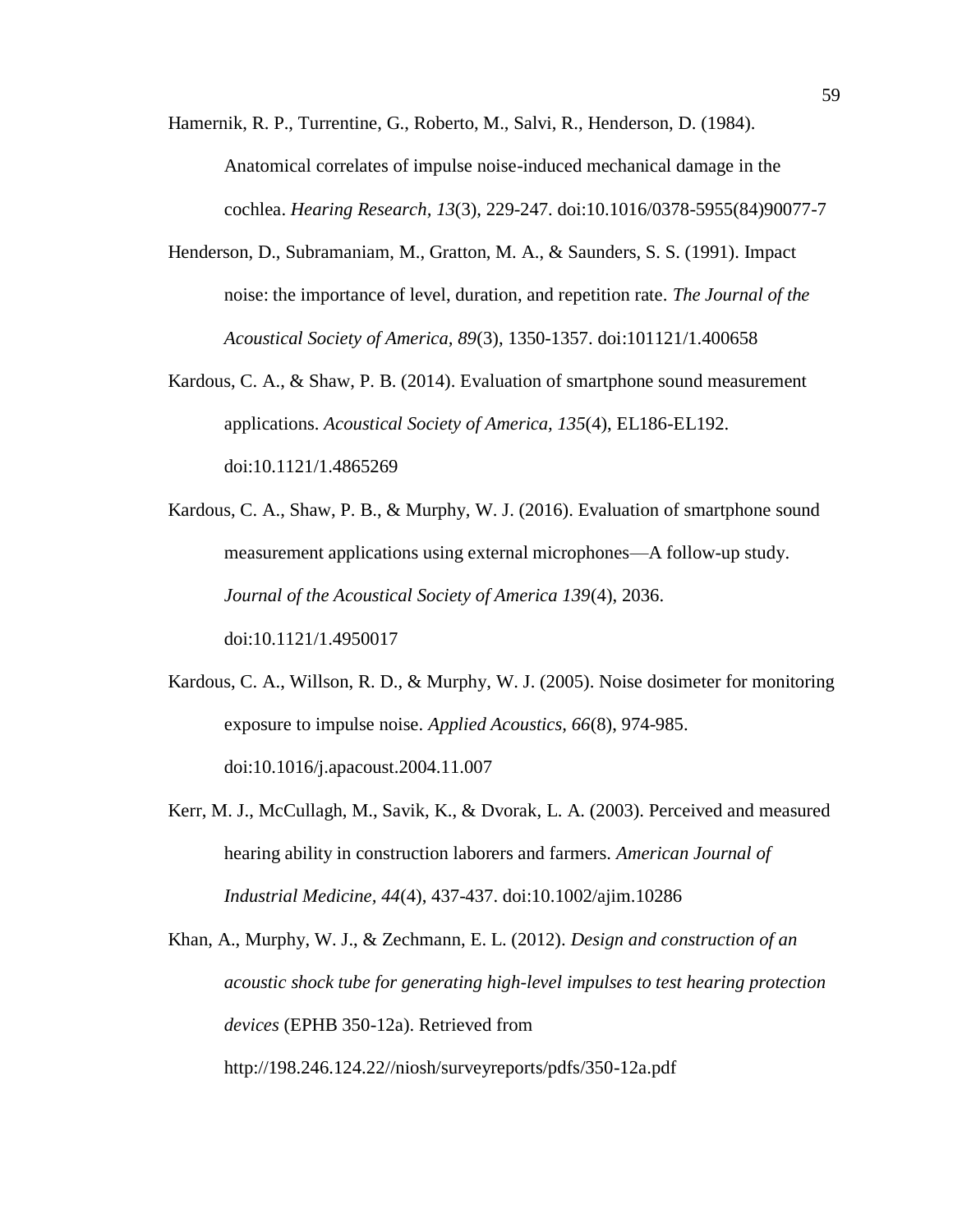- Kitcher, E. D., Ocansey, G., & Tumpi, D. A. (2012). Early occupational hearing loss of workers in a stone crushing industry: Our experience in a developing country. *Noise and Health 14*(57), 68-71. doi:10.4103/1463-1741.95134
- McBride, D. I. (2004). Noise-induced hearing loss and hearing conservation in mining. *Occupational Medicine 54*(5), 290-296. doi:10.1093/occmed/kqh075
- Meinke, D. K., Flamme, G. A., Murphy, W. J. (2016). Measuring gunshots with commercial sound level meters. *NHCA Spectrum 33*(01). 26
- Nast, D. R., Speer, W. S., & Le Prell, C. G. (2014). Sound level measurements using smartphone "apps": Useful or inaccurate? *Noise & Health, 16*(72). 251-256. doi:10.4103/1463-1741.140495
- National Institute for Occupational Safety and Health. (1998). *Criteria for recommended standard: Occupational noise exposure.* Retrieved from https://www.cdc.gov/niosh/docs/98-126/pdfs/98-126.pdf National Institute for Occupational Safety and Health
- National Institute for Occupational Safety and Health. (2010). *Occupationally-induced hearing loss, employers and employees need your help* (2010-136). Retrieved from https://www.cdc.gov/niosh/docs/2010-136/pdfs/2010-136.pdf
- National Institute for Occupational Safety and Health. (2015a, July 18). *Workplace safety and health topics: Hierarchy of controls*. Retrieved from https://www.cdc.gov/niosh/topics/hierarchy/
- National Institute for Occupational Safety and Health. (2015b, September, 21). *Mining topic: Hearing loss prevention overview*. Retrieved from http://www.cdc.gov/niosh/mining/topics/HearingLossPreventionOverview.html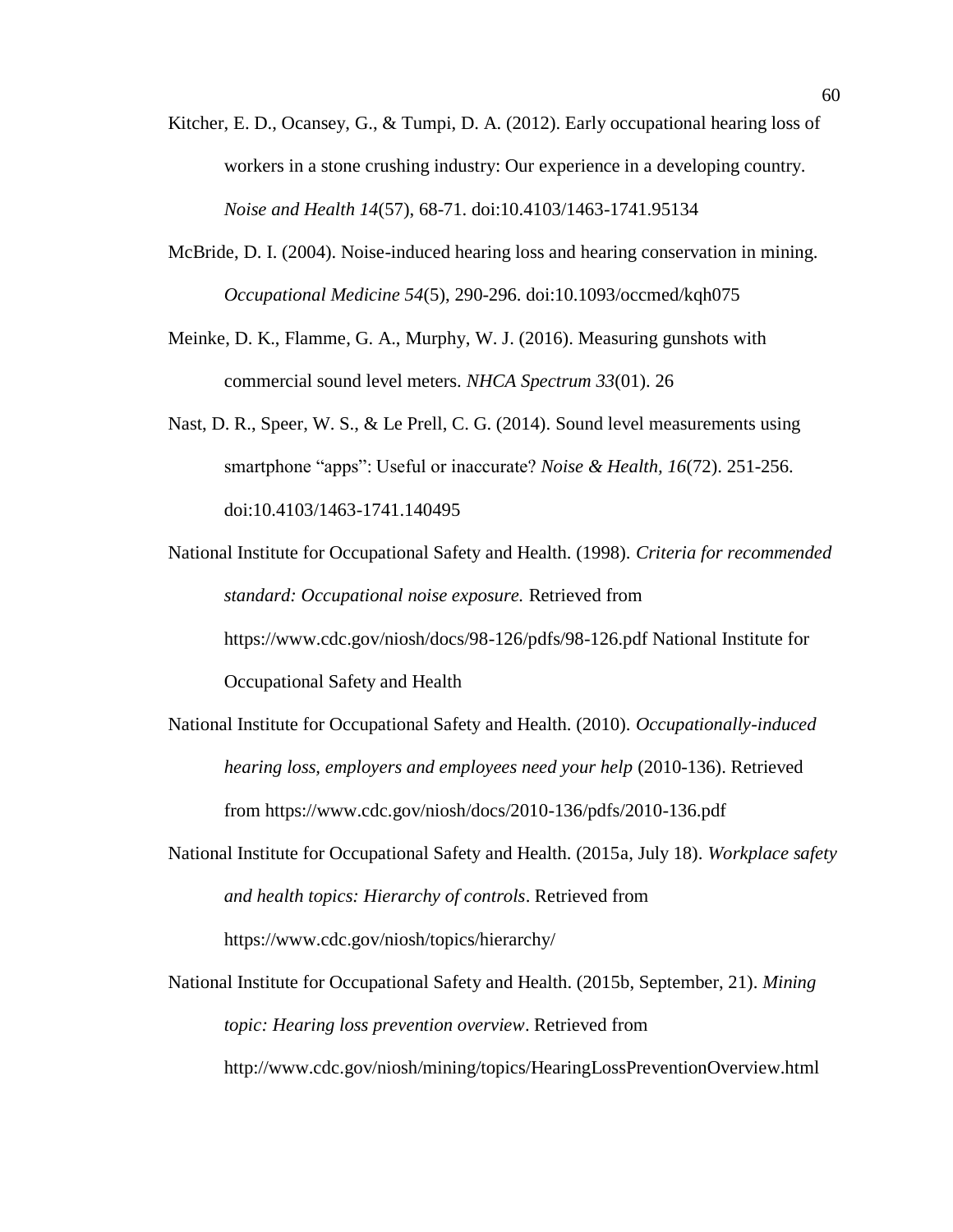- Neitzel, R., Seixas, N., Camp, J., & Yost, M. (1999). An assessment of occupational noise exposures in four construction trades. *American Industrial Hygiene Association Journal 60*(6), 807-817. doi:10.1202/0002- 8894(1999)060<0807:aaoone>2.0.co;2
- Occupational Safety and Health Administration. (1983) Code of federal regulations. 29 CFR 1910.95. Occupational noise exposure; Hearing conservation amendment; Final rule, effective 8 March 1983. Retrieved from https://www.osha.gov/lawsregs/regulations/standardnumber/1910/1910.95 Occupational Safety and Health Administration
- Occupational Safety and Health Administration. (2013). *OSHA technical manual* (TED 01-00-015 [TED 1-0.15A]). Retrieved from https://www.osha.gov/enforcement/directives/ted-01-00-015-5 Occupational Safety and Health Administration
- Pal Singh, L., & Bhardwaj, A. (2013). Occupational noise-induced hearing loss in Indian steel industry workers: An exploratory study. *Human Factors 55*(2), 411-424. doi:10.1177/0018720812457175
- Rasmussen, P., Flamme. G., Stewart. M., Meinke. D., Lankford. J. (2009). Measuring recreational firearm noise. Sound and Vibration 43(8), 14-18. doi:10.1121/1.3384002
- Roberts, B., Kardous, C. A, Neitzel, R. (2016). Improving the accuracy of smart devices to measure noise exposure. *Journal of Occupational and Environmental Hygiene 13*(11), 840-846. doi:10.1080/15459624.2016.1183014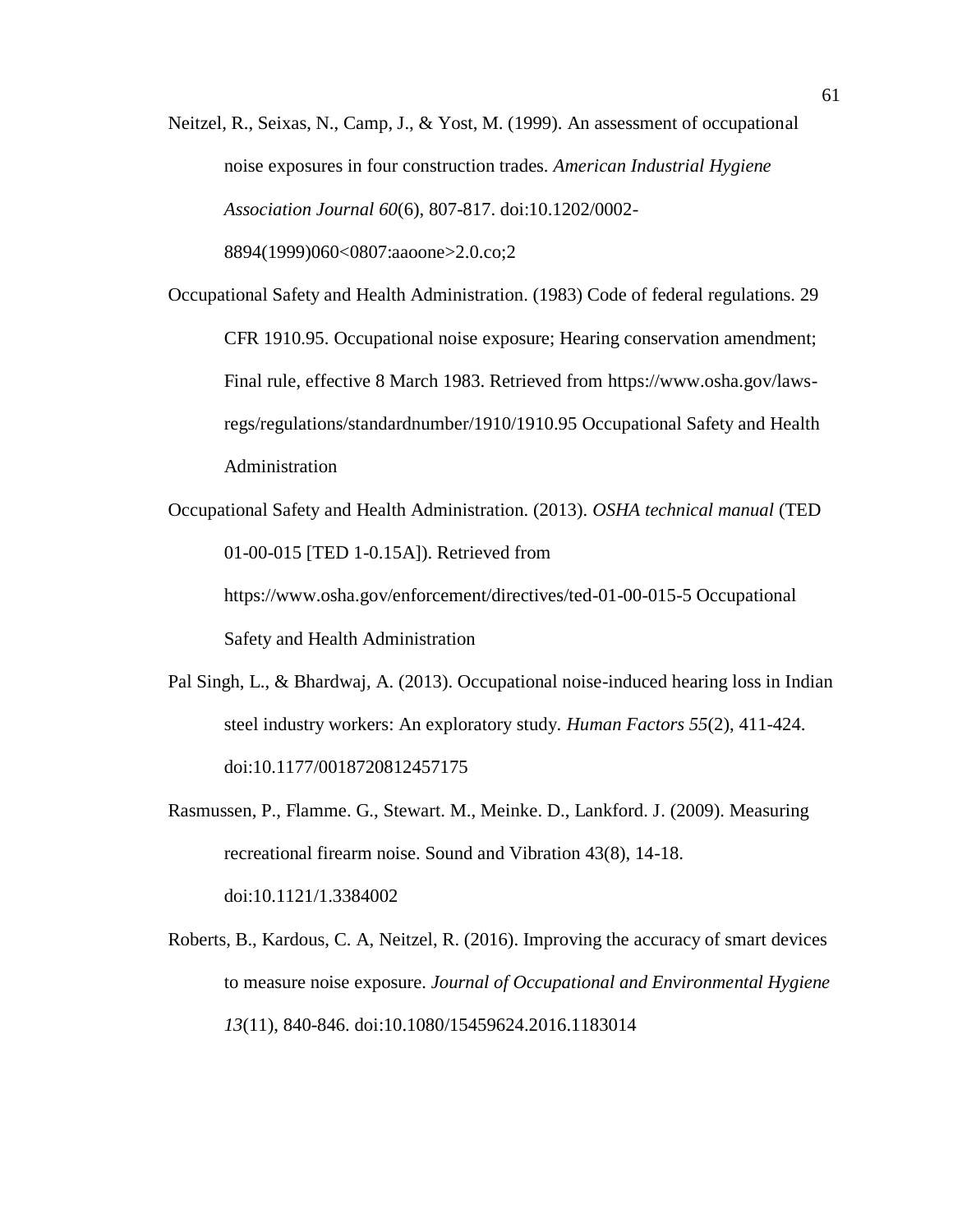- Schwetz, F., Hloch, T., & Schewczik, R. (1979). Experimental exposure to impulse noise in the especially pathogenic impact frequency range. *Acta Oto-Laryngologica, 87*(3-7), 264-266. doi:10.3109/00016487909126418
- U. S. Department of Veterans Affairs. (2013). *FY 2013 annual benefits Report-- Compensation section (SECURED).* Retrieved from https://www.benefits.va.gov/REPORTS/abr/ABR-Combined-FY13-09262014.pdf U. S. Department of Veterans Affairs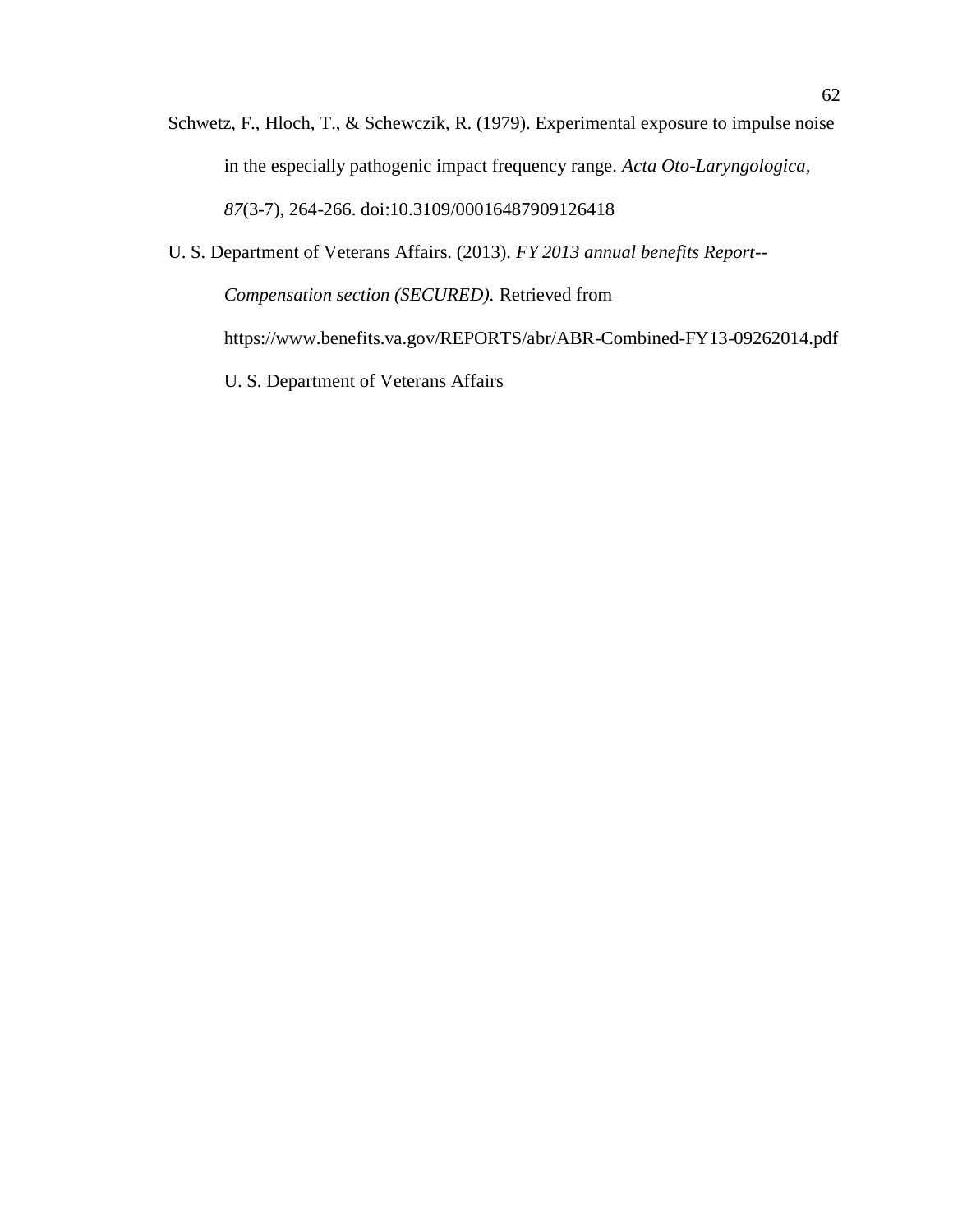## **APPENDIX A**

## **OCTAVE SCRIPT CREATED BY DR. DONALD FINAN**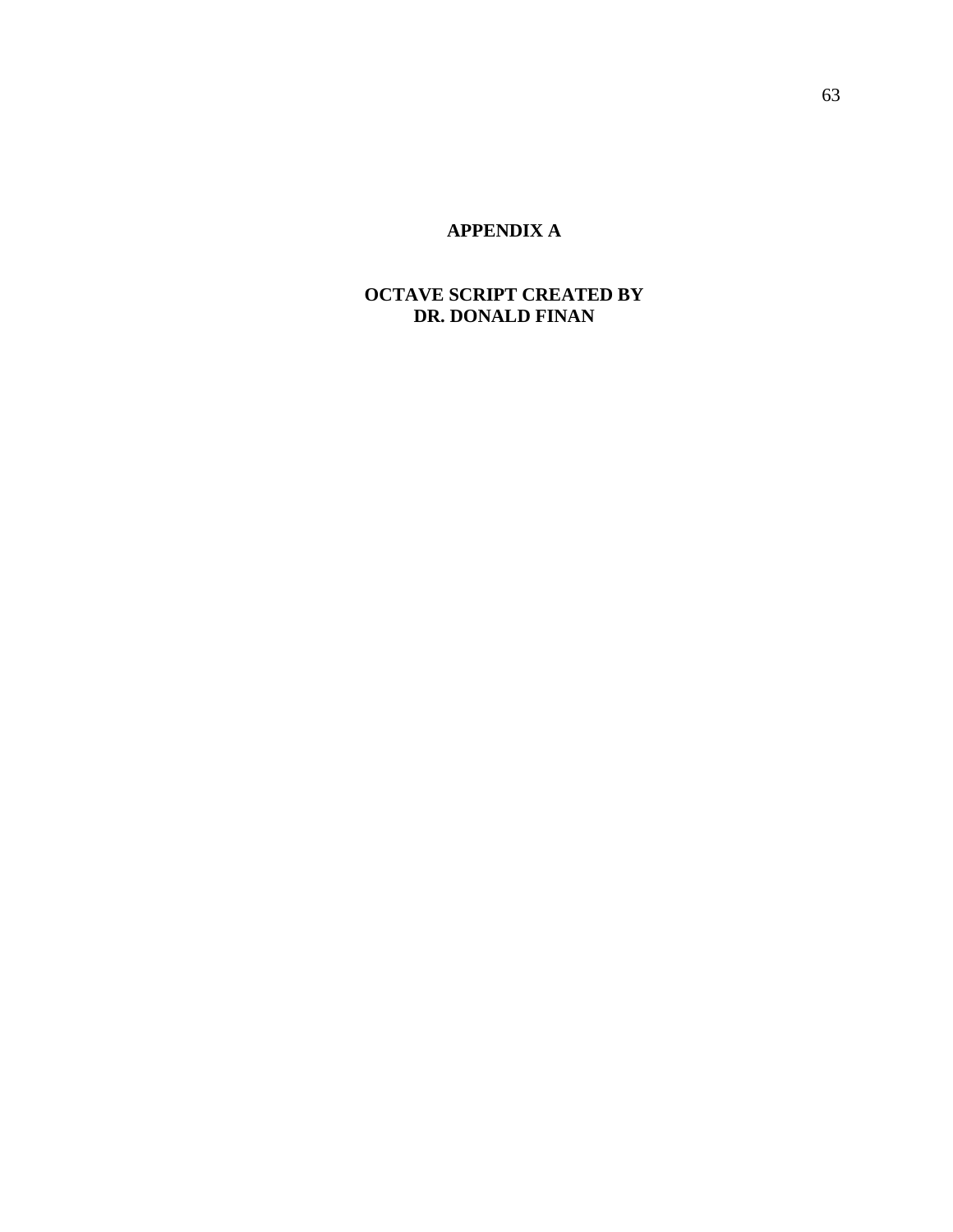## **Octave Script**

## **Created by Dr. Donald Finan**

clear all

% Calibration: Initial Calibration File

%------------------------------------------------------------------------------ [filecal inpath] = uigetfile('\*.wav','Select INITIAL Calibration File'); cd(inpath);  $[yA, fs] = \text{audioread}(\text{filecal})$ ;  $yD = yA-mean(yA);$  % Demean calibration data file

% Barometric correction factor  $dBin = inputdlg(Input dB Correction factor);$  $d\text{Bcf} = \text{str2num}(d\text{Bin}\{1,1\})$ ;  $d\text{Bcf} = 114 + d\text{Bcf};$  $dBcfPa = 0.00002*(10^(dBc f/20));$  % Correction factor for actual cal value (114dB) nominal) in Pa

% RMS of INITIAL calibration signal  $yRMS = sqrt(meansq(yD));$  % RMS value of uncalibrated (quantization units) y data

% Calibration check: Initial calibration file  $m = d\text{B}$ cfPa/yRMS; % Slope for calibration regression formula below  $yDc = m*yD$ ; % Calibrated data (Pa) =  $m*y + b$ , where b = 0 (data has been demeaned)  $dBCal = 20 * log10(sqrt(meansq(yDc))/0.00002)$ ; % This should equal the inputted dB Correction Factor in dB

disp('') disp(['INITIAL Calibration File ' filecal ' : Calibration Factor = ' num2str(dBCal)]) disp('')

 $hc1 =$  figure; plot(yDc); ylabel('Amplitude Pa'); title(['INITIAL Calibration Signal, Barometric Correction Factor = ' dBin ' dB']);

 $hc1a = figure;$ plot(yDc(1:5000)); title(['INITIAL Calibration Signal - closeup, Barometric Correction Factor = ' dBin ' dB']);

%------------------------------------------------------------------------------

% Calibration: FINAL Calibration File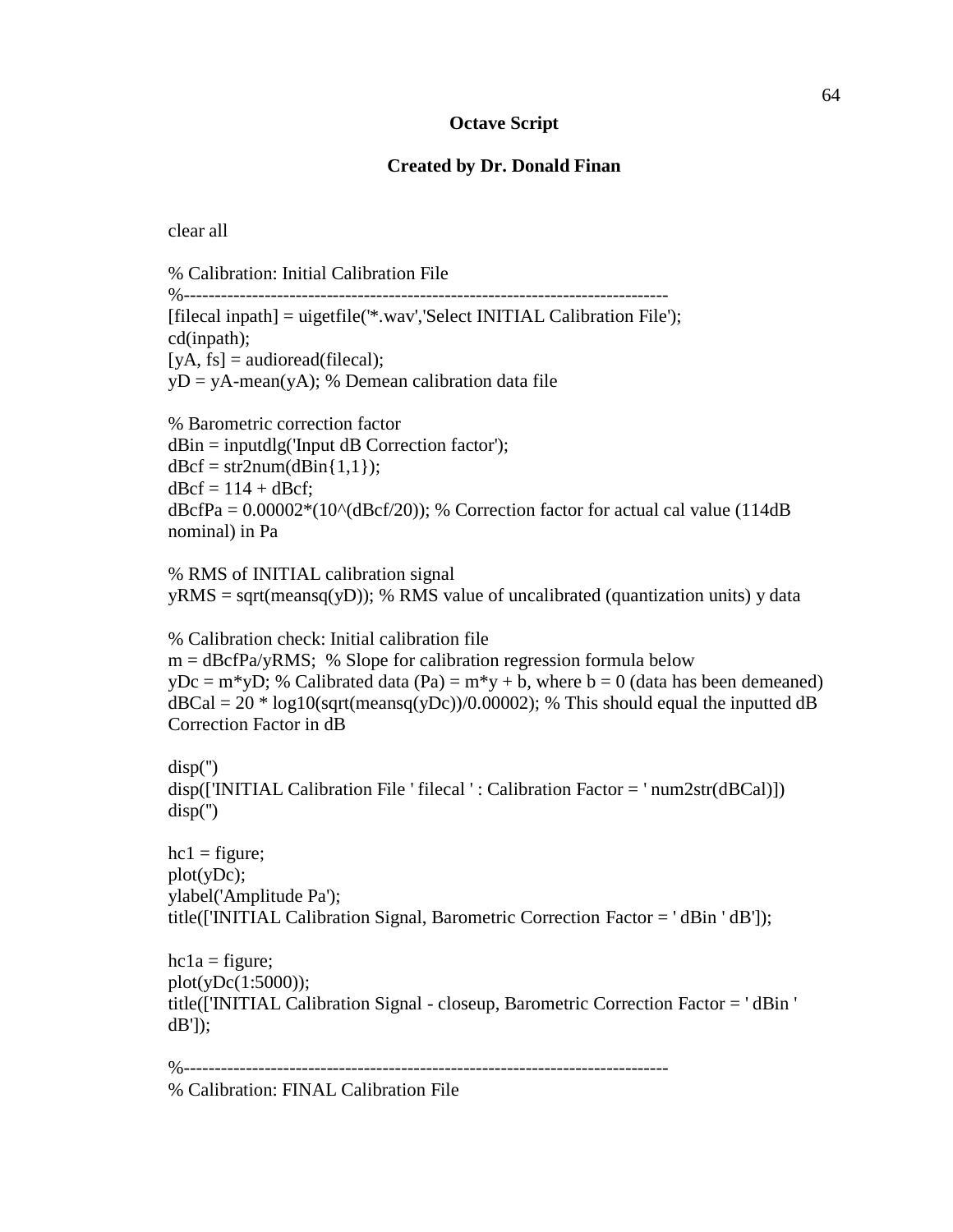%------------------------------------------------------------------------------

[filecal2 inpath2] = uigetfile('\*.wav','Select FINAL Calibration File'); cd(inpath2);  $[yA2, fs2] = \text{audioread}(\text{filecal2});$ yD2 = yA2-mean(yA2); % Demean calibration data file

% RMS of FINAL calibration signal  $yRMS2 = sqrt(meansq(yD2))$ ; % RMS value of uncalibrated (quantization units) y data

% Calibration check: FINAL calibration file  $m2 = d\text{B}$ cfPa/yRMS2; % Slope for calibration regression formula below  $yDc2 = m*yD2$ ; % Calibrated data (Pa) =  $m*y + b$ , where b = 0 (data has been demeaned)  $dBCal2 = 20 * log10(sqrt(meansq(yDc2))/0.00002)$ ; % This should equal the inputted dB Correction Factor in dB

disp(['FINAL Calibration File ' filecal2 ' : Calibration Factor = ' num2str(dBCal2)])

 $hc2 =$  figure; plot(yDc2); ylabel('Amplitude Pa'); title(['FINAL Calibration Signal, Barometric Correction Factor = ' dBin ' dB']);

 $hc2a = figure;$ plot(yDc2(1:5000)); title(['FINAL Calibration Signal - closeup, Barometric Correction Factor = ' dBin ' dB']);

```
%------------------------------------------------------------------------------
```

```
goagain = 1;
count = 1;
while goagain == 1 % Open data file
  disp('')
  filein = uigetfile('*.wav','Select Data File for analysis');
 [y, fs] = \text{audioread}(\text{filein});dwell = 1/fs;x = [0:(size(y)-1)]^*dwell;
 y = y-mean(y); % Demean data file
 yC = m* y; % Calibrate data file
```

```
PeakdB(count) = 20 * log10(max(abs(yC))/0.00002); % Peak dB of calibrated data
 disp('')
disp(['File: ' filein]);
```

```
 disp(['Peak dB SPL: ' num2str(PeakdB(count))]);
```